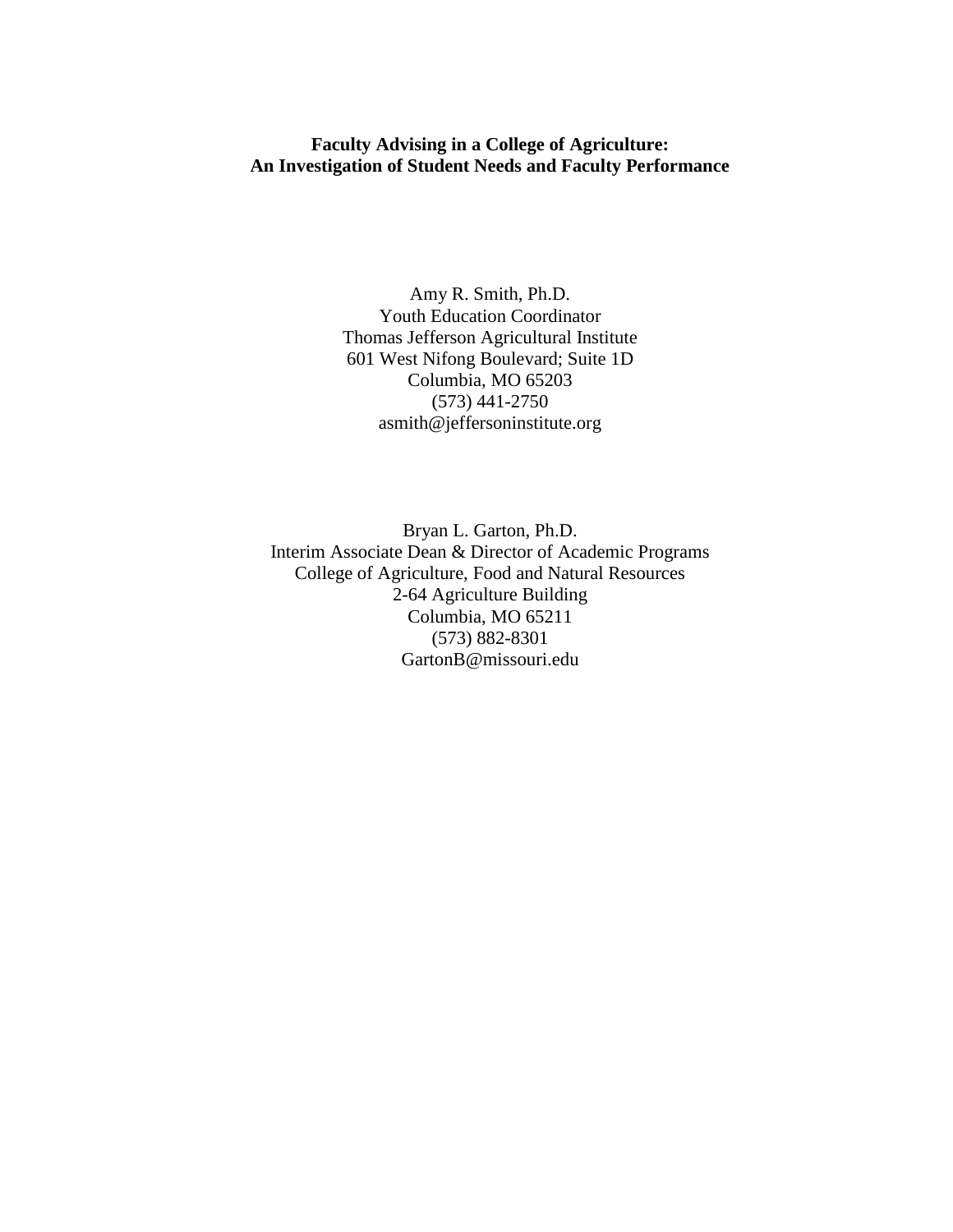### **Faculty Advising in a College of Agriculture: An Investigation of Student Needs and Faculty Performance**

#### **Introduction/Need**

Research touts the importance of academic advising with regard to student satisfaction and retention. Indeed, one of the keys to quality academic advising is meeting the needs of students. As Boers (2001) indicated, the only way to meet expectations of students is to know the exact nature of the expectations. To that end, much research has addressed what type of advising works best, what students need/expect, and what advisors/administrators think about the importance of advising. However, findings vary widely.

Given the importance student-faculty interaction plays in academic persistence, additional research must be conducted. While many institutions believe their academic advising is adequate, what could be done to enhance the advising experiences of students? As Jim Collins' (2001) book, *Good to Great,* states, good is the enemy of great. In order to offer great advising to students, college administrators and faculty advisors must know more about students' needs and preferences.

The purpose of this study was three-fold: 1) assess the importance of academic advising characteristics as perceived by undergraduate students in the College, 2) examine faculty advisors' performance with regard to the academic advising characteristics, and 3) identify factors that influenced students' academic advising needs and satisfaction.

### **Conceptual Framework**

For this study, a modified version of Terenzini and Reason's (2005) model for studying college impact was utilized. The framework takes into consideration a multitude of forces which help to shape students' first year of college and, ultimately, identifies three primary components of variables involved in the study of college impact. The three components include: pre-college characteristics and experience, the college experience, and outcomes. The specific aspect of the college impact model that incorporates academic advising focuses on the institutional environment of the college experience.

#### **Methodology**

This study utilized a descriptive correlational design, with an online instrument distributed via email to all students enrolled in the College ( $N = 1619$ ). The instrument, consisting of three sections, was created and distributed using Hosted Survey in accordance with Dillman's (2004) *Tailored Design Method*. Section one consisted of a modified Borich needs assessment addressing thirty-four academic advising characteristics or behaviors. For each item, students were asked to rate the importance and assess their faculty advisor's performance. The thirty-four items were categorized into four advising constructs, as identified by Cuseo (in press), which included Availability/Accessibility, Counseling/Mentoring, Knowledge/Helpfulness, and Personable/Approachable. Section two addressed academic advising tendencies. Section three included demographic items. To ensure validity of the instrument a panel of experts examined reviewed it for face, content, and construct validity. Additionally, the instrument was pilot tested prior to distribution to address reliability. Reliability estimates ranged from .82 to .94.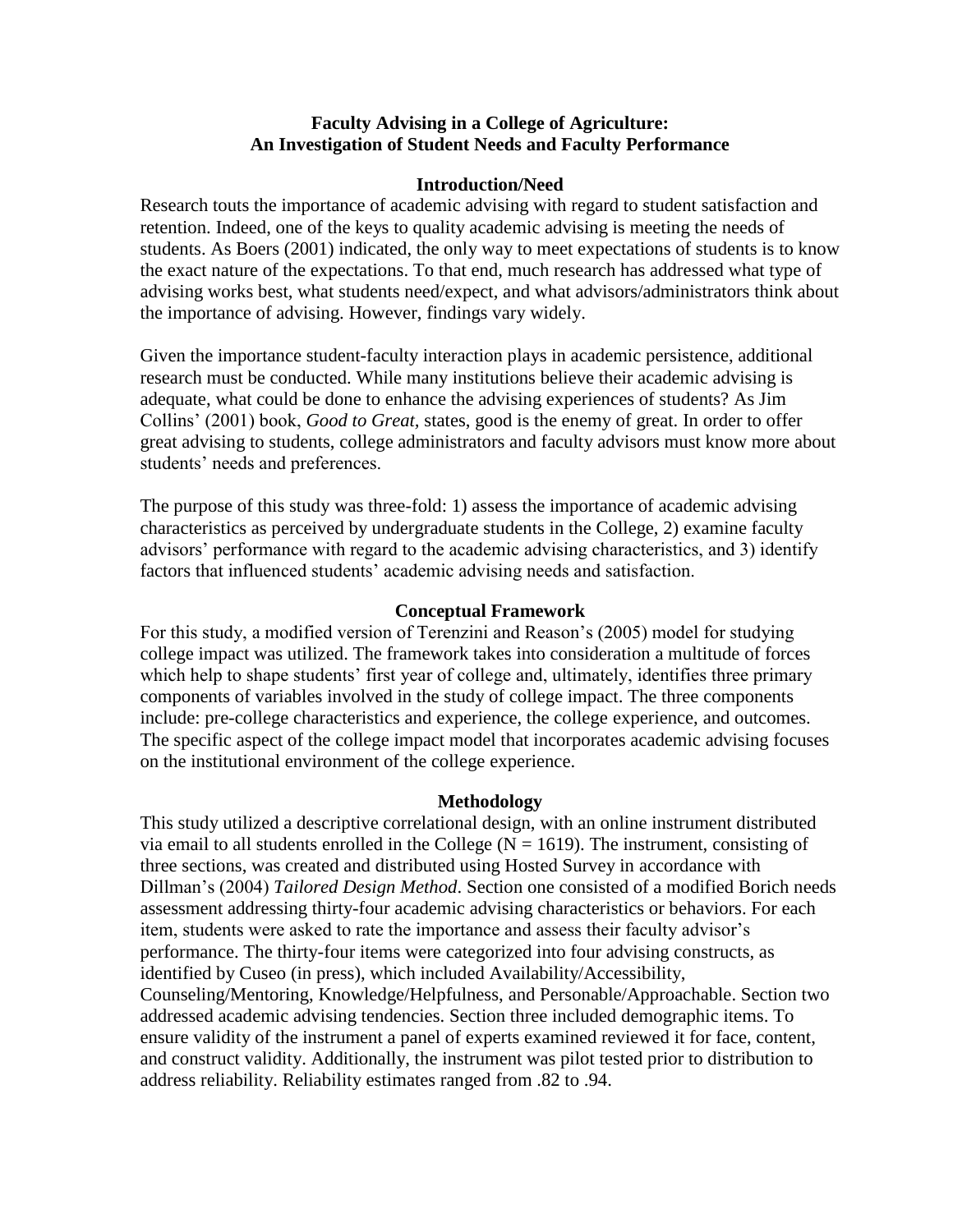## **Results/Findings**

A total of 726 (44.84%) students completed all components of the instrument. Findings indicated that on average, students' primary methods of communication with their faculty advisor are email or face to face. More than 80% of students had met with their advisor at least twice in the past year. In general, most students indicated advising meetings ranging from 6 to 15 minutes or 16 to 30 minutes.

With regard to importance of academic advising items, students identified twenty-six of the thirty-four items as *important* or *very important.* Students rated the Availability/Accessibility construct as the most important  $(M = 4.47; SD = .52)$  (see Table 1). When students were asked to rate the performance of their faculty advisor, the overall rating was positive, with all four advising constructs receiving mean performance ratings of near 4.00 or higher.

|                            | <i>Importance</i> |           | <b>Faculty Performance</b> |     |
|----------------------------|-------------------|-----------|----------------------------|-----|
| Construct                  | M                 | <i>SD</i> | M                          | SD  |
| Availability/Accessibility | 4.47              | .52       | 4.36                       | .78 |
| Personable/Approachable    | 4.31              | .56       | 4.29                       | .82 |
| Counseling/Mentoring       | 4.09              | .63       | 4.05                       | .91 |
| Knowledge/Helpfulness      | 4.04              | .55       | 3.92                       | .91 |

### Table 1

*Perceived Importance of and Faculty Performance on Academic Advising Constructs* 

### **Conclusions**

Based on the importance ratings given by students, it can be implied that nearly all of the items included in the instrument are of importance. Additionally, overall, students are generally satisfied with the academic advising received from faculty advisors within the College. When ratings were compared by student's sex, academic level or undergraduate degree program, few differences were found.

### **Implications/Recommendations/Impact on Profession**

As a result of this study, college administrators and faculty advisors are better equipped to effectively meet the advising needs of students and have empirical evidence regarding what students' expectations are. In addition, this research may serve as a basis for faculty development opportunities relating to faculty advising, since little training is provided for new faculty serving in this capacity. Further research/evaluation should be conducted to continually assess the evolving needs of students and faculty advisors' performance.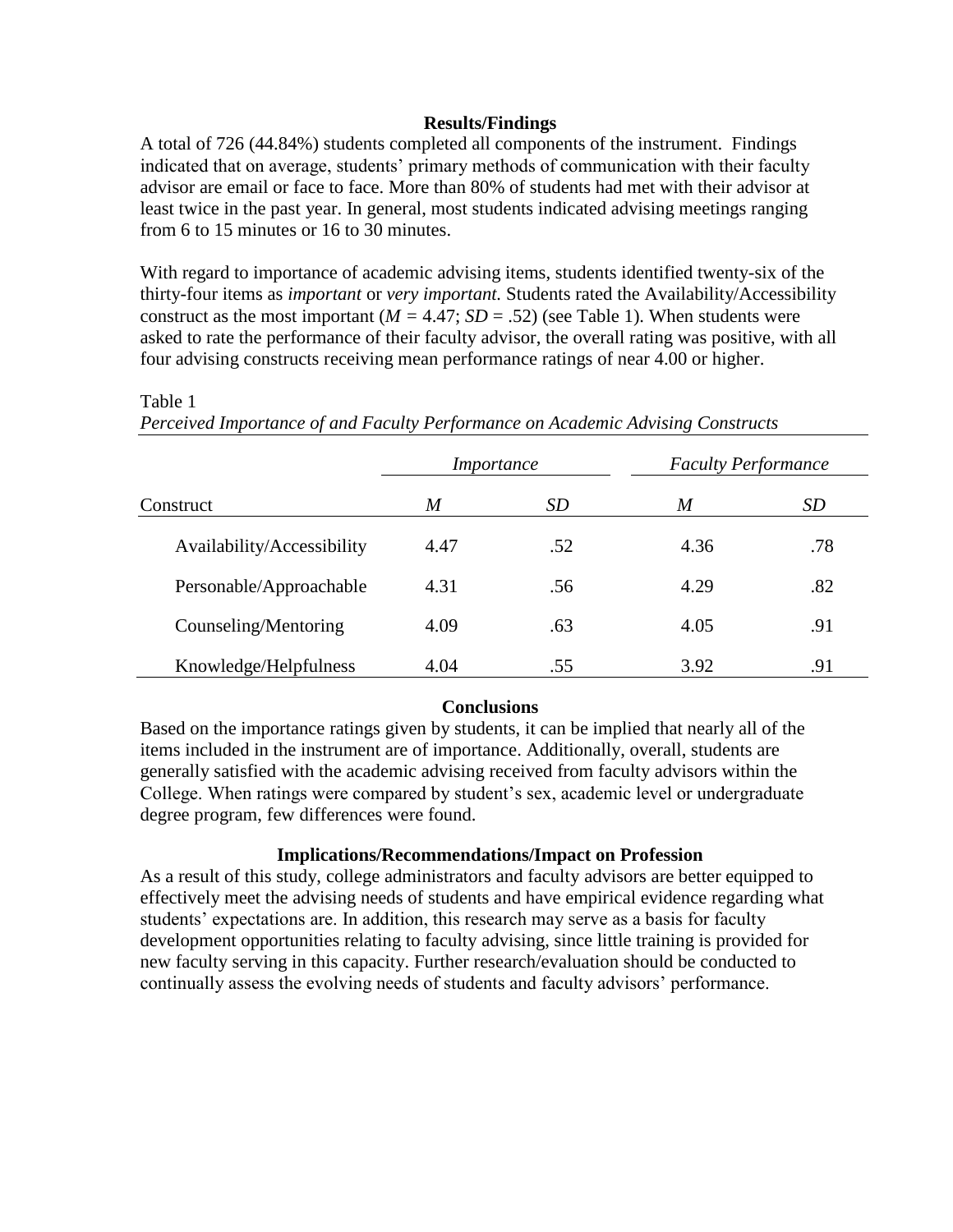Boers, D. (2001). What teachers need from students. *The Education Digest, 67* (8), 22-26.

- Collins, J. (2001). *Good to great: Why some companies make the leap and others don't.* New York, NY: HarperCollins Publishers, Inc.
- Cuseo, J. B. (in press). Assessing the effectiveness of academic advisors. In V. Gordon, W. Habley, & T. Grites (Eds.), *Academic Advising Handbook* (2nd ed.). San Francisco: Jossey-Bass.
- Dillman, D. A. (2007). *Mail and internet surveys: The tailored design method* (2nd ed.). Hoboken, NJ: John Wiley & Sons, Inc.
- Terenzini, P. T., & Reason, R. D. (2005). Parsing the first year of college: A conceptual framework for studying college impacts. *Association for the Study of Higher Education Conference Proceedings.* Philadelphia.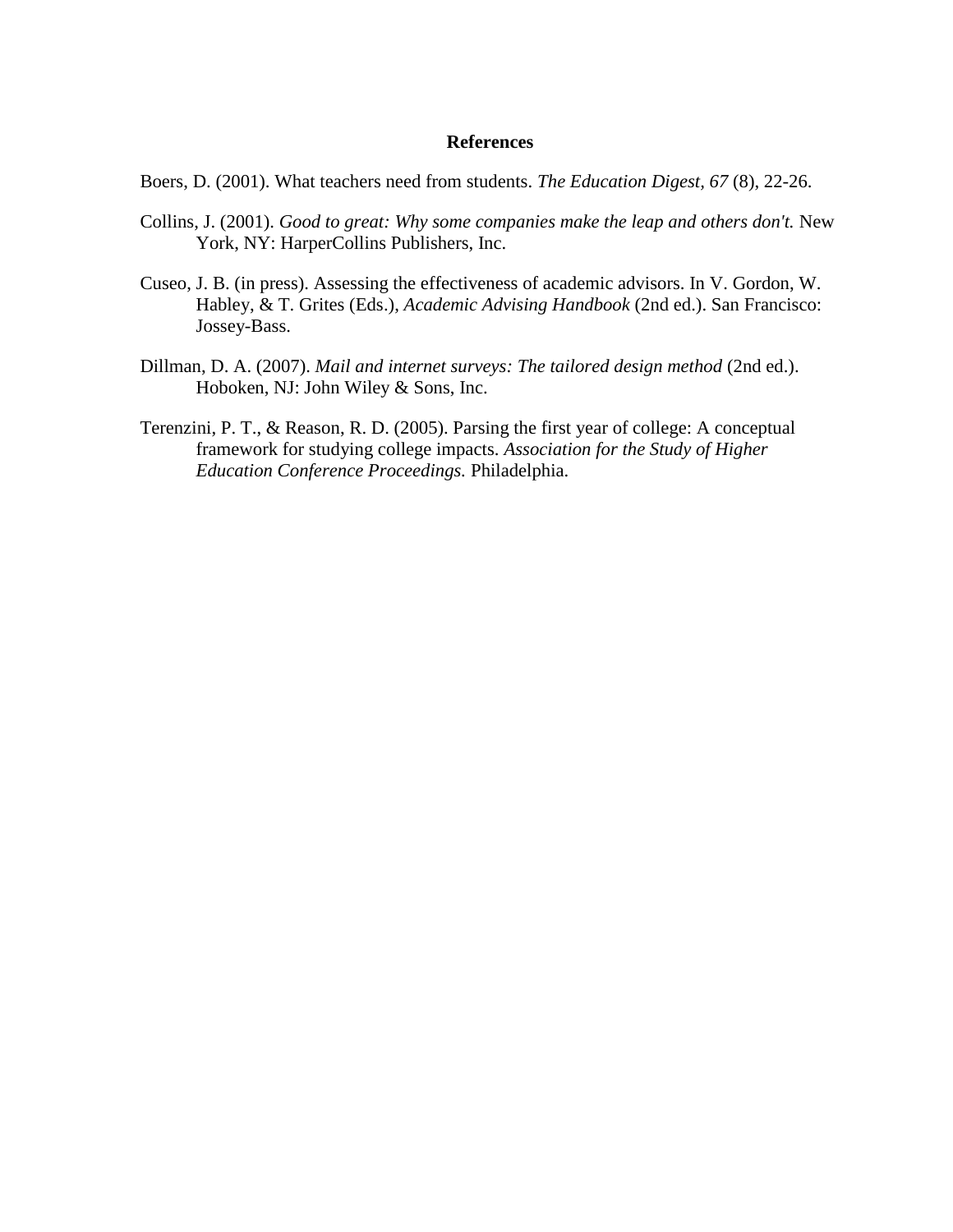## **Agricultural Education Instructors' Perceived Use of Experiential Learning in Secondary Agricultural Education Programs**

John C. Ewing The Pennsylvania State University 215 Ferguson Building University Park, PA 16802 jce122@psu.edu 814-863-7463

Bart E. Gill The Pennsylvania State University 009 Ferguson Building University Park, PA 16802 beg136@psu.edu 814-863-0416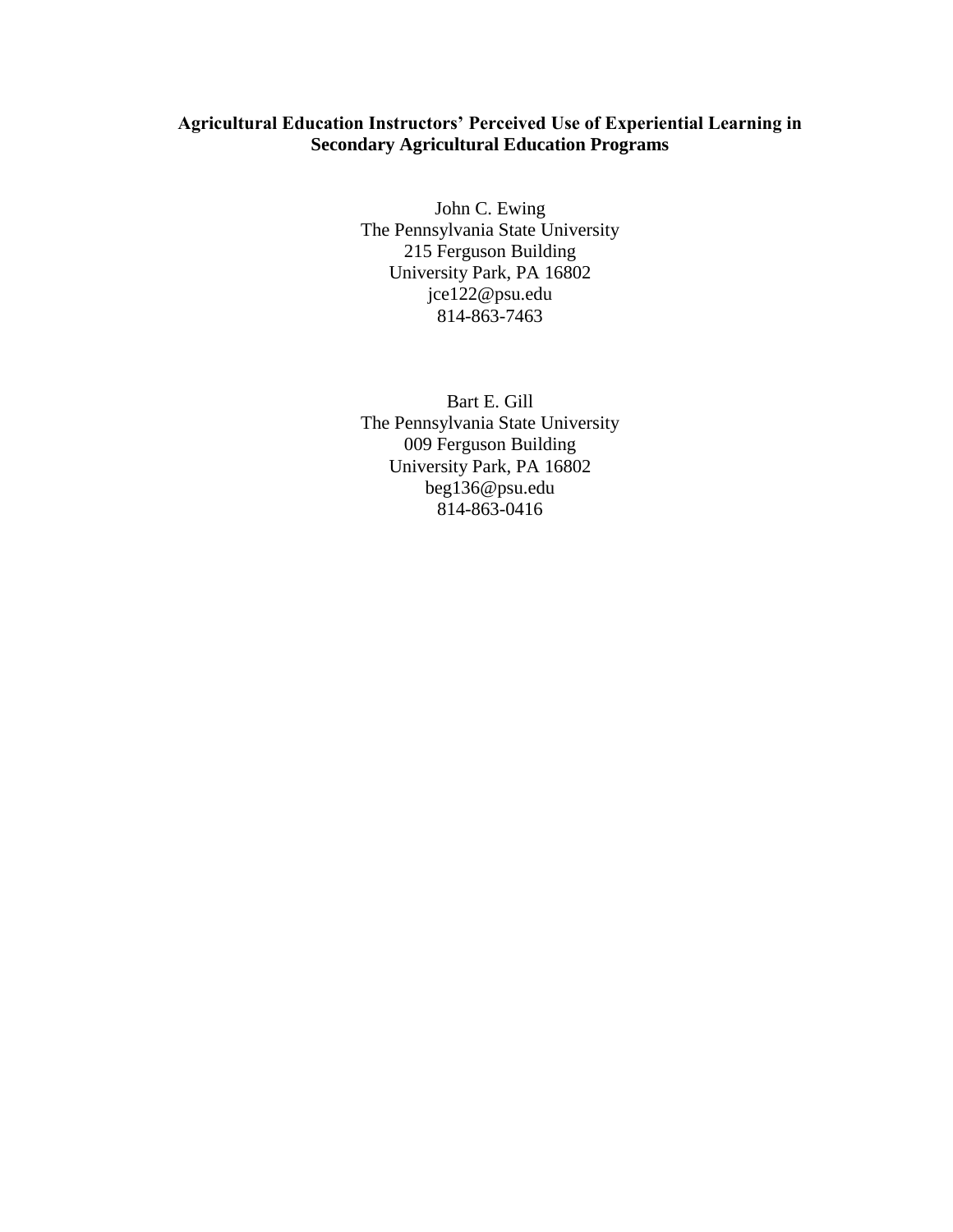## **Agricultural Education Instructors' Perceived Use of Experiential Learning in Secondary Agricultural Education Programs**

### **Introduction/Framework**

Agricultural education has advocated the use of experiential learning in programs through FFA, Supervised Agricultural Experience, laboratories, and other class activities (Arrington & Hoover, 1994). However, are the experiences that teachers provide to students being narrowly defined as just an actual experience, or are the experiential learning opportunities encouraging students to think and go beyond just *experiencing* something? Experiential learning theory has been impacted by philosophers like John Dewey who believed that learning through experience requires both knowing and doing (Center for Teaching and Learning, 1996).

Kolb's (1984) experiential learning theory expanded upon Dewey's theory by describing four components that are present in experiential learning. Kolb believed that a person needed to go through an actual experience (concrete experience), reflection (reflective observation), the creating/integrating conclusions for concepts (abstract conceptualization), and application to various situations (active experimentation) for the experiential learning cycle to be of the greatest value to the learner. Kolb asserted that each of these four components should be used to varying degrees based on the situation and the preferred learning style of the learner.

### **Methods**

Following *The Tailored Design Method* from Dillman (2000), a survey instrument was mailed to all  $(N = 274)$  secondary agricultural education instructors in an Eastern state. Items on the survey instrument were designed to gather information about instructors' perceptions related to their use of experiential learning in teaching.

Face and content validity of the instrument was examined by a panel of four individuals. These four individuals are considered experts in teaching and learning, including previous study and application of experiential learning skills into classroom teaching. Items for the instrument were developed directly from Kolb's (1984) experiential learning theory. A reliability coefficient of alpha = .76 was obtained using a post-hoc analysis. Responses were received from 104 of the 274 agricultural education instructors in the state for a response rate of 38%. A comparison of early to late respondents was used to control for non-response error (Miller & Smith, 1983). Results of the t-test showed no significant difference in the two groups. Frequencies and percentages were used to describe the teachers' degree of use of experiential learning.

### **Objective**

1. Identify the degree of use of experiential learning, based on Kolb's (1984) model, in secondary agricultural education programs as perceived by agricultural education instructors.

#### **Results**

When analyzing the results of the study the researcher found that 75% of the participants reported using experiential learning in their agricultural education programs. As shown in Table 1, 76.9% of the agricultural education instructors reported the degree of use of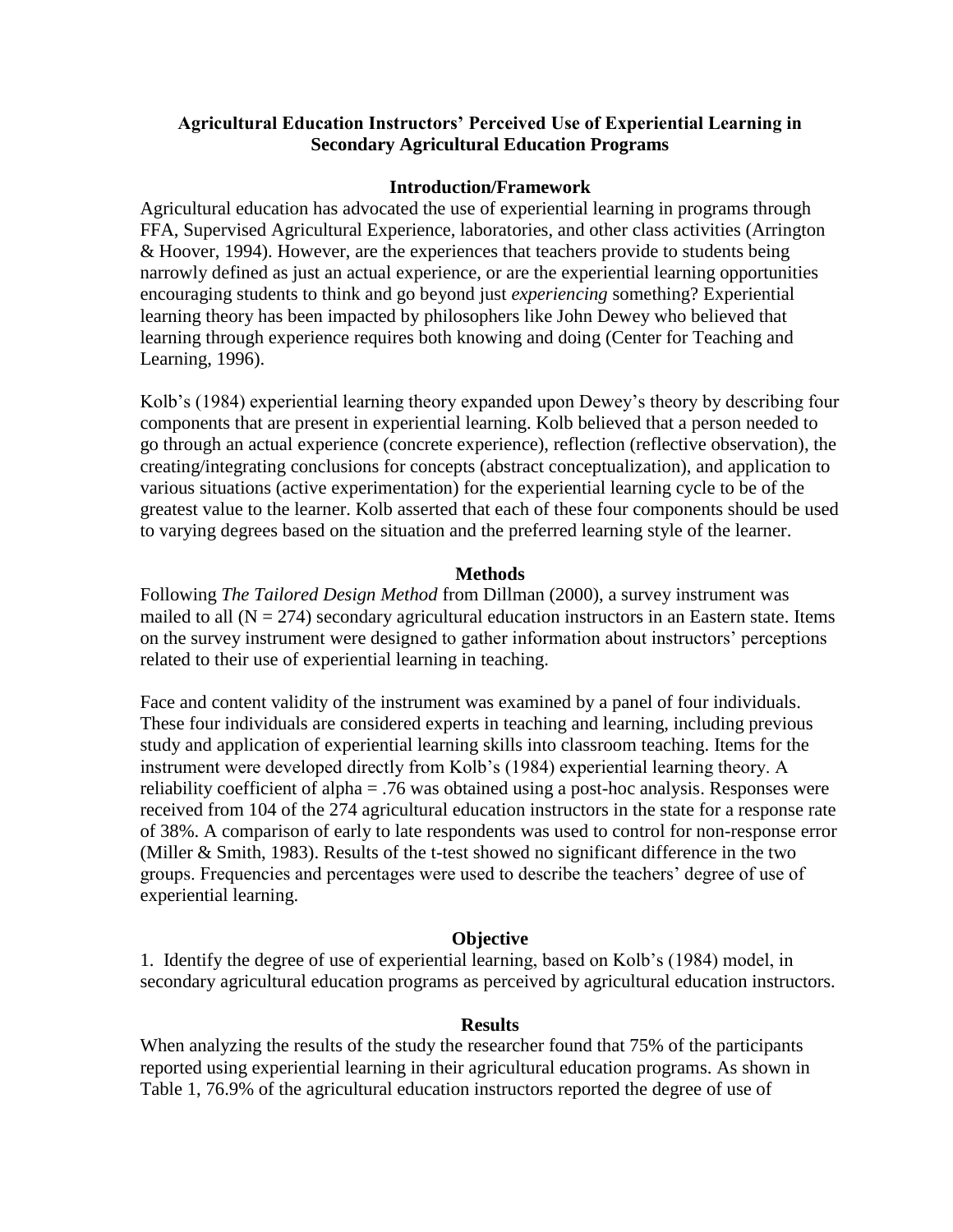experiential learning in their program as *frequently* or *always*; while 23.1 percent of the agricultural education instructors reported using experiential learning *sometimes* or *rarely*.

| Degree of Use | $\mathbf f$ | Percent |
|---------------|-------------|---------|
| Rarely        | 1           | 1.3     |
| Sometimes     | 17          | 21.8    |
| Frequently    | 38          | 48.7    |
| Always        | 22          | 28.2    |
| Total         | 78          | 100     |

*Table 1 Degree of use of experiential learning in agricultural education programs.*

*Note:* Always = every day; Frequently = 1 to 2 times per week; Sometimes = 2 to 3 times per month; Rarely = less than once a month.

Related to Kolb's model of experiential learning, 76% of the agricultural educators surveyed reported *frequently or always* using actual experiences in their teaching. Sixty-five percent of the participants *frequently or always* ask the students to draw conclusions based on the experiential learning activity, and 72% of the participants *frequently or always* link the experiential learning to future situations, while 44% of the respondents indicated *frequently or always* giving students the opportunity to reflect on the activity.

### **Conclusions/Implications/Recommendations**

Agricultural education instructors are using experiential learning, but not to the fullest potential. A majority (75%) of the agricultural educators in the study perceived that they incorporated experiential learning into their programs *frequently or always*. However, out of those respondents only forty-four percent reported *frequently or always* including a reflection component into the experiential learning process. Thus, student learning may have the promise of being enhanced through inclusion of all four components of Kolb's model. Students that learn best through concrete experiences are currently benefiting the most from the agricultural education experience. Seventy-six percent of the respondents reported incorporating an actual experience into the experiential learning opportunities *frequently or always*. Thus, students that learn best through hands-on experiences may have more opportunity to learn the content due to their preferred learning style.

Students that learn best through reflection are not receiving ample opportunities to practice learning through their preferred learning style. Teachers should be encouraged to incorporate each component of the Kolb model (1984) into their learning activities. Further research should be conducted to examine the limitations to incorporating a reflection component into each experiential learning opportunity provided in agricultural education programs.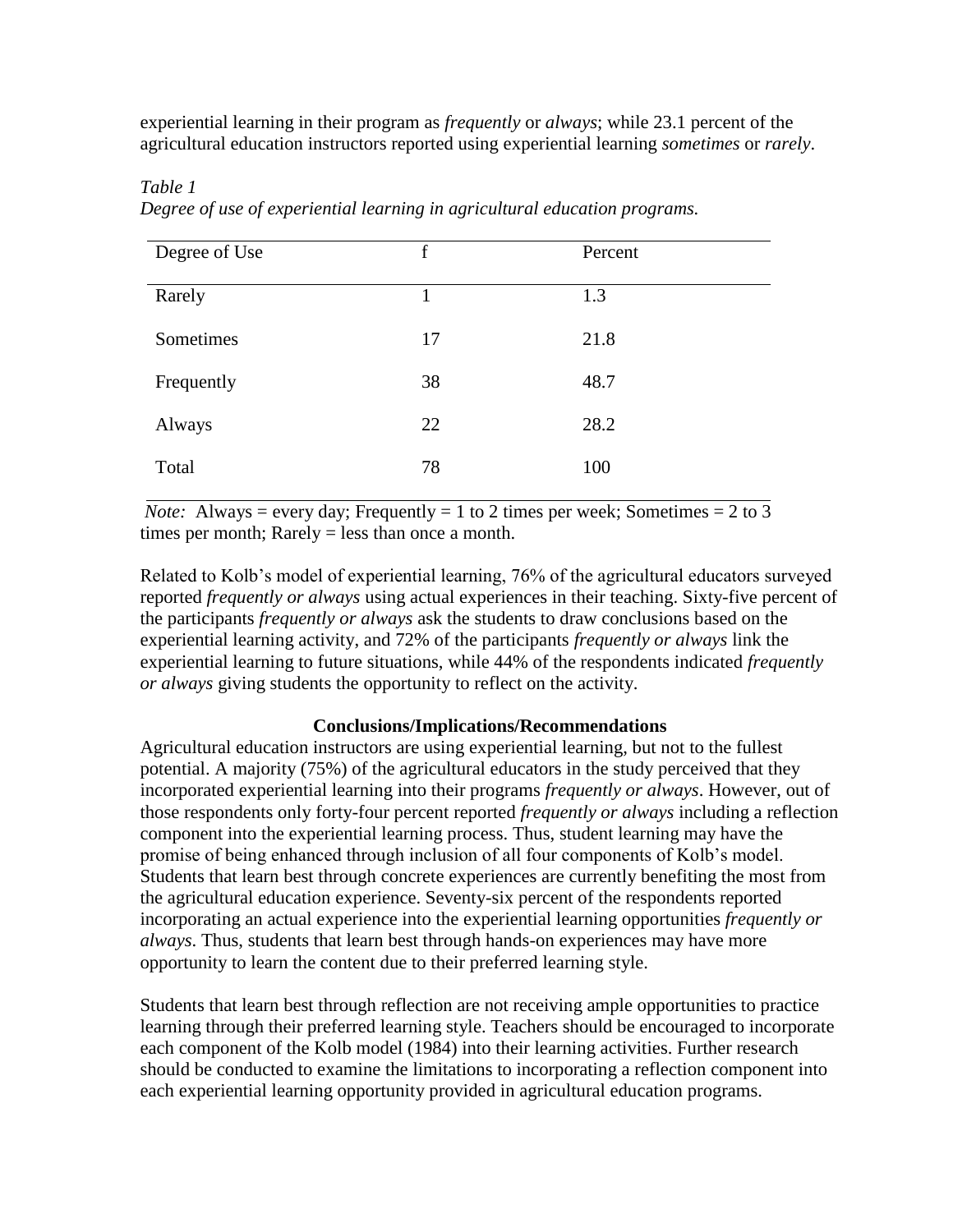- Arrington, L., & Hoover, T. (1994,). SAE research findings. *The Agricultural Education Magazine, 67*, 9-11.
- Center for Teaching and Learning. (1996, January). Relating student experience and the curriculum. *For your consideration: Suggestions and reflections on teaching and learning, 17*. Retrieved April 23, 2008, from http://ctl.unc.edu/fyc17.html
- Dillman, D. (2000). *Mail and internet surveys: The tailored design method.* (2<sup>nd</sup> ed.) New York: John Wiley & Sons, Inc.
- Kolb, D. A. (1984). *Experiential learning: Experience as the source of learning and development.* Englewood Cliffs, NJ: Prentice-Hall, Inc.
- Miller, L. E., & Smith, K. L. (1983). Handling nonresponse issues. *Journal of Extension, 21*(5), 45-50.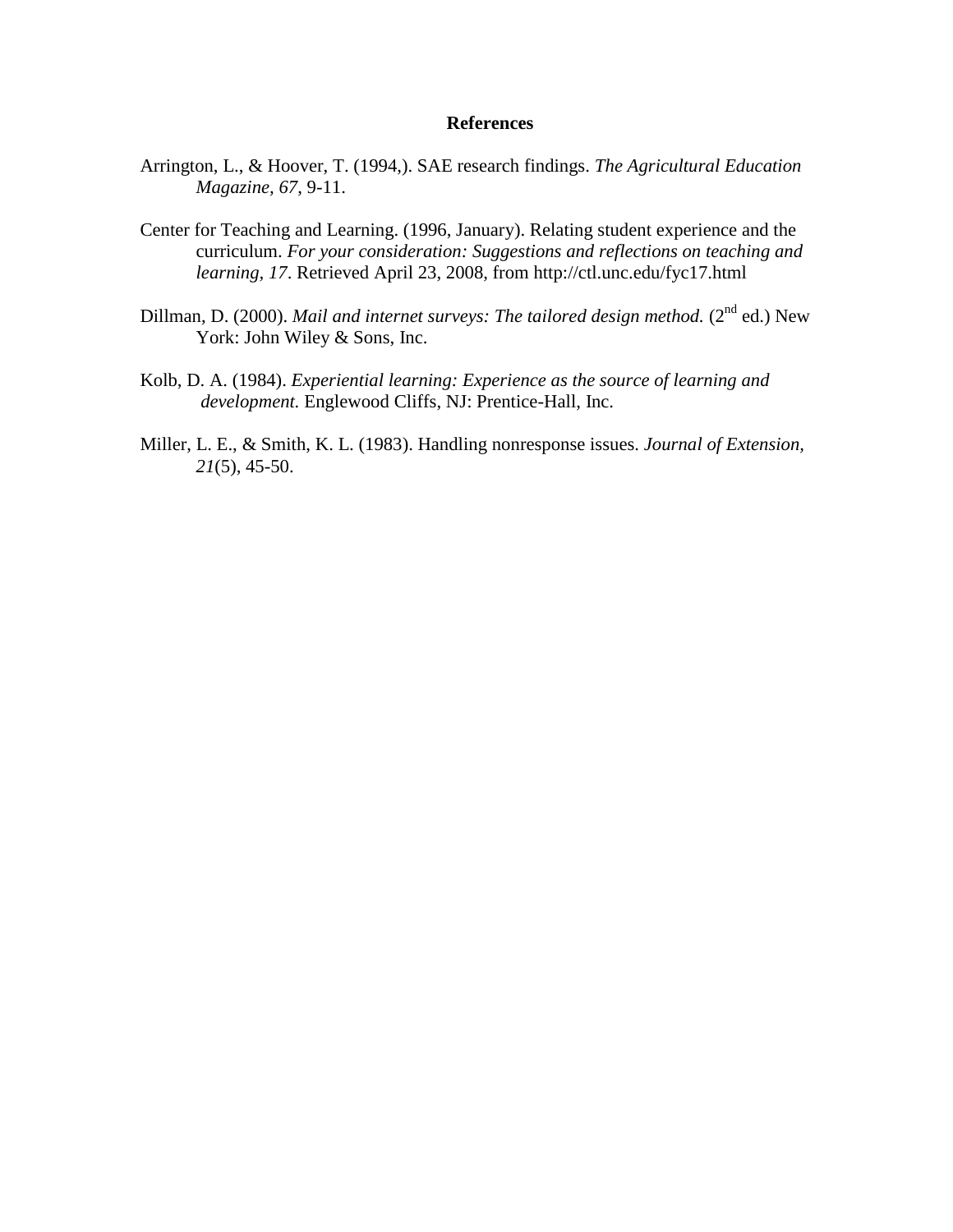# **A Two Decade (1988-2007) Analysis of the Inservice Needs of Agricultural Teachers Based on the Articles Published in the Journal of Agricultural Education**

Vikram Koundinya

Robert Martin

206 C, Curtiss Hall, College of Agriculture and Life Sciences, Iowa State University, Ames, IA – 50010 Ph #: 515-294–4875 Email address: [vikram@iastate.edu](mailto:vikram@iastate.edu) [drmartin@iastate.edu](mailto:drmartin@iastate.edu)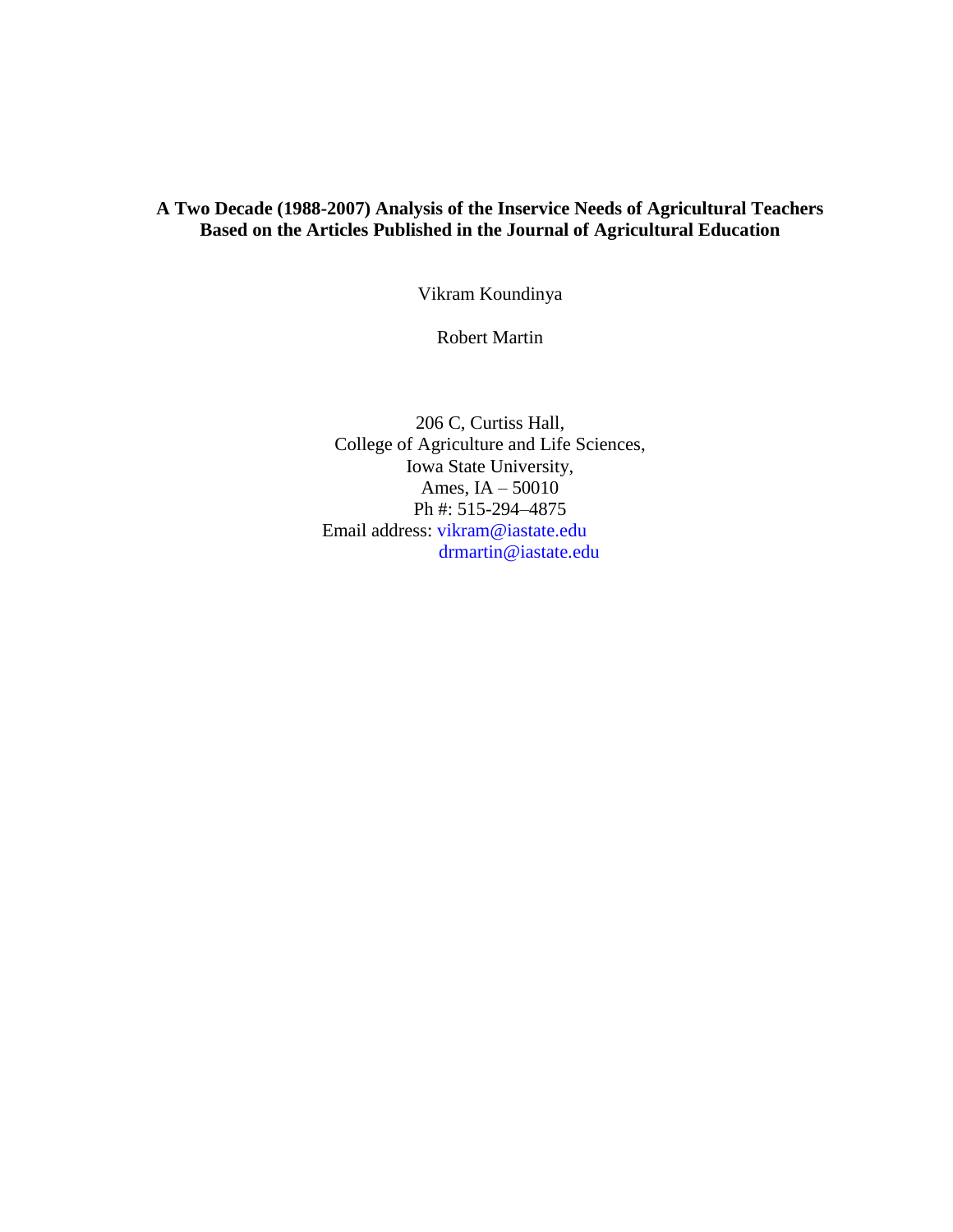### **A Two Decade (1988-2007) Analysis of the Inservice Needs of Agricultural Teachers Based on the Articles Published in the Journal of Agricultural Education**

#### **Introduction**

Teachers face many challenges in preparing students for a productive future and a crucial factor in developing successful teachers is correctly identifying their needs (Layfield & Dobbins, 2002). The identified needs should be taken into account while planning inservice education programs. Schunk (2008) stated that "there is no substitute for strong professional development among teachers" (p.273). He further stated that teachers must be updated on the advances in their field. Guskey (1986) stated that good quality staff development is an important component in almost all the proposals for educational improvement. These statements stress the importance of inservice education for teachers and in order for the inservice education programs to be effective, inservice needs of the teachers have to analyzed and synthesized.

Training institutions look for ways to improve their programs and there are different methods of determining the needed areas of improvement (Borich, 1980). These methods range from a survey to an experimental design (Borich). Journals are very important for educators to disseminate their research findings (Radhakrishna, 1995). The *Journal of Agricultural Education* is one of the premier journals for publishing research and disseminating knowledge in the field of agricultural and extension education (Swafford and Anderson, 2007; Radakrishna, 1995).

#### **Methodology**

The purpose of this study was to identify and analyze the inservice needs of agricultural teachers based on the information published in the *Journal of Agricultural Education* over the past two decades (1988-2007) and develop recommendations for future inservice programs. The population of this study included all the articles relative to studies on inservice needs of agricultural teachers published in the *Journal of Agricultural Education* from 1988–2007. A census of all eighteen articles published during that period was adopted. The *Journal of Agricultural Education* was purposively selected as it is one of the important publications in the field of agricultural education in United States. The time period of the past two decades was also selected purposively with a view to concentrate on the most recent studies so the recommendations may be more valid.

#### **Results**

The articles were analyzed and the inservice needs as perceived by agriculture teachers were identified. The articles analyzed for this study represented the inservice needs of agricultural teachers in a variety of states across the country: Kansas, Missouri, Virginia, Ohio, Mississippi, Texas, Louisiana, Minnesota, South Carolina, Florida, Georgia, West Virginia and New Mexico. It was found that agricultural teachers perceived that they needed more inservice education on program design and management competencies and in the latest computer technologies than in technical agriculture. In the technical agriculture area, the teachers needed more education in non-traditional areas like biotechnology and mechanical/physical technologies. In program design and management aspects, the agricultural teachers were in need of education specifically focused on establishing and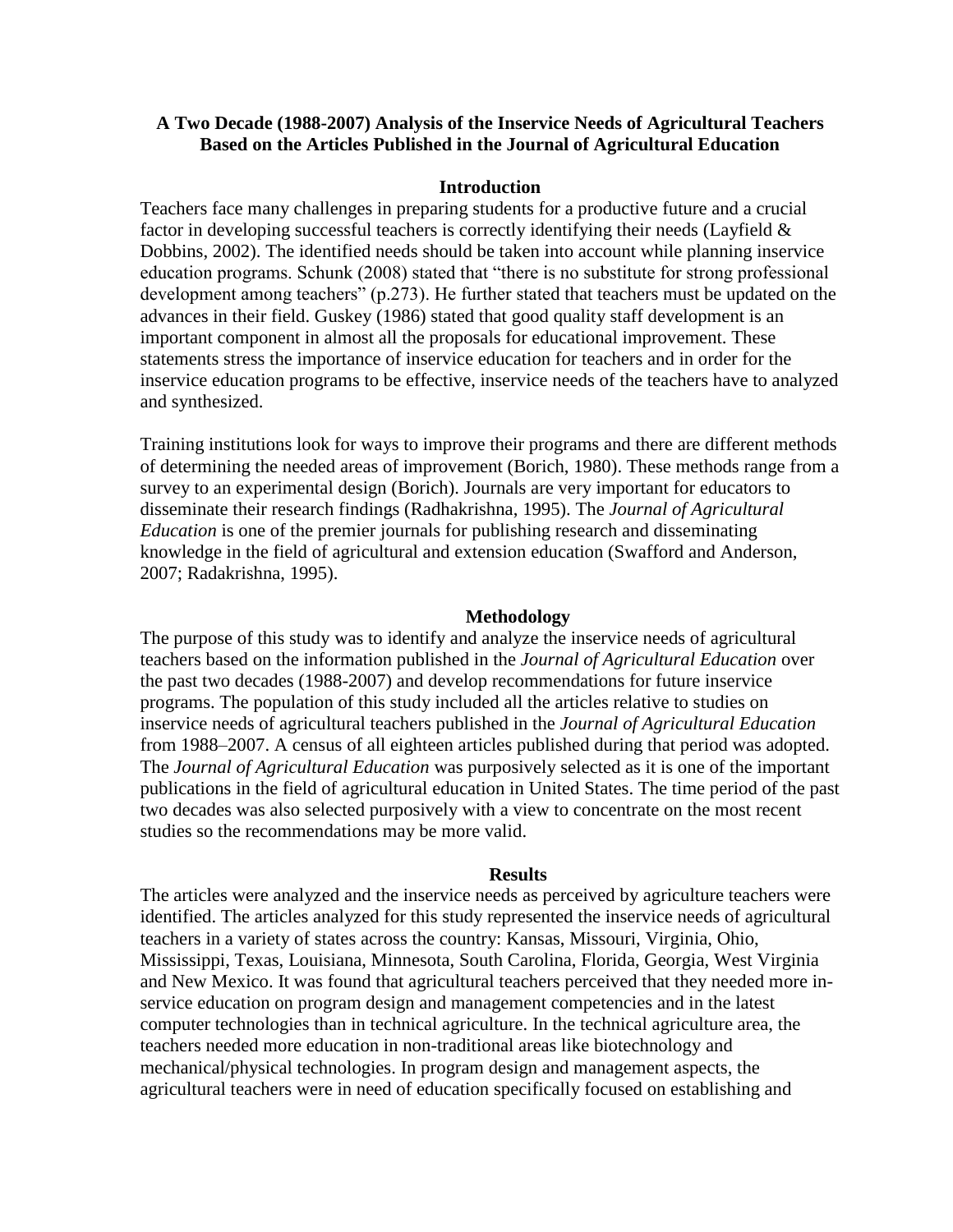managing support groups like advisory committees, alumni chapters, FFA chapters; motivating students to learn; writing reports for external funding and administration; and integrating advances in technology into the curriculum.

#### **Conclusions and Recommendations**

The results of the study suggest that agricultural teachers have a variety of needs but most of these needs focus on program design and management. It is recommended to modify preservice, graduate, and in-service education in such ways to address these needs. First, the preservice curricula should be structured such that it provides more opportunities for students to work with local support groups like advisory committees and alumni groups before they start managing one on their own after taking on a teaching position. Second, a course and/or workshop focused on program design and management and student management should be developed and made a compulsory program component for all students majoring in the agricultural education teacher certification program at the undergraduate and graduate levels. Third, modules on program design and management and student management should be integrated into the regular technical agriculture workshops offered for agricultural teachers. Finally, workshops on the latest computer technologies helpful in enhancing instructional strategies of teachers should be organized on a more frequent basis. End of program evaluation should be conducted to learn the extent to which the agricultural teachers are using the taught concepts in their classes. Since the data collected from eleven states of the United States were analyzed in this study the findings may be used in developing an inservice model which can be used in designing future professional development programs for agricultural teachers.

#### **Implications**

Some important implications can be drawn from this study. First, more efforts should be directed toward educating the preservice and inservice teachers on design and management aspects in addition to the technical subject matter content. It is often observed that more emphasis is placed on imparting technical knowledge to the preservice and inservice teachers and this study revealed that this approach doesn't prepare them adequately to tackle their job requirements efficiently. Secondly, there is a need to start equipping the potential teachers with the necessary skills right from their Bachelor's program in a phased manner. This will ensure that they are better equipped to tackle their job requirements. Thirdly, input from the teachers should be taken into consideration while designing inservice education programs so they could actually meet their job requirements. Finally, the results of this study could be applied to the inservice education programs of high school teachers in other disciplines, also.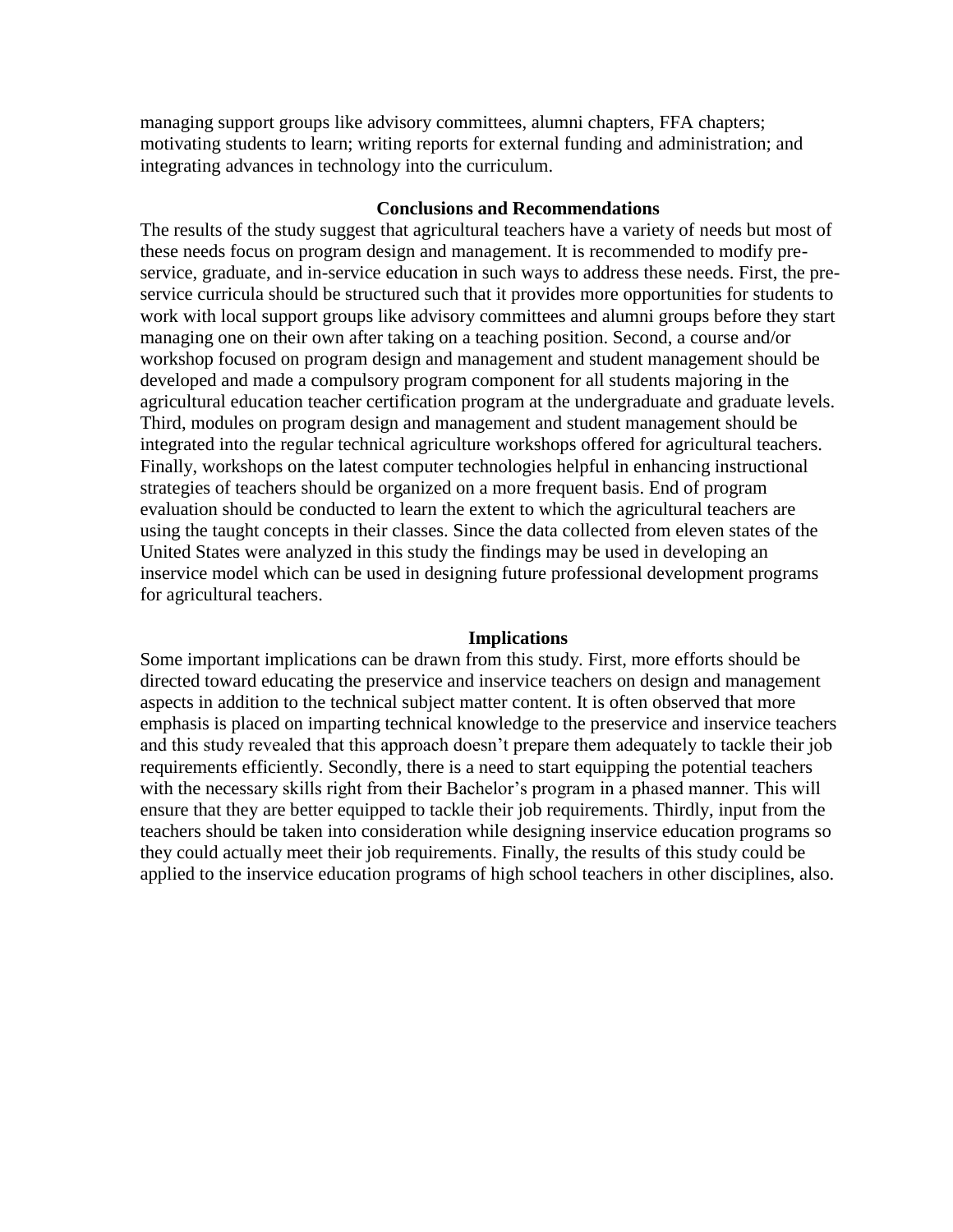- Borich, G. D. (1980). *A needs assessment model for conducting follow-up studies of teacher education and training*. p. 1–10. The University of Texas at Austin. (ERIC Document Reproduction Service No. ED 189 079)
- Guskey, T. R. (1986). Staff development and the process of teacher change. *Educational Researcher.* 15(5), 5-12.
- Layfield, K. D., & Dobbins T. R. (2002). Inservice needs and perceived competencies of South Carolina agricultural educators. *Journal of Agricultural Education*. 43(4), 46– 55.
- Radhakrishna, R. B. (1995). Core journals used by agricultural and extension educators. *Journal of Agricultural Education.* 36(4), 48-54.
- Schunk, D. H. (2008). *Learning theories. An educational perspective* (5<sup>th</sup> ed.). Pearson Education, Inc., Upper Saddle River, New Jersey 07458.
- Swafford, M., & Anderson, R. (2007). A two decade (1981-2000) analysis of the literature cited in the journal of agricultural education. *Journal of Agricultural Education*. 48(3), 37-45.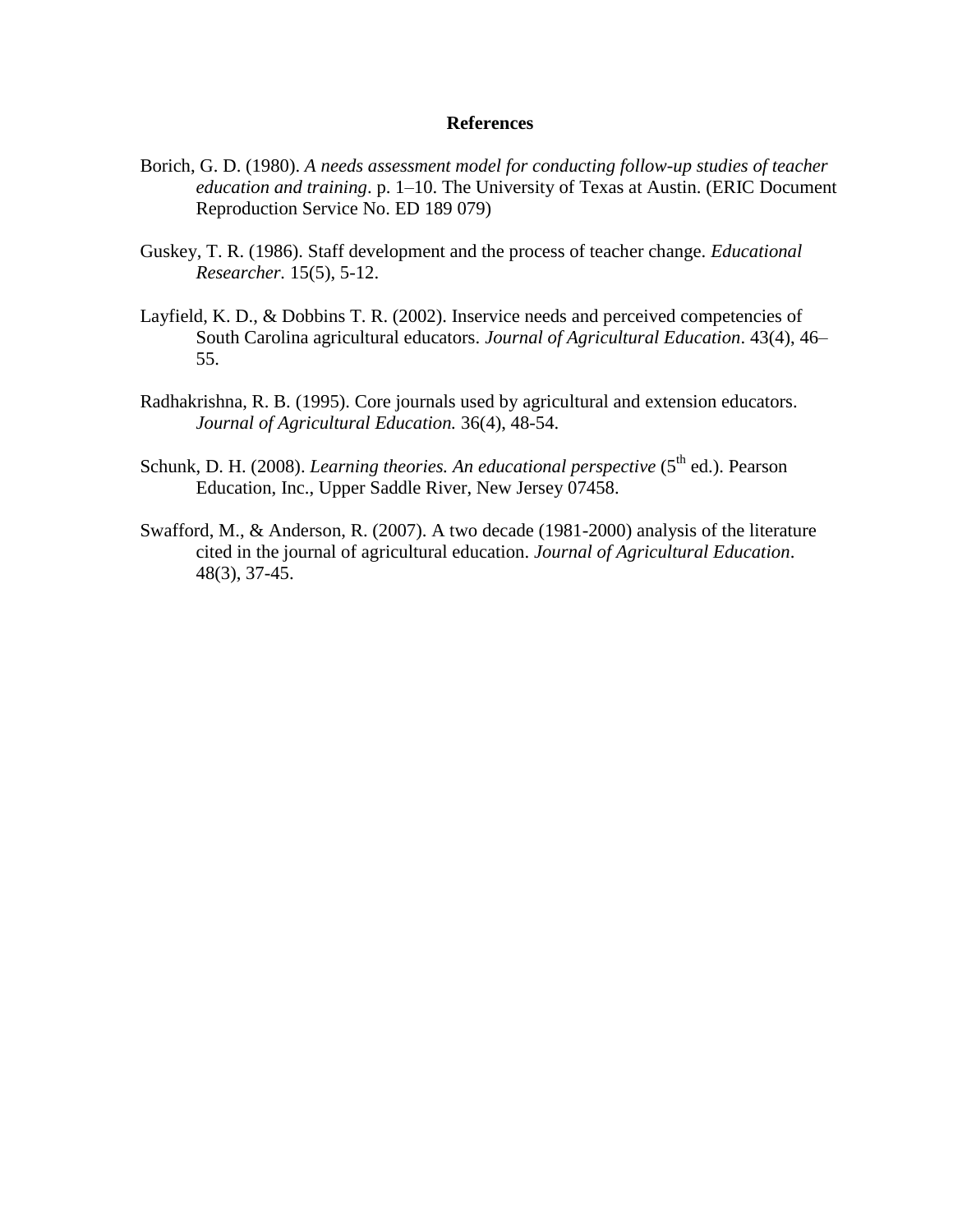## **Michigan Youth Farm Stand Project: Final Evaluation of Program Implementation and Outcomes**

Jennifer E. Rivera-Caudill Assistant Professor Michigan State University 311B Natural Resources Building East Lansing, MI 48824 517-355-6456 jeno@msu.edu

Ashley Brander Education Coordinator Assistant Environmental Management Branch Ontario Ministry of Agriculture, Food and Rural Affairs 1 Stone Road West Guelph, Ontario, N1G 4Y2 (519) 826-6374 Ashley.Brander@ontario.ca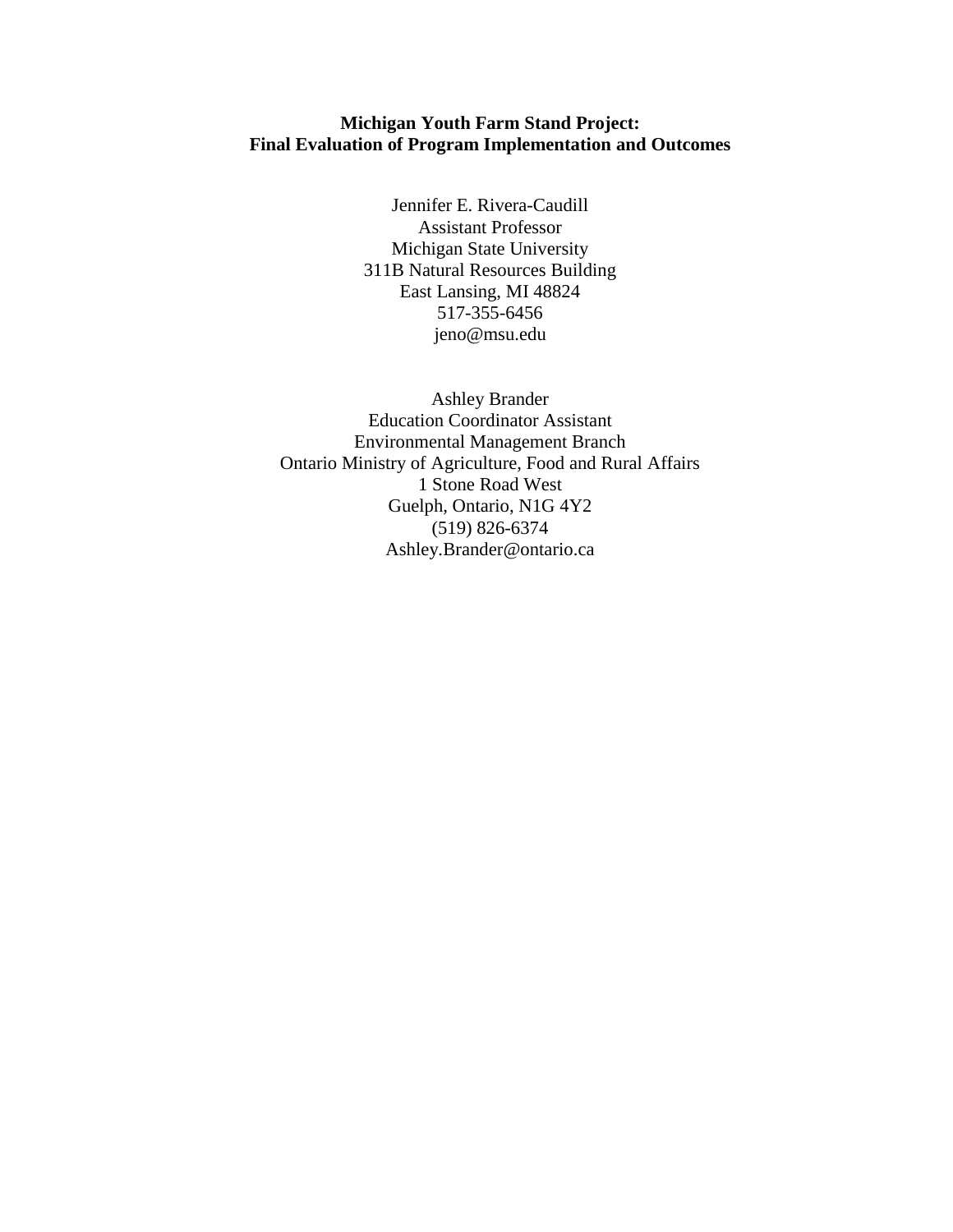### **Michigan Youth Farm Stand Project: Final Evaluation of Program Implementation and Outcomes**

### **Introduction**

The Agriculture, Food and Natural Resources (ANR) Career Clusters are comprised of seven pathways that represent the knowledge and skills for agricultural education programs (Office of Vocational and Adult Education [OVAE], 2006). They are serving as the foundation for the development of national agricultural education standards (National Council for Agricultural Education, 2004). Following national trends, the State of MICHIGAN is also using the ANR cluster as a foundation to develop a curriculum framework for agricultural science education, as it represents the diversity of MICHIGAN agricultural education. Currently, MICHIGAN has found success in integrating all of the pathway areas into their revised curriculum except the Food Products and Processing Systems.

According to the CS Mott Chair of Sustainable Agriculture Food Systems, the future of food systems in the state is a niche market with emphasis placed on community foods, value-added products, community sustainable agriculture (CSA), and urban agriculture, to name a few (M. Hamm, personal communication, January 15, 2007). To begin intertwining the future of food production into the classroom, the CS Mott Group developed the Youth Farm Stand Project (YFSP), a program focusing on nutrition education and entrepreneurism. This is one of several initiatives through the CS Mott Group that attempts to tackle the larger question—*Who will feed MICHIGAN?* Joining forces with agricultural education programs, topics of sustainable agriculture, food nutrition, entrepreneur skills, and community foods are being addressed in the agriculture classroom and in MICHIGAN communities.

This abstract reports the findings of the evaluation efforts involving the six groups that participated in the YFSP. It highlights the overall outcomes of the project — focusing on nutritional education, entrepreneurship and community connections.

#### **Theoretical framework**

To evaluate the program planning and outcomes of the YFSP, participatory or collaborative evaluation working with the representatives of the CS Mott campus team was conducted (Greene, 1988; Mark and Shotland, 1985). This utilization-focused evaluation procedure was chosen because it allowed collaboration with stakeholders ensuring the evaluation was responsive to the YFSP needs and produced useful information (Patton 1986, 1997). Through the lens of program impact theory certain assumptions can be generated about how changes will impact the outcomes of the project in a causal relationship. It takes into consideration the organizational program plan and the service utilization plan to predict outcomes or impact. The program's service utilization plan details the cycle of engagement between the recipient and the program. The program's organizational plan focuses on the program's resources such as facilities and personnel. This cause and effect model allows evaluating the social changes over time showing the linkage between the proximal and distal outcomes (Rossi, Lipsy, & Freeman, 2006). At the start evaluators need to describe theory to the stakeholders and review assumptions and expectations.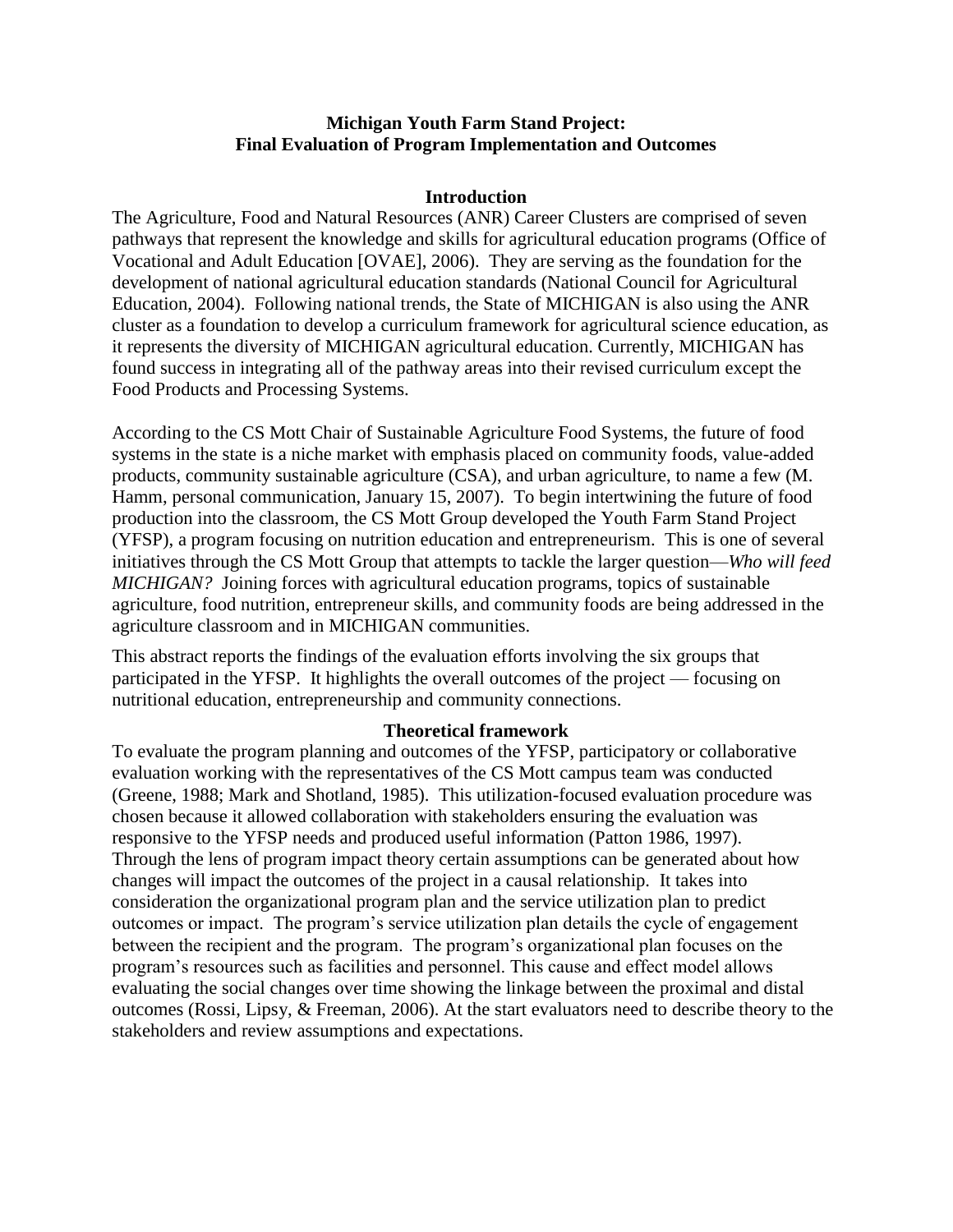#### **Methodology**

The evaluation looked at the planning, execution, and outcomes achieved by the six sites involved in the YFSP for 2006/2007. By utilizing program impact theory procedures, the evaluation was designed to look at how the CS Mott campus team's implementation of the YFSP met the project objectives and the ultimate goal of making youth ambassadors of a healthy food system. The evaluative tools were developed to assess the campus team's work with the individual sites and to evaluate the impacts the program had on developing business skills, promoting nutrition, forming partnerships, and increasing community engagement, while encouraging positive youth development.

An evaluation of the sites and the campus team was completed. The study was qualitative in nature with data collected through content analysis of the site action plans and final reports, key informant interviews from each site, observations taken through site visits, and three focus groups involving the site leaders/coordinators. The design of the evaluation was comprised in collaboration between the campus team and the evaluators; the evaluation was ongoing and participatory as the evaluators provided ongoing analysis and feedback to the campus team.

#### **Findings**

Overall nutrition education was met by all sites; however, some sites did not meet a desirable degree of nutrition education in their projects. Further developing the nutritional component and educational requirement of the project is needed to make a greater percentage of people aware of the importance of eating healthy and eating fresh produce. Actively encouraging the sites to do cooking demonstrations and look to their community for nutritional resources to aid their project and educate about eating local, healthy, grown produce is suggested. Starting the nutrition education in the fall and winter ensures the nutrition component is met throughout the project. By connecting with communities for time and resources, sites may have more opportunity to form connections and build a community-based food system. Starting early and connecting with different sources may alleviate transportation woes and procurement issues faced during the project. Allowing youth to make connections should be a priority to ensure the model is youthdriven and provides youth opportunity to build their community network.

#### **Conclusion**

The YFSP provided students an individual experience and an opportunity to work with a team on a project enriched in skills and positive interactions with adult mentors. A better understanding of nutrition was experienced by some youth and education in the community was provided. However, increasing community access and education would make the YFSP more of a success and intended objectives would be met. Solving transportation troubles and ensuring the project is driven by youth will ensure youth participation remains constant throughout the project year.

#### **Implications**

Other states looking to start a youth entrepreneurship program can look at the YFSP as one model and make adaptations to their framework to suit their program needs. Program impact theory is a good evaluative lens to use in the beginning development stages of a project. It has allowed for a participatory form of evaluation to occur amongst the researchers and the members of the YFSP, providing richer discussion and tangible results.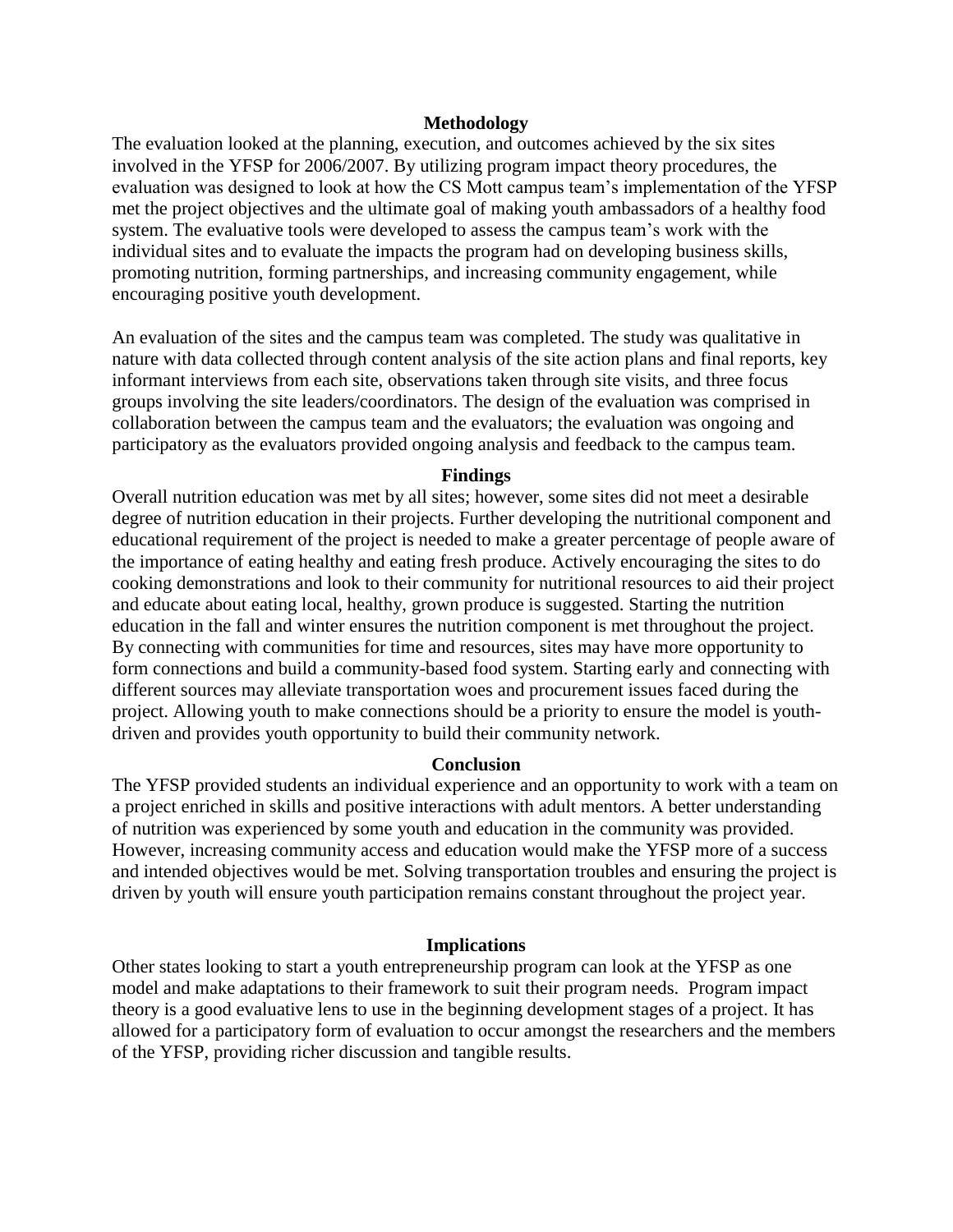- CS Mott Group. (2006). *The MICHIGAN youth farm stands project: Supporting healthy youth, healthy communities, and local economies* [Brochure]. East Lansing, MICHIGAN: The CS Mott group for Sustainable Food Systems at MSU.
- Greene, J.C. (1988). Stakeholder participation and utilization in program evaluation. *Educational Review 12* (2). 91-116.
- Mark, MM & Shotland, R.L. (1985). Stakeholder-based evaluation and value judgments. *Evaluation Review 9*. 605-626.
- National Council for Agricultural Education (2004). *2004-2006 Strategic Plan*. Retrieved August 29, 2005, from http://www.agedhq.org/strategicplan.htm.
- Office of Vocational and Adult Education (2006). *Career clusters- Focusing education on the future: Preparing for career success in agriculture, food, and natural resources.*  Retrieved December 12, 2006 from www.careerclusters.org.
- Patton, M.Q. (1986) *Utilization-focused evaluation* (2<sup>nd</sup> ed.). Beverly Hills, CA: Sage.
- Patton, M.Q. (1997) *Utilization-focused evaluation: The new century text* (3<sup>rd</sup> ed.) Thousand Oaks, CA: Sage.
- Rossi, P.H., Lipsey, M.W., & Freeman, H.E. (2004). *Evaluation: A systematic approach*. Thousand Oaks, CA: Sage Publications.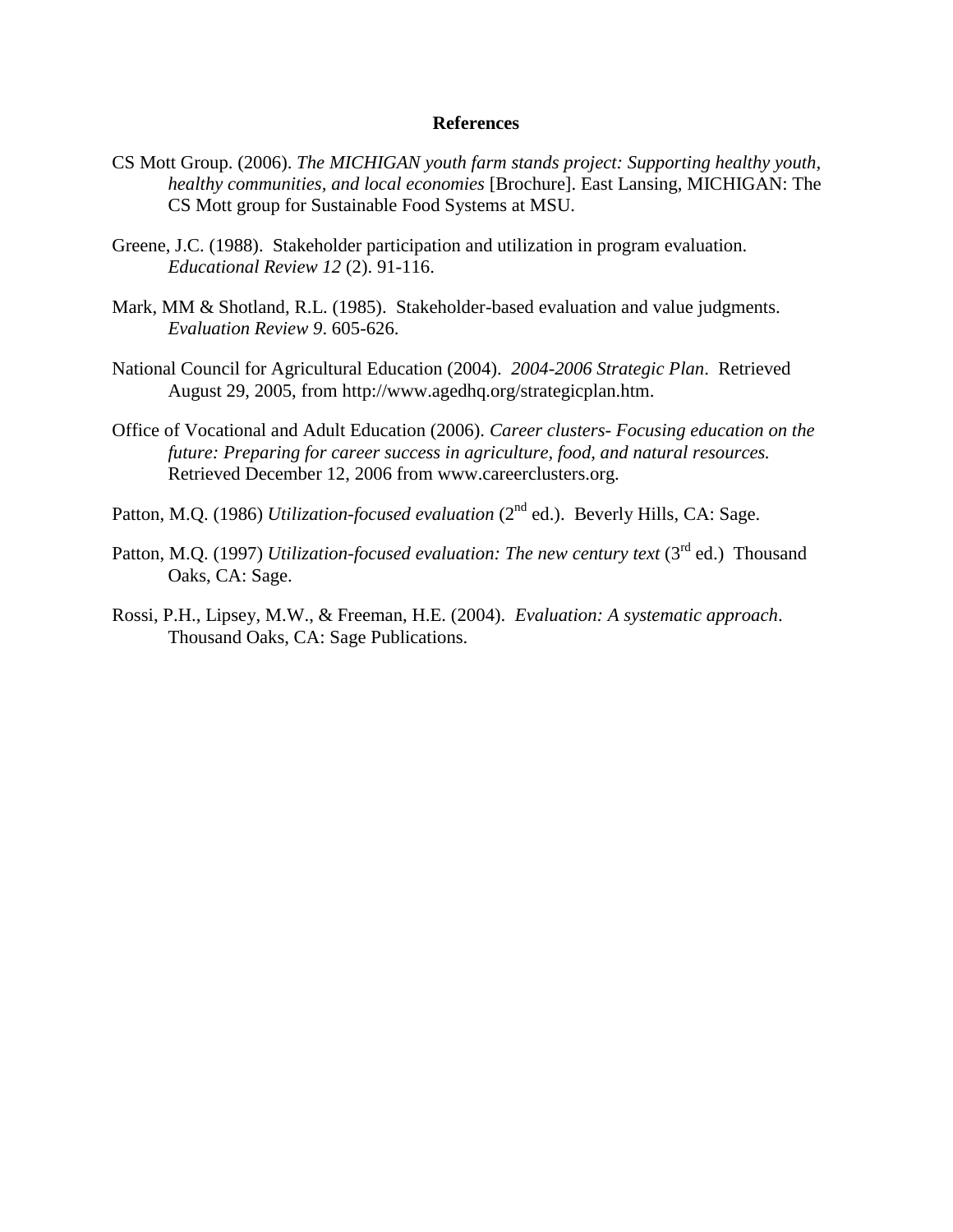**The Relationship Between College of Agriculture Students' Self-Perceived Interpersonal Communication Styles and Verbal Communication Skills**

> David C. Frazier Graduate Teaching/Research Assistant University of Missouri 113 Gentry Hall Columbia, MO 65211 (573) 882-2200 PHONE (573) 884-4444 FAX [dcfkb4@mizzou.edu](mailto:dcfkb4@mizzou.edu)

> Bryan L. Garton Assistant Dean of Academic Programs Professor of Agricultural Education University of Missouri 123 Gentry Hall Columbia, MO 65211 (573) 882-9599 PHONE (573) 884-4444 FAX [gartonb@missouri.edu](mailto:gartonb@missouri.edu)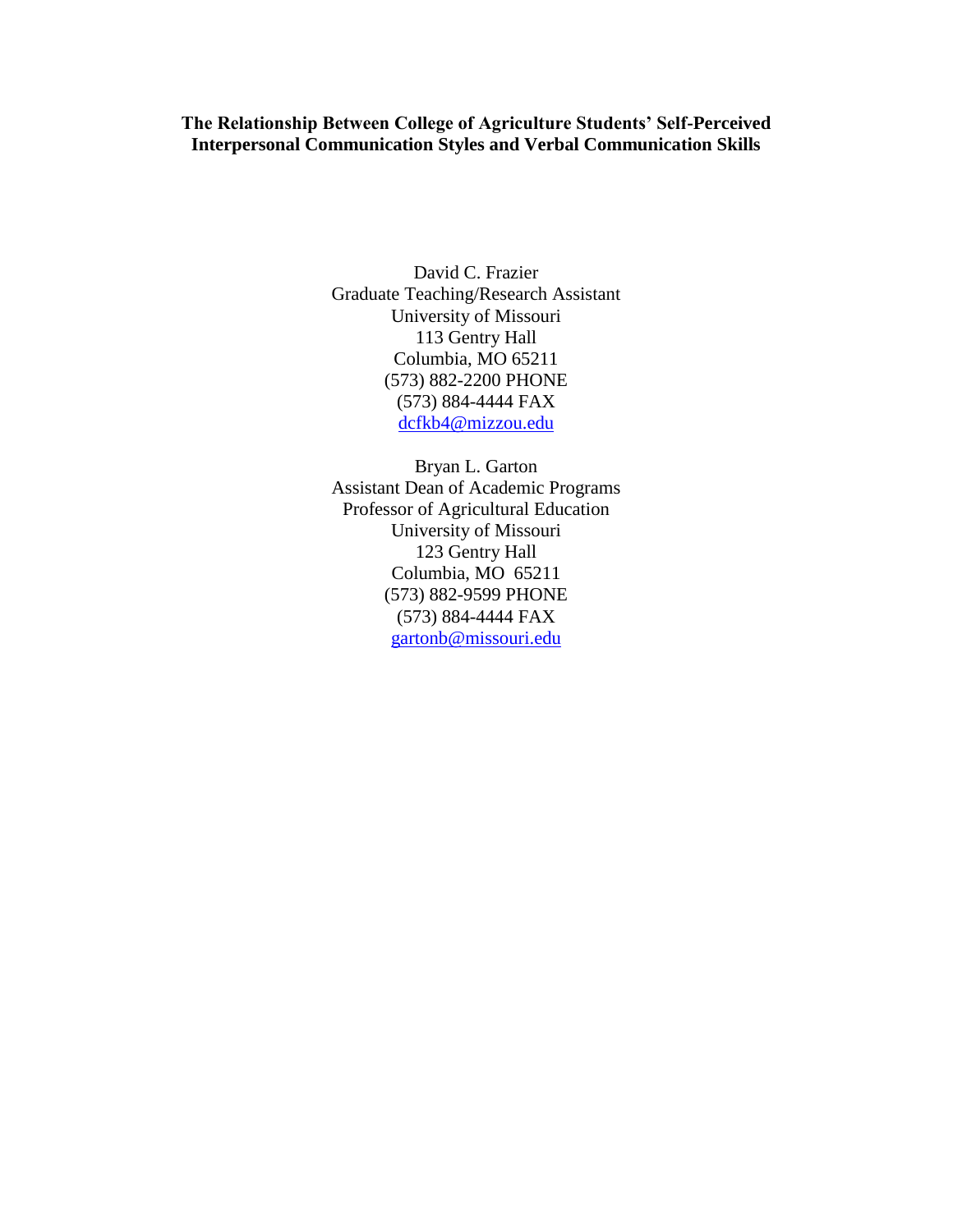## **The Relationship Between College of Agriculture Students' Self-Perceived Interpersonal Communication Styles and Verbal Communication Skills**

## **Introduction/Need for Research**

Over the course of time, researchers have strived to explain the effect of communication style on student success and leadership. vanLinden & Fertman (1988) described a relationship between leadership and communication when they described leadership as a trait amongst people that allowed them to think for themselves, communicate their thoughts and feelings, and help others to understand and act on their own beliefs. Gardner (1987) stated that communication would be the one "all-purpose instrument of leadership." A National Association of Colleges and Employers (2003) study found that six of the top seven skills desired by employers hiring new graduates were leadership related.

By teaching college students how to identify and understand their personality styles, both at school/work and during personal time, educators will be able to increase the confidence they have in themselves and their ability to work with a diverse group of individuals and personalities. It also gives students the ability to identify what personality characteristics cause them stress and how they can deal with this stress. Finally, by identifying understanding their personality styles, students can effectively understand and communicate their strengths and behavioral tendencies to those that they work and deal with on a daily basis.

The purpose of this study was to describe the interpersonal communication styles of college agriculture students enrolled in a verbal communication course at a mid-western university. Specifically, the study pursued the following objectives:

- 1. Describe students' self-perceived interpersonal communication styles when at work and during personal time.
- 2. Describe the similarities and differences between students' self-perceived work and personal interpersonal communication styles.
- 3. Describe the self-perceived interpersonal communication skills at work/school or combination of skills at work/school that were predictive of performance in a verbal communication course.

## **Conceptual or Theoretical Framework**

Billings (2003) and Schmidt (1999) have shown that abilities such as communicating effectively, working on a team and possessing interpersonal skills are qualities that are desired by employers and are crucial to individual success. The Secretary's Commission on Achieving Necessary Skills (SCANS) report (1991) identified skills that are most sought by employers. Among the specific skills identified was informational management which consisted of both oral and written communication skills.

## **Methodology**

The target population for this descriptive-correlational study was students enrolled in a verbal communication course. The convenient sample consisted of 242 students from the fall semesters of 2004 (*n* = 47), 2005 (*n* = 54), 2006 (*n* = 63), and 2007 (*n*=78). Sixteen students failed to complete the data collection instruments; therefore, the usable sample was 226.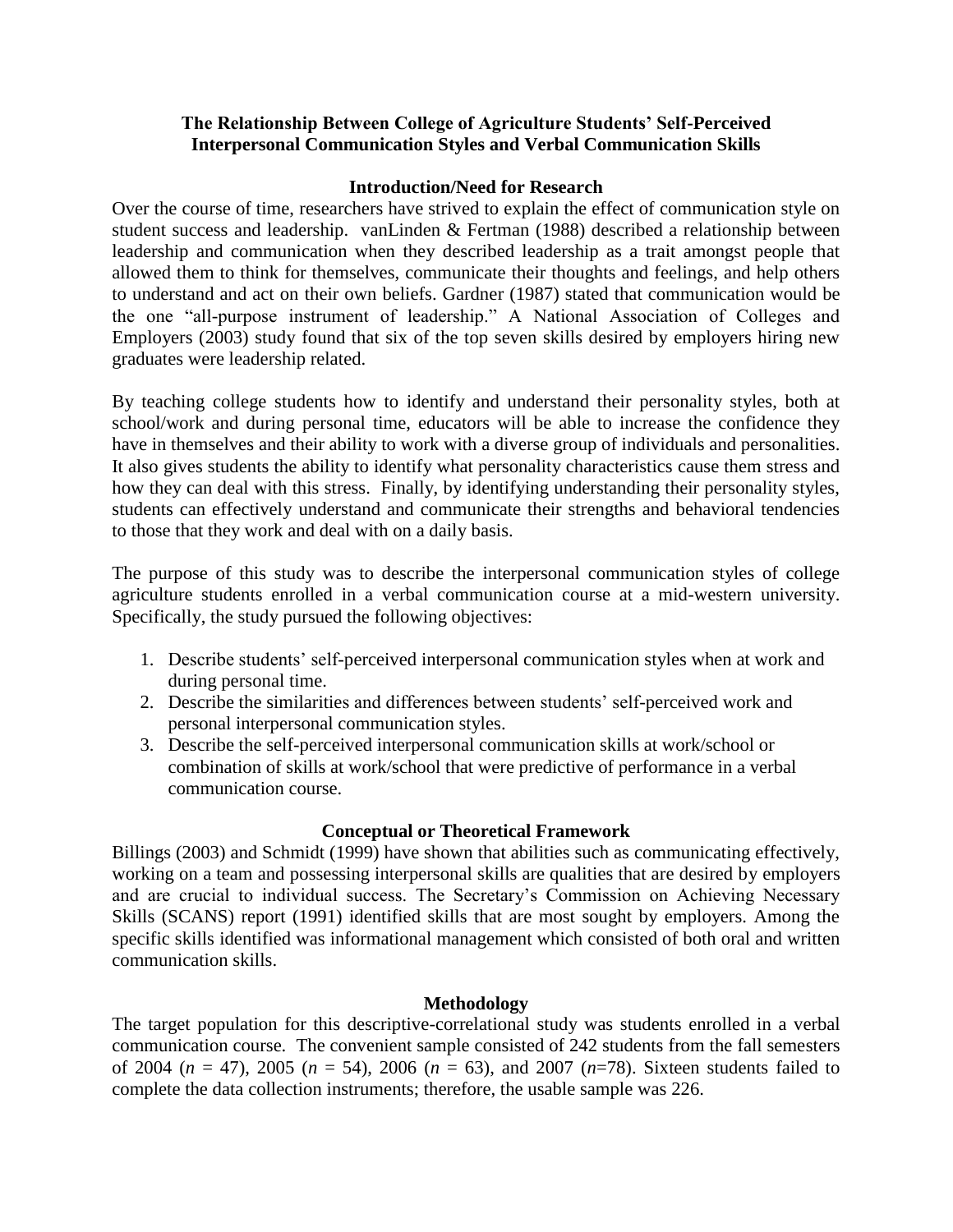The INSIGHT Inventory<sup>®</sup> was used to assess students' self-perceived interpersonal communication styles. The INSIGHT Inventory<sup>©</sup> is a self-reported interpersonal communication inventory and interpretation instrument that contains two identical sets of 32 descriptive adjectives yielding two separate style profiles; one for work/school the second profile describes a person's interpersonal communication style during personal time.

### **Results/findings**

Using Handley's INSIGHT Inventory<sup>©</sup> research (2004), students who were enrolled in a verbal communication course had personality traits that were similar at work/school and during personal time indicating that they are consistent when displaying each of the particular traits that have been identified by this study

Examination of self-perceived personal interpersonal communication styles during personal time revealed students were moderately outgoing when responding to people with mean score ( $M =$ 34.2, SD = 8.5). In pacing their activities, students were moderately steady ( $M = 33.9$ , SD = 7.5). When dealing with details a mean score of  $30.6$  (SD = 8.9) shows that students are slightly precise. Finally, students are slightly indirect in getting their way  $(M = 28.8; SD = 7.1)$ .

Object two sought to describe the similarities and differences between self-perceived interpersonal communication styles of the students when at work and during personal time. The data identified that scores in both personal and work/school were similar.

Pearson Product moment correlations were calculated between the self-perceived interpersonal communication styles at work/school and performance in the verbal communications class. A hierarchical multiple linear regression analysis was then used to determine the best interpersonal communication trait, or combination of traits, that were predictive of students' performance in the verbal communications class. When the self-perceived interpersonal communication traits were regressed on the dependent variable, no single certification measure, or combination of measures, were found to be significant in predicting the students' performance in the verbal communications class.

### **Conclusion/Implications**

Although the self-perceived characteristics of students in the verbal communications class were insightful, the two percent variance in performance explained by these four characteristics implies that there are more significant issues that influence performance in the verbal communication course. Because employers have indicated that personal communication is significant to the success of their employees, it is imperative that students in this study continue to evaluate their personal characteristics and understand how to use them effectively.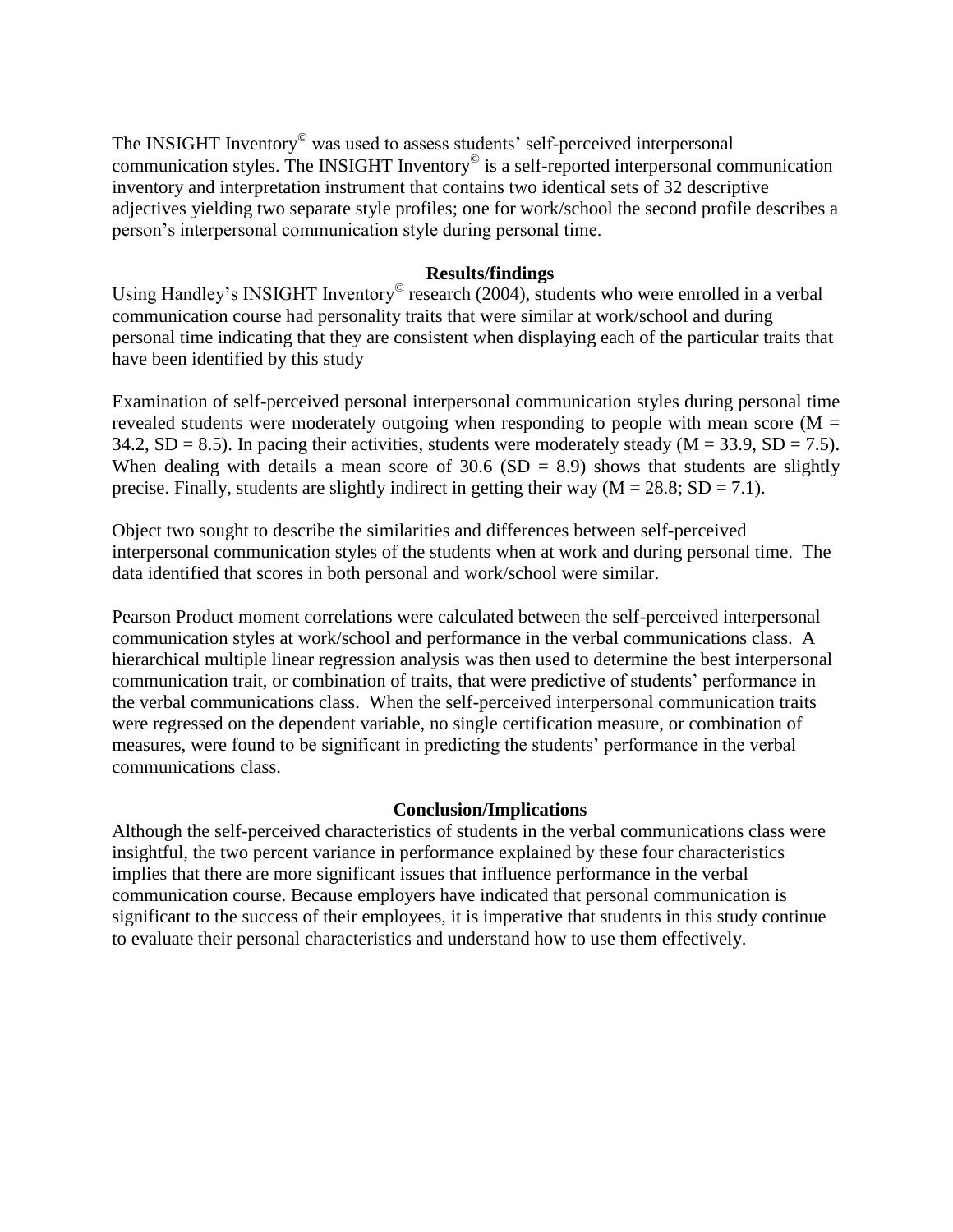- Billings, D. (2003). Generic cognitive abilities in higher education: An international analysis of skills sought by stakeholders. *Compare,* 33(3), 39-42.
- Gardner, J. W. (1987). *Leadership development: Leadership papers.* Washington, D.C.: Independent Sector.
- National Association of Colleges and Employers (2003). Job outlook 2003-what employers want. Retrieved June 14, 2007, from [http://www.qcc.cuny.edu/CareerServices/NACE\\_Job\\_Outlook\\_2003.htm](http://www.qcc.cuny.edu/CareerServices/NACE_Job_Outlook_2003.htm)
- Schmidt, S. J. (1999). Using writing to develop critical thinking skills. *North American College and Teachers of Agriculture Journal*, 43(4), 31-38.
- Secretary's Commission on Achieving Necessary Skills. *What word requires of schools: A SCANS report for America 2000*. Washington, D.C.: U.S. Department of Labor, 1991.
- vanLinden, J. A., & Fertman, C. I. (1998) Youth leadership: A guide to understanding leadership development in adolescents. San Francisco, CA: Josseey-Bass Publishers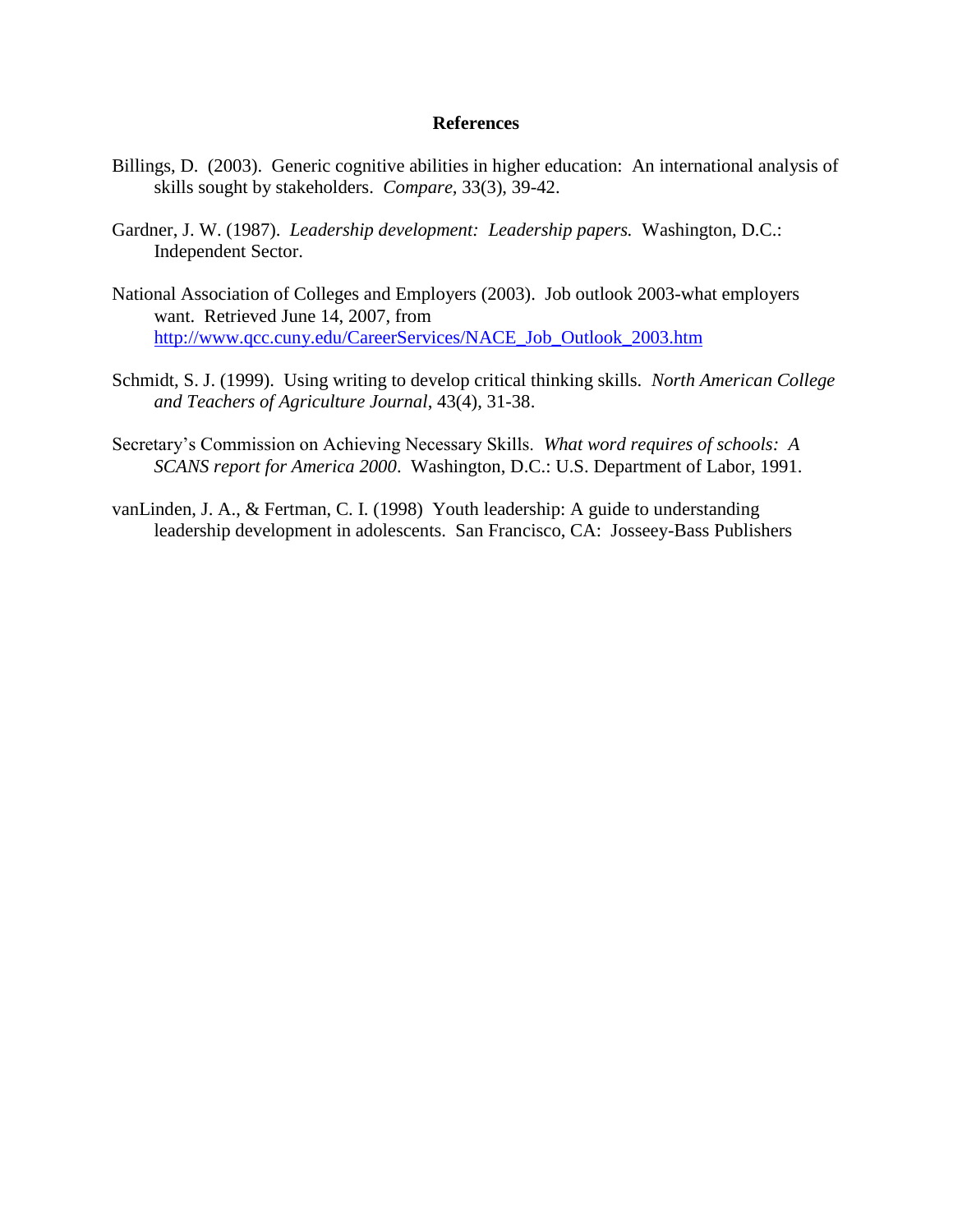# **The Integration of Science Concepts into Agricultural Education Programs in a North Central State**

Matt Spindler

Jay Waltz

307 Park Hall SUNY Oswego Oswego, NY 13126 315-312-3108 [spindler@oswego.edu](mailto:spindler@oswego.edu)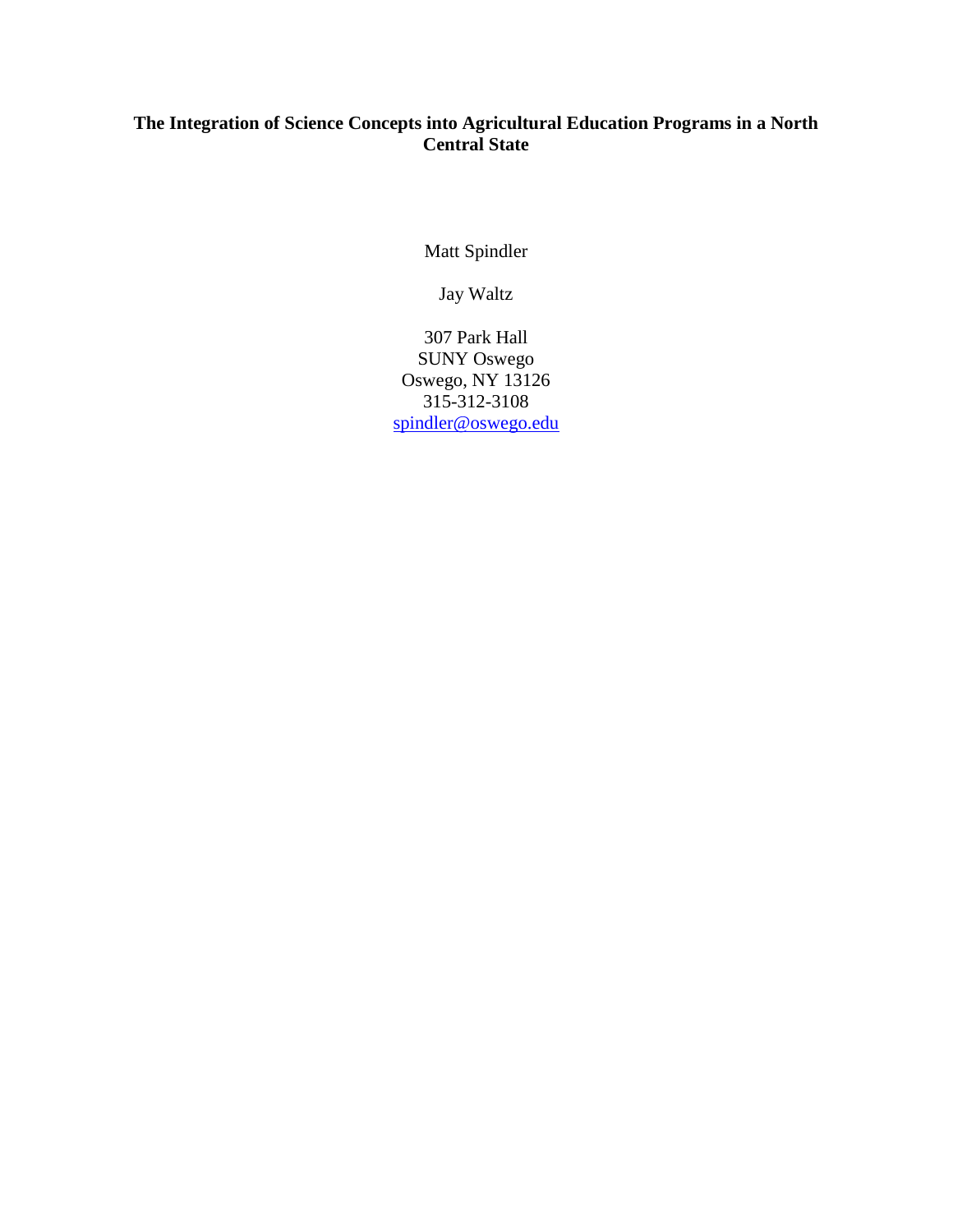## **The Integration of Science Concepts into Agricultural Education Programs in a North Central State**

#### **Introduction**

Students face great challenges in finding success in careers or postsecondary education after graduating from high school. More acute problems are encountered by those who dropout, since today's workforce requires high academic and technological skills from its beginning workers. As these challenges are placed back onto the educational system, teachers need to find new ways to challenge students through science, mathematics, technology, and literacy in agricultural education programs. There is a need to integrate academic subjects holistically and seamlessly into secondary programs using the academic content inherent to the context of agriculture.

#### **Theoretical Framework**

Contextual learning theory postulates that learning occurs only when learners process and connect novel information or knowledge to their own established frames of reference (Owens & Smith, 2000). Contextual learning theory emphasizes that learning is nested within interactions with the environment and that the mind of the learner seeks meaning through the interpretation of those interactions (Perkins, 1999). Contextual learning theory provides a foundational guide for the creation of learning experiences that foster deep connections between the concepts that are being learned and how the knowledge will actually be utilized. One way to operationalize contextual learning theory is through the integration of science concepts within the content and instruction of agricultural courses of study to assist learners in meeting and exceeding their academic and career challenges. When enacted contextual learning theory emphasizes the following five tenants: 1) problem solving; 2) utilization of multiple contexts; 3) reflection for self-regulated learning; 4) peer driven synergy; and 5) authentic assessment (Clifford & Wilson, 2000).

The purpose of this study was to describe the integration of science concepts in the form of state science standards into agricultural education programs. The objectives of the study were as follows: 1) to describe the strategies agriculture teachers used to integrate science concepts into the agricultural content and instruction; 2) to describe the extent to which agriculture teachers integrated science concepts into their content and instruction; and 3) to describe the opinions of agricultural educators regarding the barriers to the integration of science concepts into their content and instruction.

#### **Methodology**

The target population for this study consisted of current secondary agricultural teachers in a north central state  $(N = 240)$ . The participant frame was obtained by using a directory of agricultural educators provided by the state educational agency. The participants of this descriptive study consisted of seventy-eight agricultural educators employed fulltime in urban, suburban, and rural comprehensive schools and education centers. Generalization of the findings and conclusions beyond the accessible sample should be done with caution.

In order to construct information useful in addressing the purpose and objectives of the study, an on-line survey instrument with three separate sections was constructed based on a review of the literature. The survey instrument was validated by a panel of five experts for face and content validity. The expert panel included two state CTE specialists and three CTE teacher education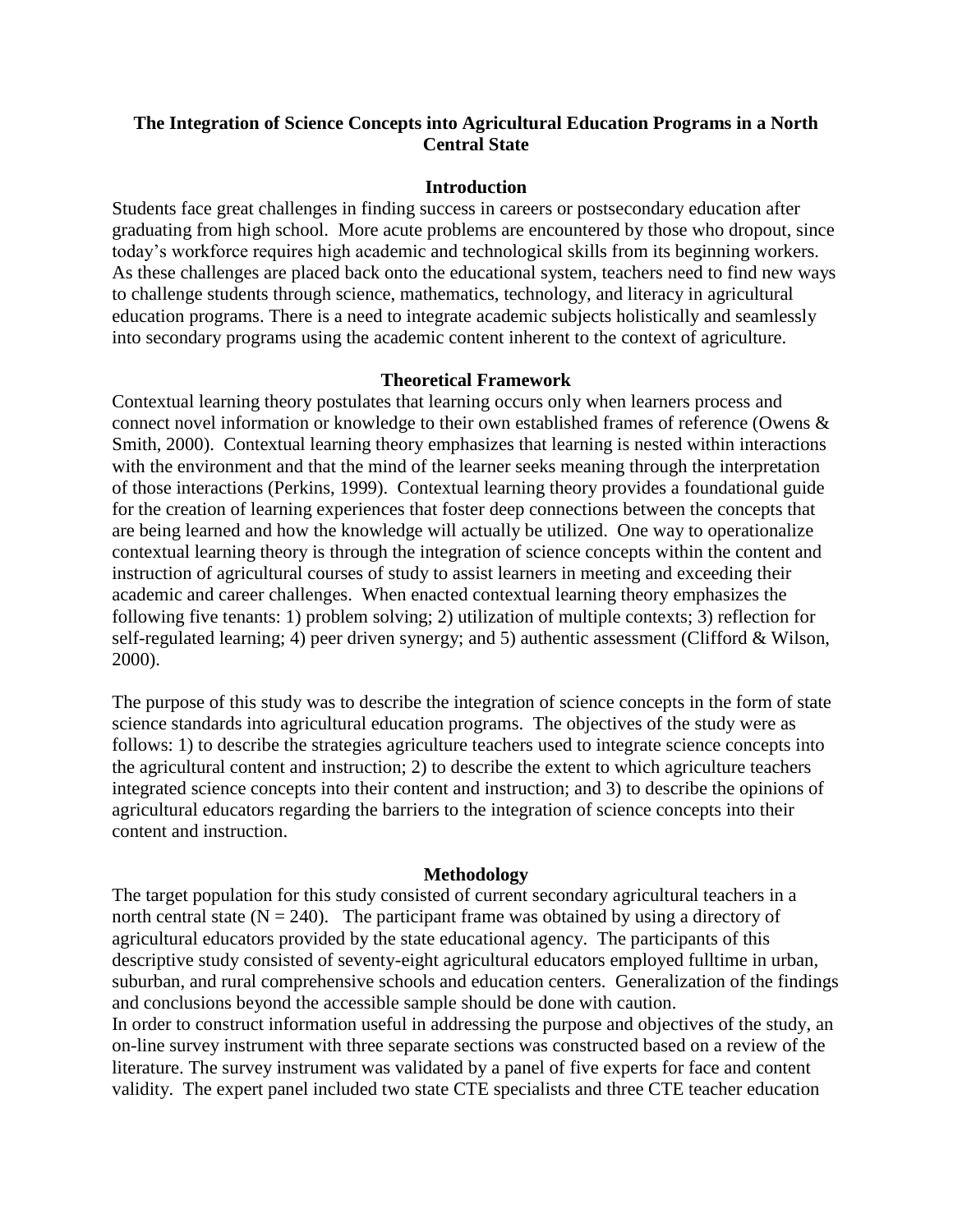faculty members. A pilot test was conducted with a sample of teachers  $(n = 15)$  to gain insight regarding the validity, reliability, and usability of the instrument. The pilot yielded the following Cronbach's alpha coefficients: section  $1 = .85$ ; section  $2 = .88$ ; and section  $3 = .81$ .

A link to the online survey instrument and a cover letter describing the study were emailed to the potential research subjects in an invitation email. Two weeks after the initial contact an additional invitation email containing a follow-up cover letter and survey link were sent to potential participants that had not already responded. Usable responses were obtained from seventy-eight teachers for an overall response rate of 32.5 percent. All responses were recorded within four weeks following the initial invitation to participate.

#### **Results / Findings**

The purpose of this study was to describe the integration of science concepts in the form of state science standards into agricultural education programs. The 78 participants in this study had a mean age of 31.2 years  $(SD = 9.2)$  and had taught an average of 12.8 years  $(SD = 8.1)$ . 32% of the participants were female and 42% of the teachers were FFA advisors. The population of teachers that participated in this study was composed predominately of traditionally certified (82%) teachers who had a Master's degree as their highest degree completed (59%). A majority (62%) of the participants in this study worked in secondary career and technical education centers while the remaining participants (38%) worked in comprehensive secondary schools.

The findings illustrate that the majority of participants (89%) were attempting to implement science concepts into their course content and instruction. Of those implementing science integration the majority (86%) were integrating science concepts at the individual course level of operationalization. Only a small number of teachers (14%) were integrating science concepts through cross-curriculum or programmatic methods of integration. The findings reveal that teachers integrating science concepts using the course level strategy were not implementing complete state standards but rather disjointed science related bits of information. The findings also reveal that those teachers integrating science concepts through cross-curriculum and programmatic methods were implementing entire science standards into their content and instruction. Respondents believed the following were the greatest barriers to integrating science concepts with agricultural programs: 57.9% of teachers felt adequate curriculum materials are not available, 79.5% of teachers stated the integration process takes too much of their time, and 59% of teachers stated that there is a lack of adequate equipment and supplies in their department to teach an integrated curriculum. It is hoped that the findings of this research will assist teacher educators, school administrators, and policy makers to more precisely define the appropriate pathways to assisting agricultural educators in integrating the academic content and knowledge students will need as they transition into their future academic and career challenges.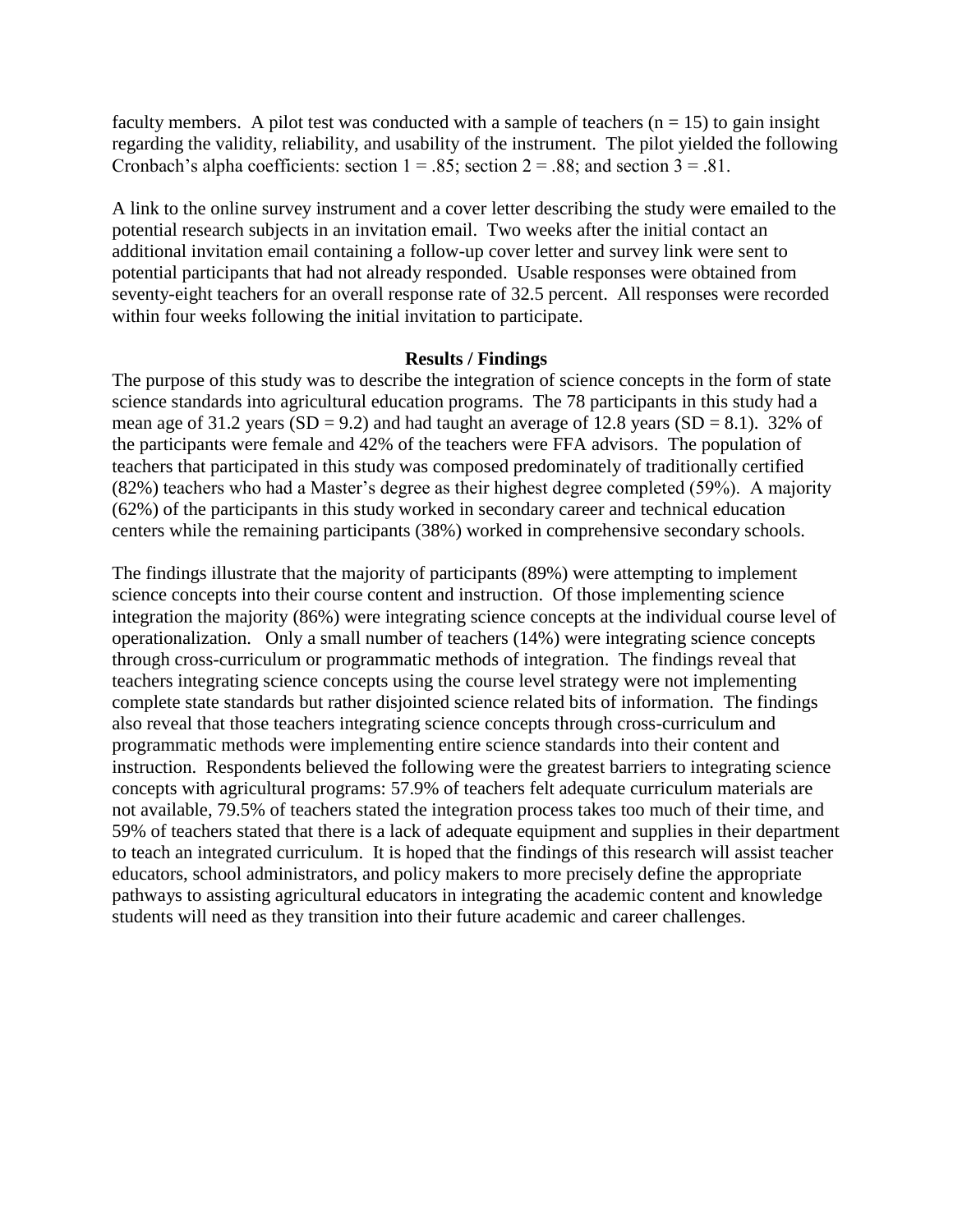- Clifford, M. & Wilson, M. (December, 2000). Contextual teaching, professional learning, and student experiences: Lessons learned from implementation. Educational Brief no. 2. Madison: Center on Education and Work, University of Wisconsin-Madison.
- Gredler, M. (2001). *Learning and instruction: Theory into practice* (4<sup>th</sup> ed.). Columbus, OH: Merrill.
- Owens, T., & Smith, A. (2000). *Definition and key elements of contextual teaching and Learning* (Talking Paper Series No. 104). Seattle, WA: Washington Consortium for Contextual Teaching and Learning.
- Perkins, D. (1999). The many facets of constructivism. *Educational Leadership, 57*(3), 6- 16.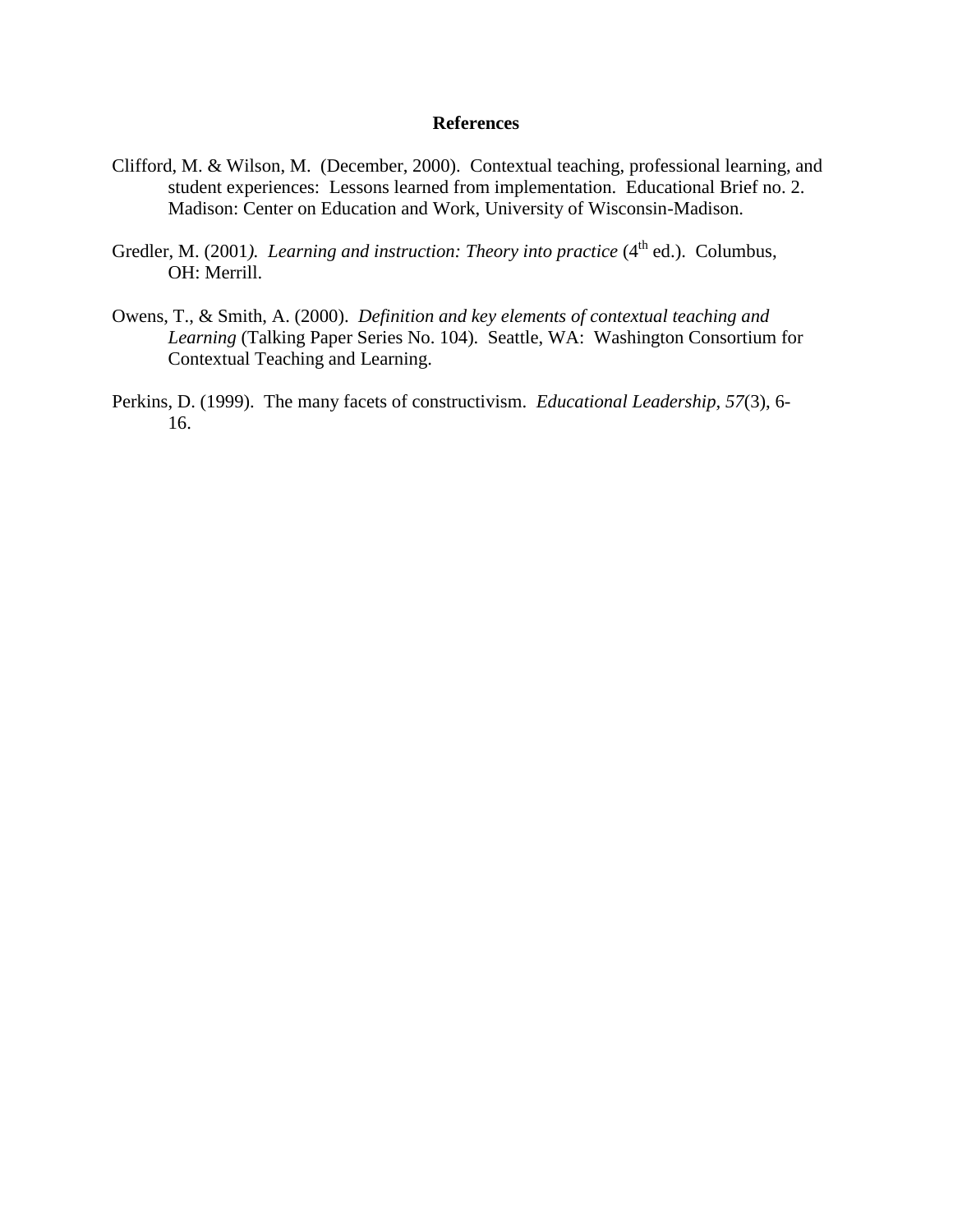# **Selected Demographics of Missouri Agricultural Mechanics Programs**

Saucier, P.R. Terry, Jr., R. University of Missouri

124 Gentry Hall Columbia, Missouri 65211 (573)-884-7561 prsnq5@mizzou.edu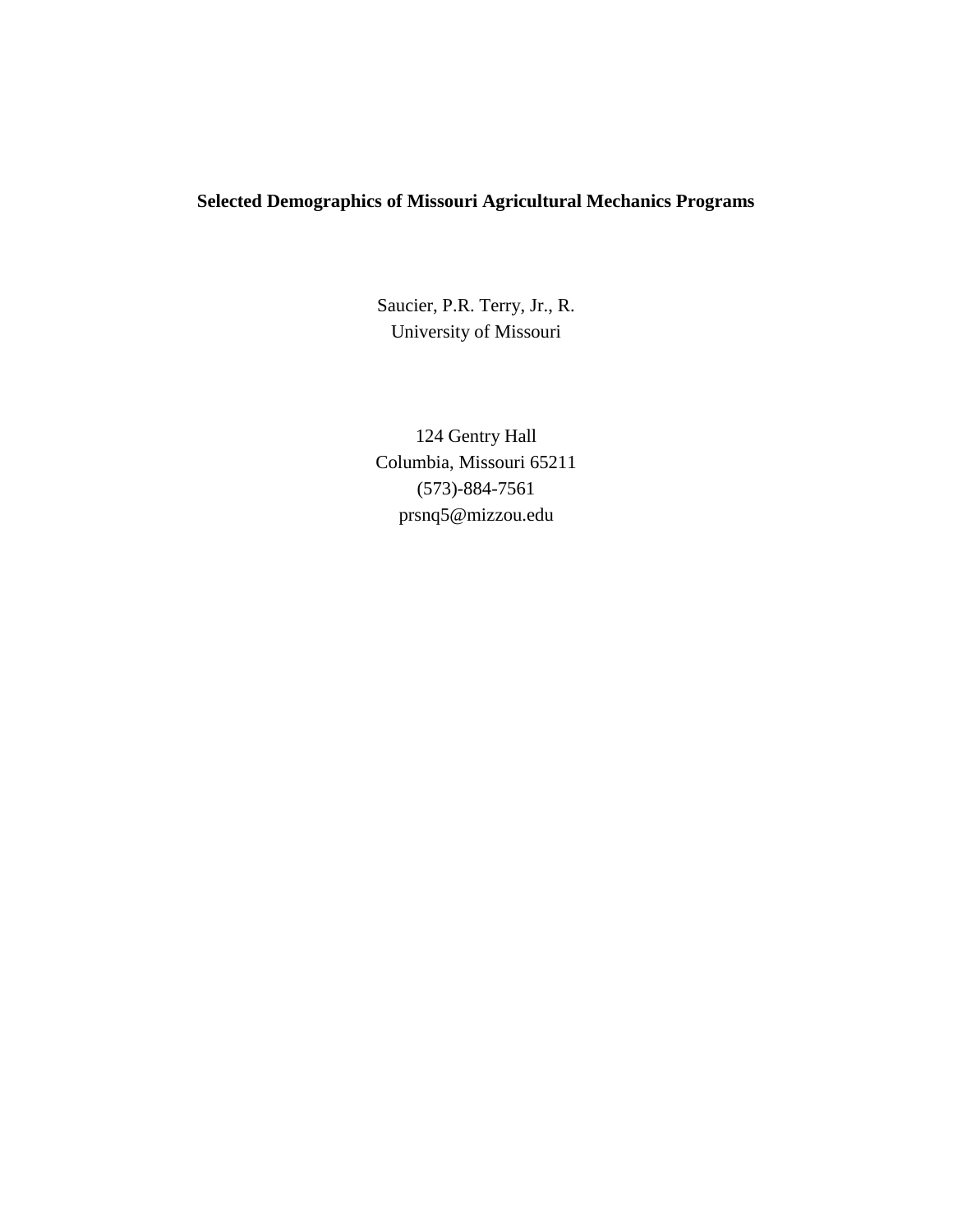### **Selected Demographics of Missouri Agricultural Mechanics Programs**

### **Introduction**

Agricultural mechanics courses are the most popular secondary agricultural education classes offered in Missouri following the two introductory classes (Missouri department of education, 2008.) With the continuing popularity of these classes, research was conducted to determine the size and scope of agricultural mechanics programs in Missouri. Researchers utilized a mailed questionnaire, sent to selected agriculture teachers, to conduct this descriptive study.

### **Theoretical Framework**

Agricultural education laboratories are an essential component of the total secondary agricultural education program (Phipps & Osborne, 1988). In 1987, Shinn reported that the amount of time devoted to laboratory instruction may comprise one-third to two-thirds of the total instructional time in many agricultural programs. The use of school and community laboratories, where students employ "learning by doing" is an integral part of agricultural education programs (Sutphin, 1984). Hubert, Ullrich, Lindner and Murphy (2003) stated "agricultural education programs offer many unique hands-on opportunities for students to develop both valuable academic and vocational skills" (p. 17). Phipps and Osborne also noted that "the primary objective of agricultural mechanics education is the development of the abilities necessary to perform the mechanical activities to be done in agriculture" (p. 306). Johnson, Schumacher and Stewart (1990) stated that students learn important psychomotor skills in agricultural mechanics education and that much of the instruction takes place in the school agricultural mechanics laboratory. Nineteen years had elapsed since the last comprehensive study of agricultural mechanics laboratories in Missouri, so it was considered useful to reevaluate the current size and scope of Missouri secondary agricultural mechanics programs to determine the potential training needs for future agricultural education teachers.

#### **Methodology**

The population for this study was composed of all secondary agriculture teachers who were responsible for managing an agricultural mechanics laboratory in 2007 (n=424). Agricultural Education District Supervisors for the state assisted in the identification of the frame. A random sample size of 205 teachers was determined adequate to represent the population (Krejcie & Morgan, 1970).

This study was extracted from a larger research project designed to assess the in-service needs related to agricultural mechanics of Missouri agricultural teachers. The data collection instrument developed by Johnson, Schumacher and Stewart (1990) for a similar study was modified for use with this research. Appropriate methods were used to determine the validity and reliability of the instrument including the use of a panel of experts and a pilot study. Data were collected following Dillman's Tailored Design Method (2007).

Usable responses were received from 110 Missouri secondary agriculture teachers for a 55 % response rate. An independent samples *t* test indicated that no significant differences (p < .05) existed between the early and late respondents based on their perceptions of the importance of, or their ability to perform, each of the agricultural mechanics laboratory management competencies. Since no significance difference was found between the early and the late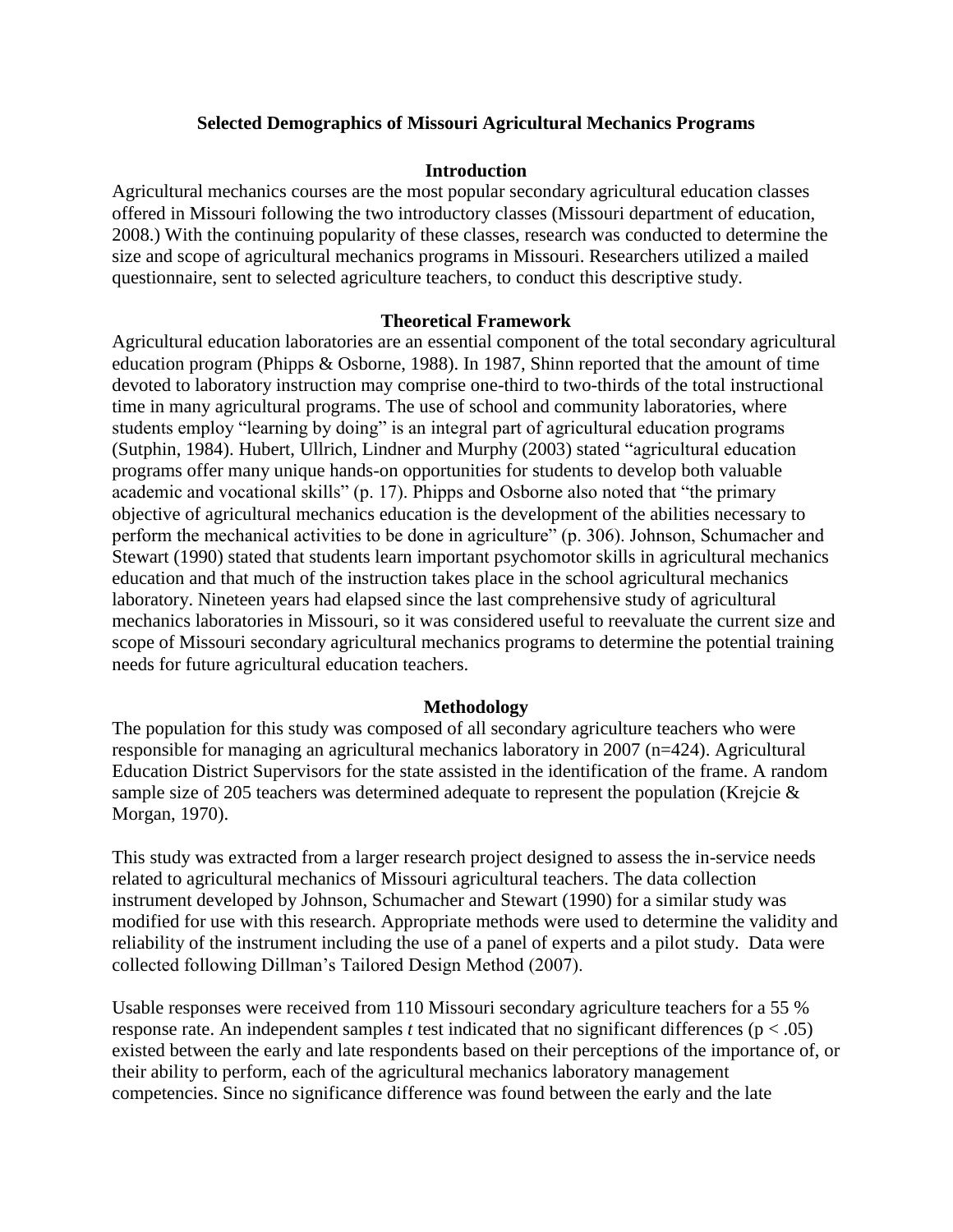respondents, the late respondents were deemed to be generalized to the population (Lindner, Murphy, & Briers, 2001).

### **Results**

Missouri agriculture teachers who manage agricultural mechanics laboratories had taught agriculture for an average of 12 years. Nearly 22 % of these teachers were women. On average, Missouri agriculture teachers received 11.3 university credit hours of agricultural mechanics instruction through pre-service educational programs.

Enrollment in teachers' agricultural mechanics classes averaged 72 students per year with their largest such classes having an average of 16 students. Agricultural mechanics laboratories averaged 2,900 square feet, calculating to an average of 187 square feet per student. The average consumable budget for Missouri agricultural mechanics laboratories was \$2,900 dollars per year with almost \$53 dollars spent per student.

Overall, when comparing the results of the current study against the Johnson, Schumacher and Stewart study (1990), findings revealed that Missouri agriculture teachers are currently teaching more students, in smaller laboratories with less money spent per student on agricultural mechanics laboratory consumables. Teacher experience and the number of university credit hours of agricultural mechanics instruction was considerably less as well.

### **Conclusions/Implications/Recommendations**

Missouri agricultural mechanics programs remain a popular choice for secondary agricultural education students. A greater number of students are enrolled in agricultural mechanics classes than was the case a generation ago. However, when comparing the results of this study to those of the study by Johnson, Schumacher and Stewart (1990), findings revealed that today's teachers are now teaching more students, in smaller laboratories with less money spent per student on agricultural mechanics laboratory consumables. In addition, these teachers have less overall experience and less instruction in agricultural mechanics. Agricultural education faculty, state agricultural education supervisors and local school administrators should offer pre-service and in-service educational programs for Missouri secondary agriculture teachers who are responsible for managing and instructing students in an agricultural mechanics laboratory at public schools to assure that teachers are able to safely and effectively teach in these conditions. Future research should be conducted to determine: the size and scope of agricultural mechanics programs in other areas of the United States, the need for highly qualified, agriculture teachers, to teach agricultural mechanics, in secondary agricultural education programs throughout the United States and a nationally recognized list of agricultural mechanics skill competencies for new agricultural education teachers.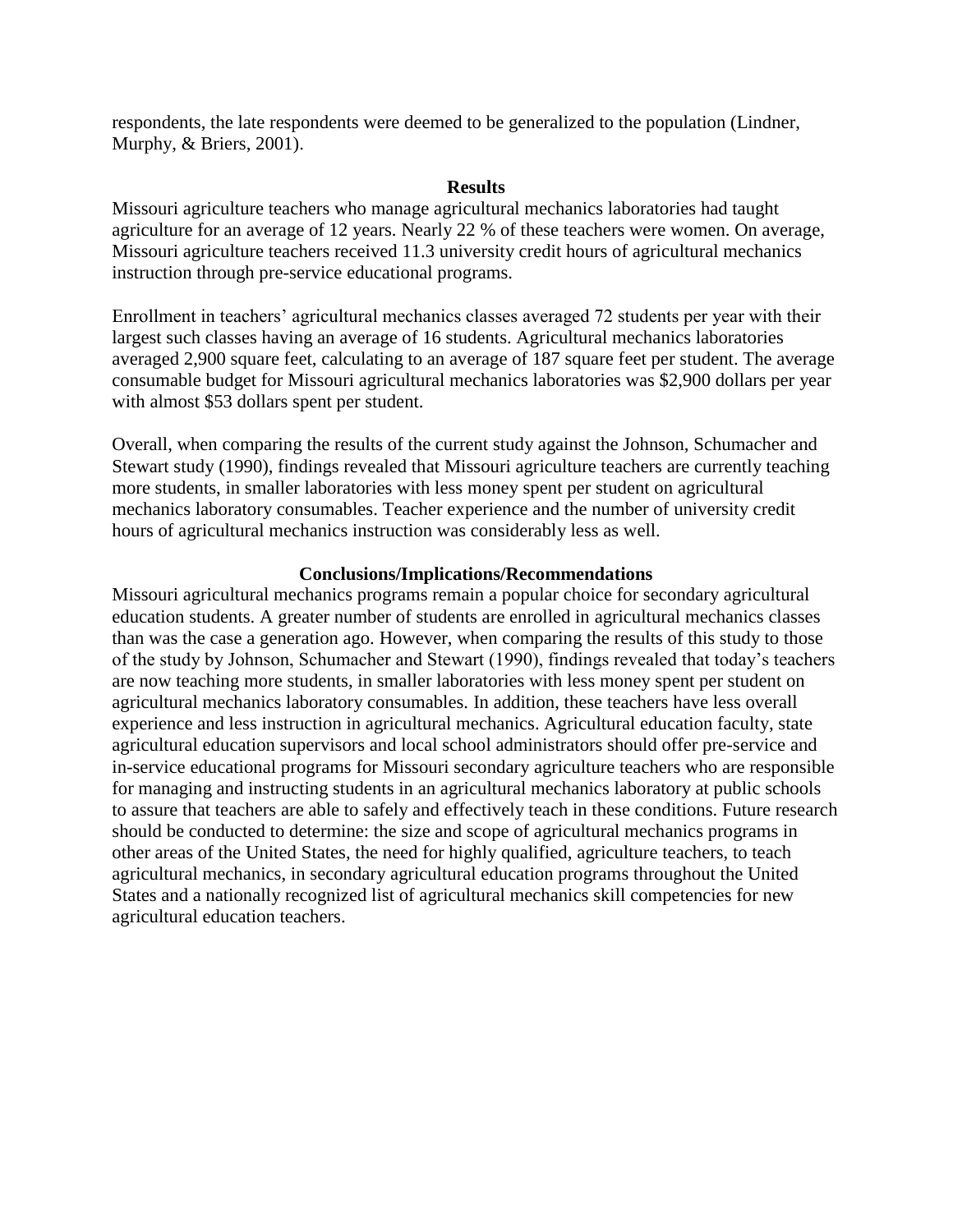- Dillman, D. A. (2007). *Mail & Internet Surveys: The Tailored Design Method* (2nd ed.). Hoboken, NJ: John Wiley & Sons, Inc.
- Hubert, D., Ullrich, D., Lindner, J., & Murphy, T. (2003, April 2003). An Examination of Texas Agriculture Teacher Safety Attitudes Based on a Personal Belief Scale from Common Safety and Health Practices. *Journal of Agricultural Systems, Technology and Management, 17*.
- Johnson, D. M., Schumacher, L. G., & Stewart, B. R. (1990, Summer 1990). An analysis of the agricultural mechanics laboratory management in-service needs of Missouri agriculture teachers. *Journal of Agricultural Education,* 35-39.
- Krejcie, R. V., & Morgan, D. W. (1970). Determining Sample Size For Research Activities. *Educational and Psychological Measurement, 30,* 607-610.
- Lindner, J. R., Murphy, T. H., & Briers, G. E. (2001). Handling nonresponse in social science research. *Journal of Agricultural Education, 42*(4), 43-52.
- Missouri Department of Elementary and Secondary Education. 2008. *Course offerings and enrollments.* Retrieved July 18, 2008, from http://dese.mo.gov/divcareered/ag\_ed\_in\_mo.htm#Course%20Offerings%20and%20Enro llments.
- Phipps, L. J., & Osborne, E. L. (1988). *Handbook on agricultural education in the public schools*. Danville, IL: Interstate Printers and Publishers.
- Shinn, G. (1987). September the time to improve your laboratory teaching. *The Agricultural Education Magazine, 60*(3), 16-17.
- Sutphin, H. D. (1984). SOE: Laboratories. *The Agricultural Education Magazine, 56*(10), 4.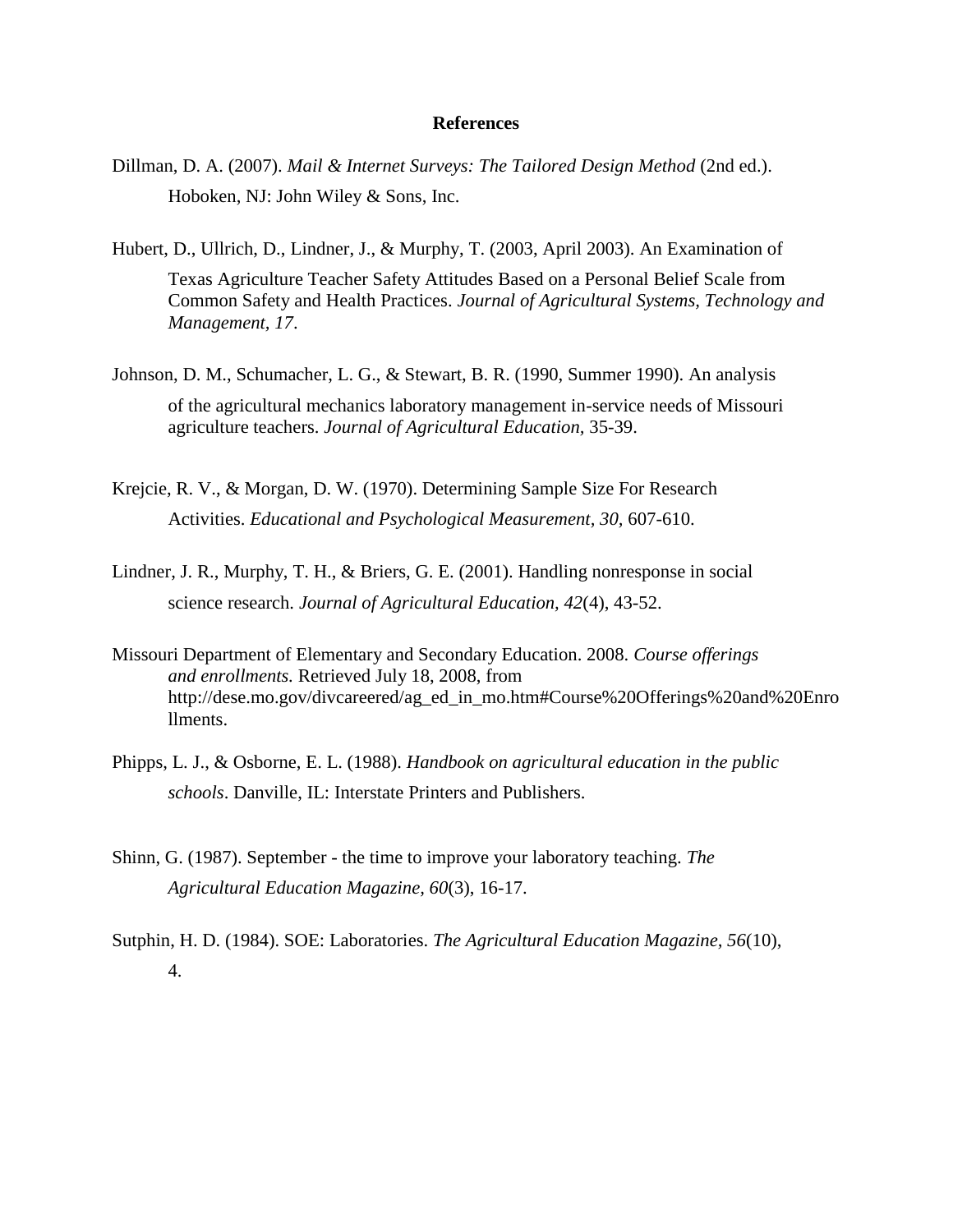## **State Funded Curriculum Utilization in High School Agricultural Education Classrooms**

Stacy K. Vincent University of Missouri-Columbia Department of Agricultural Education 121 Gentry Hall Columbia, Missouri 65211 Phone: 502-507-6087 Email: [stacy.vincent@murraystate.edu](mailto:stacy.vincent@murraystate.edu)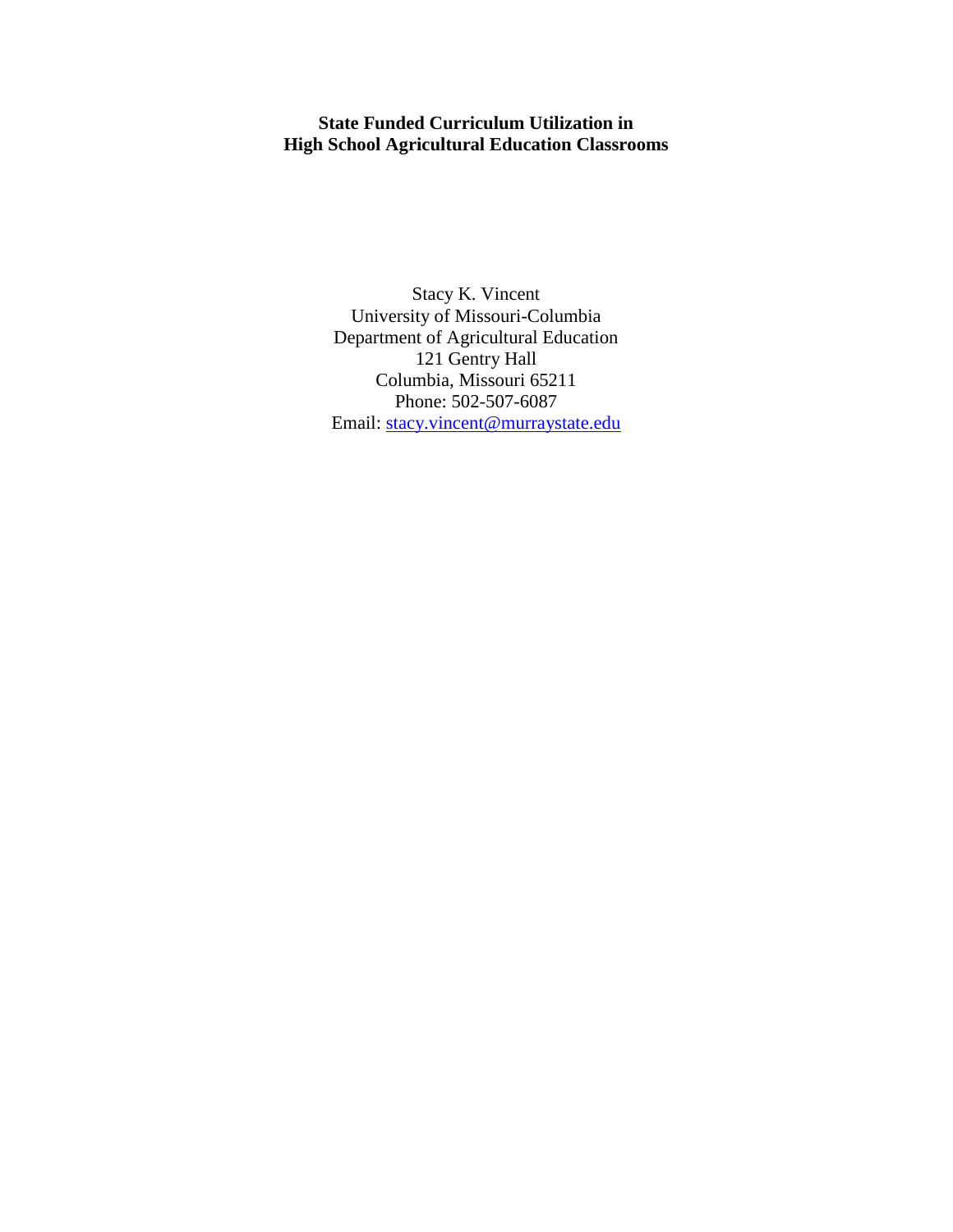### **State Funded Curriculum Utilization in High School Agricultural Education Classrooms**

### **Introduction and Theoretical Framework**

With the ever-changing industry of agriculture along with the continuous development of agriculture course offerings in high schools today, teachers continue to struggle for the best method of developing or revising their curriculum to meet state core content standards. According to a recent study (Myers, Dyer, & Washburn, 2005), curriculum development and lesson planning was the third major problem faced by beginning agriculture teachers.

According to Boone, Gartin, Boone, & Hughes (2006), it is known that teachers lack the resources and knowledge to incorporate the subject matter into their curriculum. In one state, a federal grant provided a new resource for agricultural teachers. The Center for Agricultural and Environmental Research and Training, Inc. (also known as CAERT) created a compact disc and on-line database that allows teachers to create lessons, exams, and performance based activities. In addition, CAERT tied the curriculum with the state's core content standards and provided teachers in the state with three years of training on the utilization and implementation of the curriculum.

The theoretical framework for this study lies in the concept learning theory. This theory emphasizes "forming representations to identify attributes" and "generalizing the attributes to create new examples" (Schunk, 2004, p. 196). CAERT provided attributes for teachers in the creation of lesson databases, performance based activities, and assessment development. The teachers that attended the three years of training received the curriculum (cd-rom and online pass-code) and were then, expected to utilize the resource and create their own personal touch within the lessons. Identifying the teachers use of and their opinions toward the state funded CAERT curriculum (compact disc and online), can assist teacher educators in helping preservice teachers in curriculum development and utilization of the curriculum resources. When the curriculum was first distributed in 2004, experienced teachers embraced the curriculum with enthusiasm and beginning teachers believed it would become a vital tool in establishing lessons (Hopkins & Horstmeier, 2005). Now in 2008, how much are the agriculture teachers utilizing the state funded curriculum in the selected state?

### **Methods**

The purpose of the study was to determine the utilization of the CAERT curriculum among agriculture teachers in a state recently introduced to the compact disc and online resource. The objectives were to identify who was utilizing the curriculum and determine the effectiveness in the five following areas:

- 1. Classroom Instruction
- 2. Learning Environment
- 3. CAERT Evaluation
- 4. CAERT Training
- 5. Supervised Agriculture Experience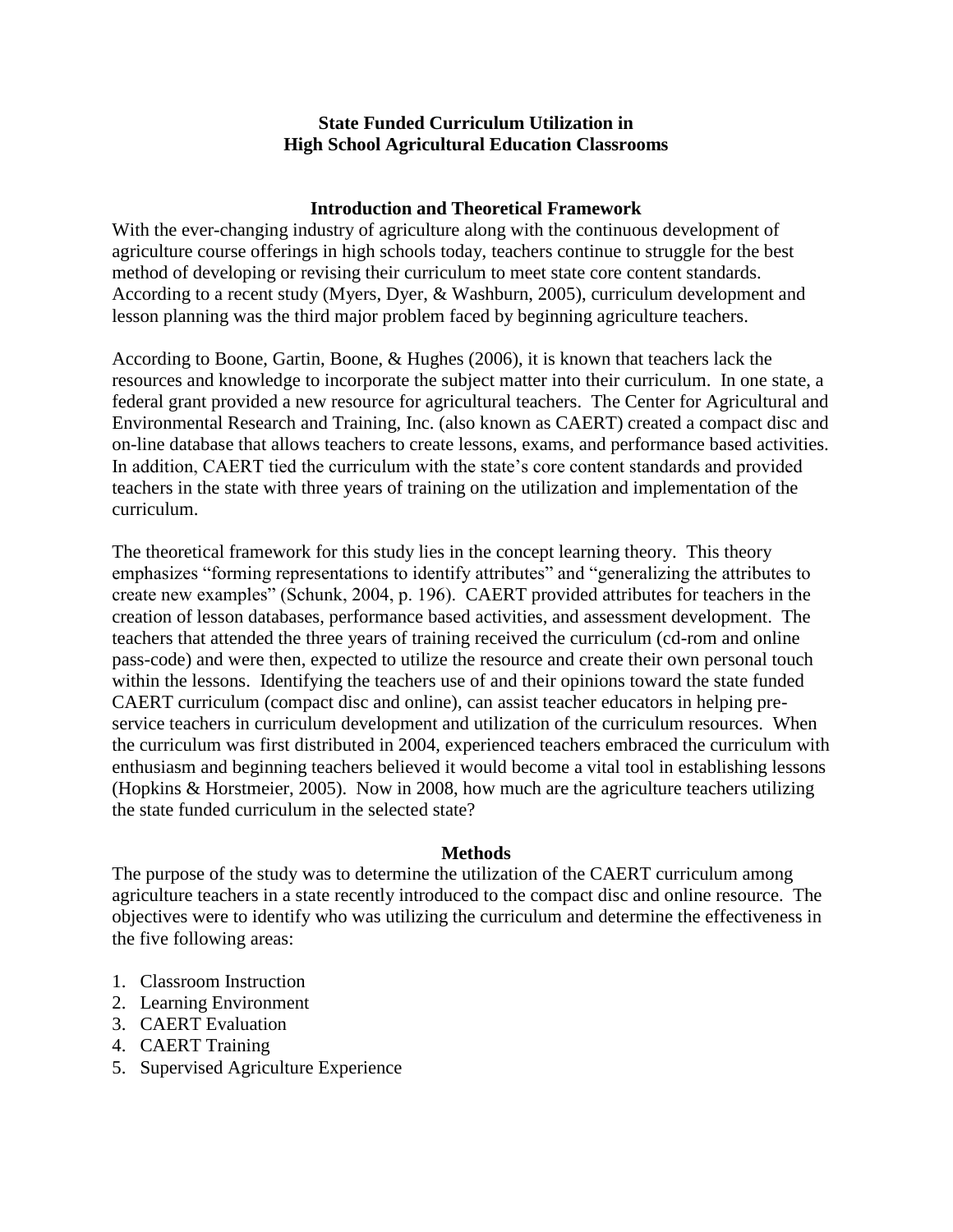This study was descriptive in design. The population consisted of agricultural teachers from 1 to 37 years of teaching experience ( $n = 137$ ). The state, in which, the teachers came from have provided three years of training to teachers on the utilization of the curriculum resource. The instrument was hand-delivered by regional representatives within the state teacher association conference, resulting in a 56% response rate. A five-point Likert-type scale (five representing very true and one as not true at all) was the design of the questionnaire. SPSS 16.0 analyzed the data.

#### **Findings**

Teachers provided us with inconclusive results when it came to utilizing the online curriculum. However when it came to the teacher's commitment in using the CAERT curriculum compact disc at least once a week, significant results differ within two of the five age groups (50-59 year olds; 85% while 22-29 year olds; 71%). Men were less confident than females in utilizing the CAERT curriculum compact disc, but both believed that the training had been beneficial for understanding the use of the CD ( $M=4.02$ ,  $SD=1.06$ ). This could be identified in the overall confidence in the ability to utilize the CAERT curriculum CD  $(M=4.13, SD=1.01)$ . In similar fashion, the majority of the teachers believed teacher educators should be introducing the CAERT curriculum to pre-service teachers (M=4.06, SD=1.07).

Teachers within the state believed the state funded curriculum would be more beneficial with additional video clips  $(M=4.20, SD=9.75)$  while the current visual aids were slightly helpful to the classroom instruction  $(M=3.69, SD=1.01)$ . Feelings were faintly greater than neutral that the curriculum is "up-to-date" with current agriculture trends (M=3.80, SD=.805). Other neutral views were noticed in the utilization of the CAERT curriculum CD more than other educational resources (M=3.6); the CAERT curriculum CD provides hands-on ideas (M=3.4); and CAERT provides assessment that matches that of the state mandated assessment (M=3.6).

#### **Conclusions, Implications and Recommendations**

Overall, the grant funded CAERT curriculum is being utilized by teachers throughout the state in agriculture education classrooms. Research shows that older teachers (rather than teachers within their first seven years) are utilizing the curriculum more than once a week. One reason for the experienced teacher use over younger generations may correlate to the new course offerings and increase of student enrollment in horticulture over the last ten years, but research is a recommendation. It is implied in the research that teachers are beginning to lose their creativity in developing their own lesson and assessments due to CAERT's benefits. With the push that universities should be training student on the curriculum use, additional research will be needed in assessing the pre-service teachers on their understanding of the CAERT curriculum and the methods of utilization. Teachers provided an understanding of their views, but this study could be beneficial for teacher educators if it was targeted towards the administrator's perspectives on department's utilization of the CAERT curriculum. Once teachers have utilized the curriculum for continuous school years, it will be interesting to see if the resource (connected to state core content standards) has served beneficial to student results on the state mandated exam.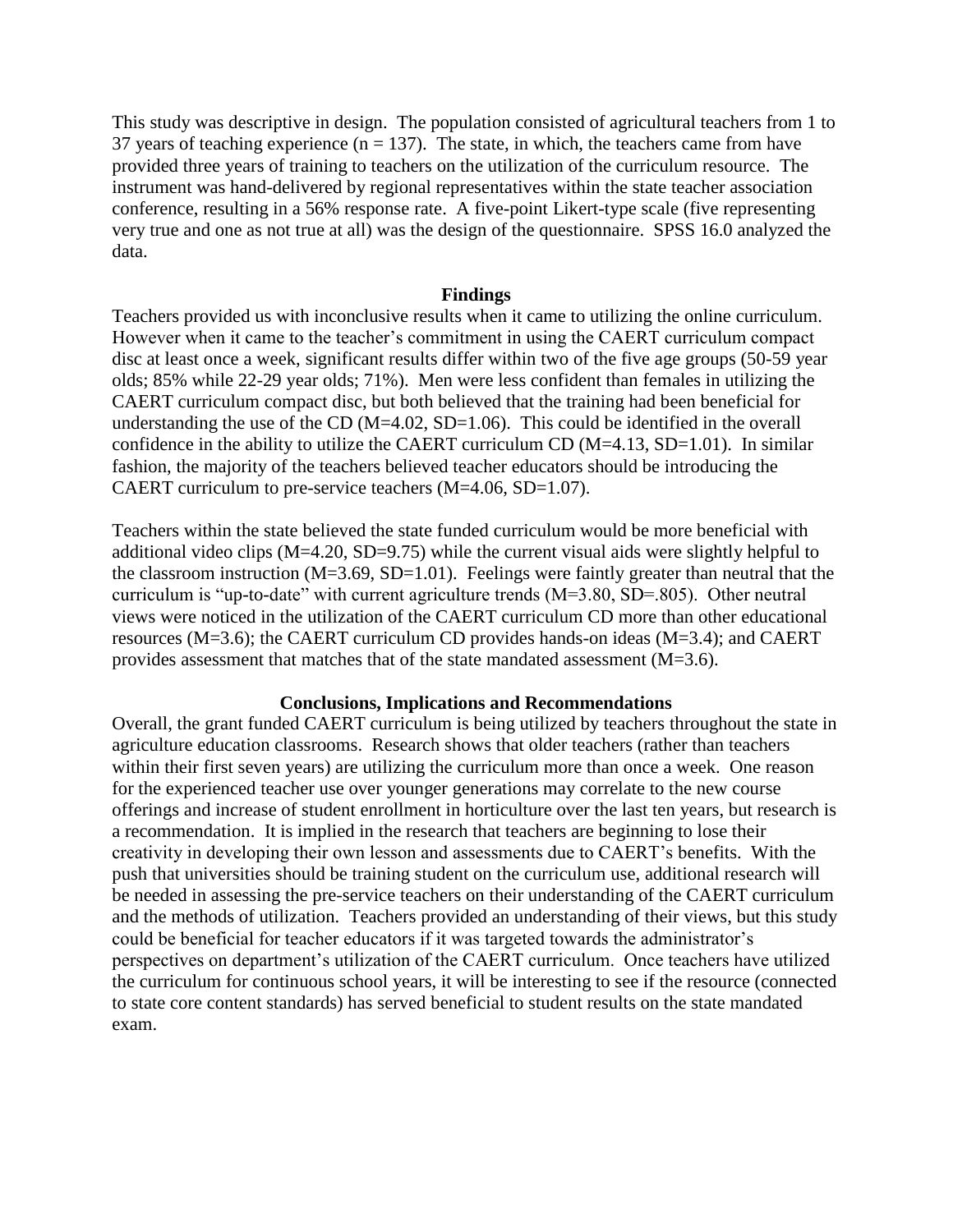- Boone, H.N., Gartin, S.A., Boone, D.A., & Hughes, J.E. (2006). Modernizing the agricultural education curriculum: An analysis of agricultural education teachers' attitudes, knowledge, and understanding of biotechnology. *Journal of Agricultural Education, 47*(1), 78-89.
- Hopkins, J.E., & Horstmeier, R.P. (2005, May). *And they're off! Preparing Kentucky agriculture teachers for the classroom.* Poster session presented at the annual meeting of the American Association of Agricultural Education, San Antonio, TX.
- Myers, B.E., Dyer, J.E., & Washburn, S.G. (2005). Problems facing beginning agriculture teachers*. Journal of Agricultural Education, 46*(3), 47-55.
- Schunk, D.H. (2004). Learning theories: An educational perspective, second edition. Upper Saddle River, New Jersey: Pearson.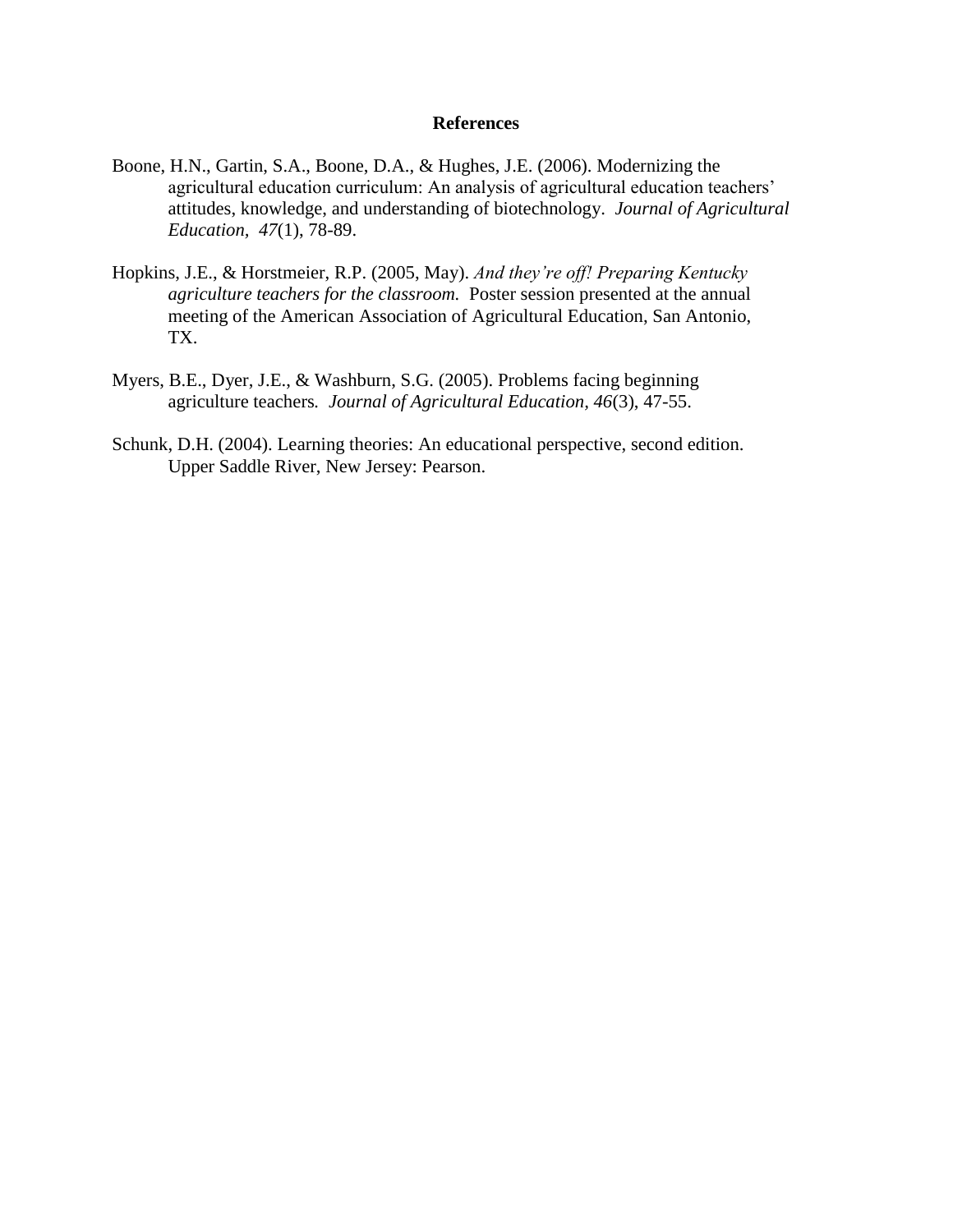## **Student Farms at United States Colleges and Universities: Insights Gained from a Survey of Their Managers**

Anna Leis 14571 State Route 725, Germantown, OH 45327 (937)307-9748 leis.20@osu.edu

M. Susie Whittington 203 Agricultural Administration Building, 2120 Fyffe Road Columbus, OH 43210 (614)292-9209 whittington.1@osu.edu

> Mark Bennett 312A Kottman Hall, 2021 Coffey Road Columbus, OH 43210 (614)292-3864 bennett.18@osu.edu

> > Matthew Kleinhenz 217 Williams OARDC-Wooster Wooster, OH 44691 (330)263-3810 Kleinhenz.1@osu.edu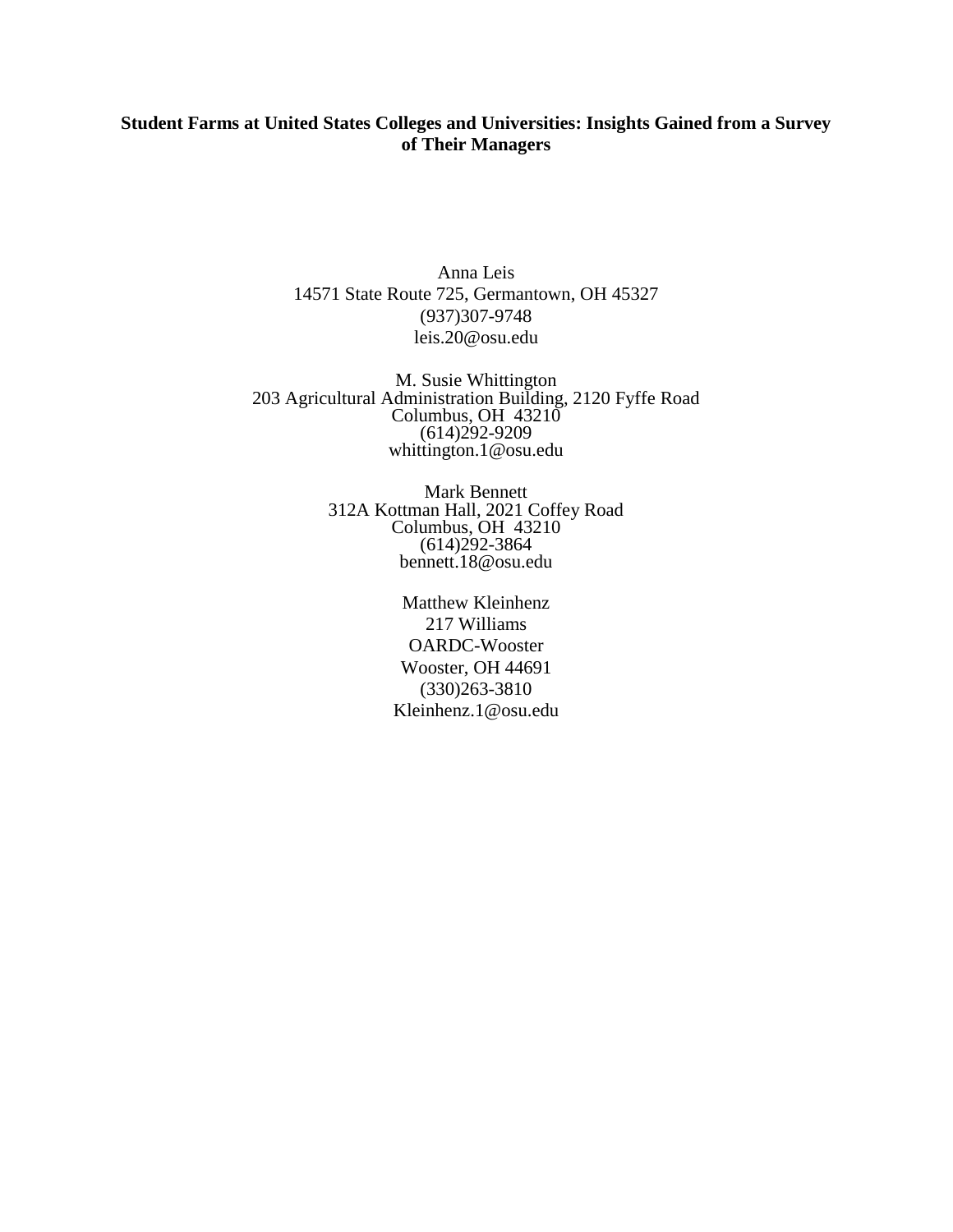## **Student Farms at United States Colleges and Universities: Insights Gained from a Survey of Their Managers**

### **Introduction**

College and university student farms play an important role in enhancing curricula by integrating research, extension and teaching missions, reinforcing classroom instruction, and improving job training. Student farms are sites of agricultural production and marketing at which students have, through coursework and/or internships, the opportunity to supplement classroom instruction with "real world" experience. The role of student farms in college curricula began decades ago, but recently, their initiation has increased. Despite the increasing presence of student farms, a study of their structure, programming, operating principles and resources had not been completed. Consequently, the development of new farms was hindered, as was learning amongst established farms.

## **Theoretical Framework**

Within agriculture, use of practical, experience-based learning opportunities has been underused (Mayer, 1980). Recommendations to shift agricultural curricula to an experiential learning approach (Francis et al., 2001b; Knobloch, 2003), and specifically incorporate farm-based experiences (Parr et al., 2007; Steiner and Vogel, 2005; Trexler et al., 2006), have been made by many. Student farms are a prime example of one way in which to incorporate experiential learning into curricula.

College and university student farms have been in operation for over a century. Farms vary greatly in size and focus but a common thread is their role in providing students with the opportunity to gain valuable skills through a range of learning opportunities including coursework, major and certificate programs, continuing education, internships, and volunteering. Despite increasing presence of student farms, comprehensive research has not been conducted regarding their operating characteristics. This information would benefit schools aiming to establish a farm, as well as farms currently operating. Therefore, the purpose of this study was to describe the current status of student farms at colleges and universities in the United States.

### **Methodology**

The study was conducted as a census of student farm managers at colleges and universities in the United States. Potential subjects were listed on The New Farm website's Farming for Credit Directory. A manager for each farm was determined and contacted by email to request a list of five other student farms of which they were aware were currently operating. Responses were added to the original list, yielding 80 college and university student farms, whose managers served as the frame for the study.

The researcher-designed questionnaire contained 36 quantitative and qualitative items designed to help gain a better understanding of the current status of U.S. college and university student farms. Content and face validity were established using a panel of experts. Data were collected using Dillman's (2000) tailored design method. A pre-notification postcard was sent to subjects, followed by an email notification, and two reminder emails including the survey link. Zoomerang<sup>TM</sup> online survey was used to administer the questionnaire which was posted from April 17-29, 2008. Response rate was 62.5 percent.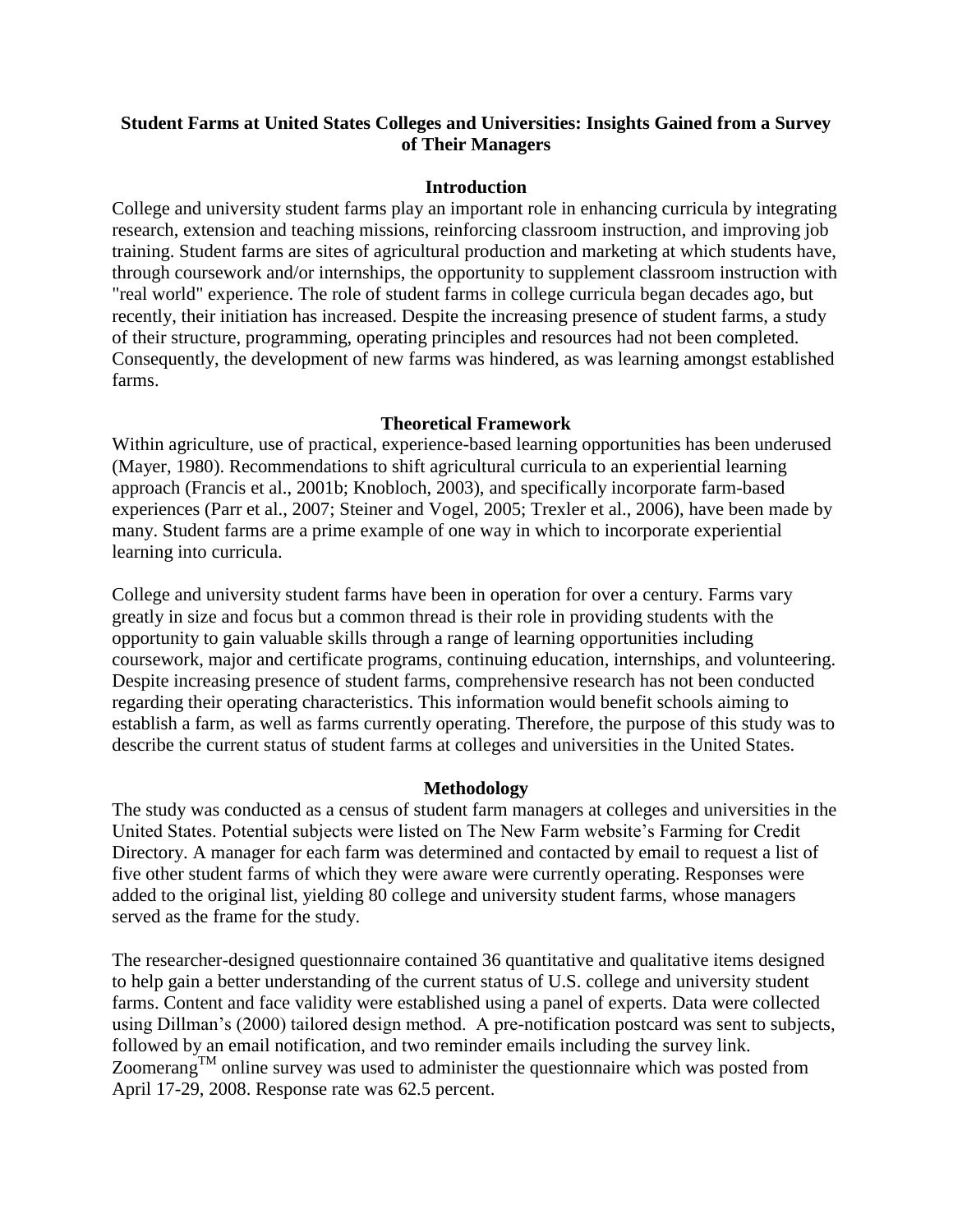#### **Results**

College and university student farms exhibited great diversity in the number of students involved, size, and operating budget. A variety of programming options, including volunteering, courses, community activities, internships, field days, and research, were offered by student farms. Courses offered and program associated with student farms were most commonly related to sustainable and organic agriculture. In course and internship experiences, students were most commonly offered the opportunity for hands-on experience.

Undergraduate students provided the highest proportion of farm labor, followed by staff and volunteers. Undergraduate involvement was evaluated as most important in farm operations, followed by staff, faculty, and community member involvement. Undergraduates received the most significant value from the farm, in addition to the university, college, department, faculty, and community each receiving higher than moderate value.

Student farms most commonly produced vegetable crops and operated on organic principles. They were primarily located at land grant universities and liberal arts colleges in the eastern United States and on the west coast. A large majority of institutions at which farms were located offered courses in agriculture, while a slight majority offered major programs in agriculture. Over half of farms were established since 1990.

On average, student farm managers believed their student farm to be operating successfully. In addition, managers agreed the farm plays a role in attracting students to attend their college or university.

#### **Implications and Recommendations**

Student farms serve an important role in a range of educational settings, including at institutions lacking major programs and courses in agriculture. Because a diverse audience of students can benefit from involvement, student farm opportunities should be available to all students. A variety of programming options offers the potential to attract involvement from the greatest number of students. Hands-on experience, the opportunity most commonly offered to students in farm courses and internships, is a component lacking in most college courses. These real-life opportunities for skill-development and application of knowledge are valuable and serve as an important supplement to classroom-based instruction.

Involvement of various groups is needed for successful operation of student farms. Students provide the majority of the work effort, yet for learning opportunities to be most effective, assistance from knowledgeable faculty and staff members is necessary.

While student farms were commonly associated with sustainable and organic agriculture programs and courses, valuable learning opportunities exist, and should be offered, in a variety of disciplines. The greatest proportion of farms operated using organic principles, yet operating on varied principles potentially offers the greatest educational experience by allowing students to compare and contrast differing production practices.

Benefits of student farms extend beyond simply helping students. Universities, colleges, departments, faculty, and communities also received substantial benefit, and these factors need to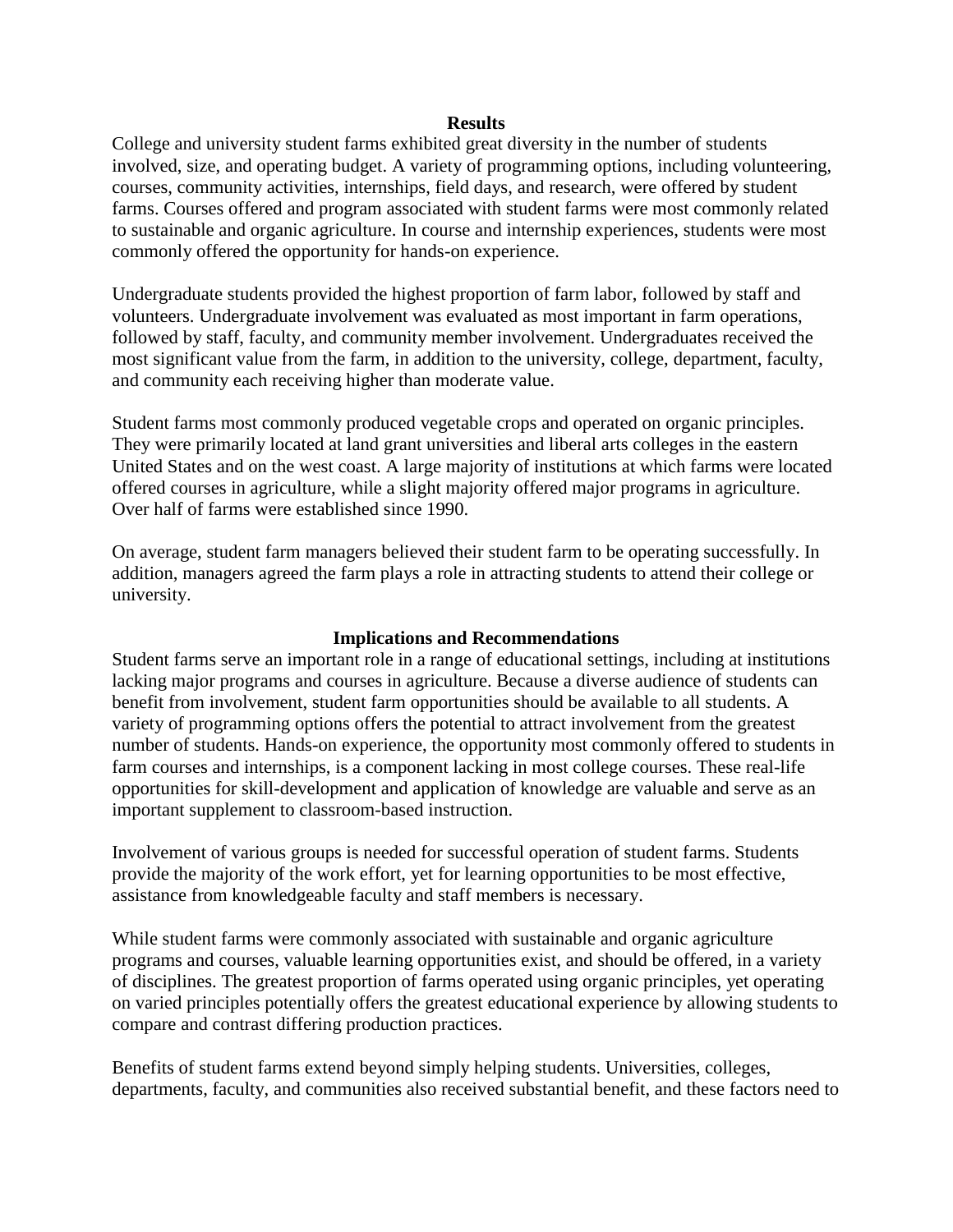be considered in making decisions regarding support and resources devoted to student farms. One significant benefit, the student farm's ability to attract students to attend a college or university, needs to be capitalized upon by promoting the work of the farm and opportunities for involvement in various settings, including the recruitment of students.

Regardless of size, budget, and number of students involved, student farms are operating successfully. By continuing research in this area, farm success will be promoted and development of new farms facilitated.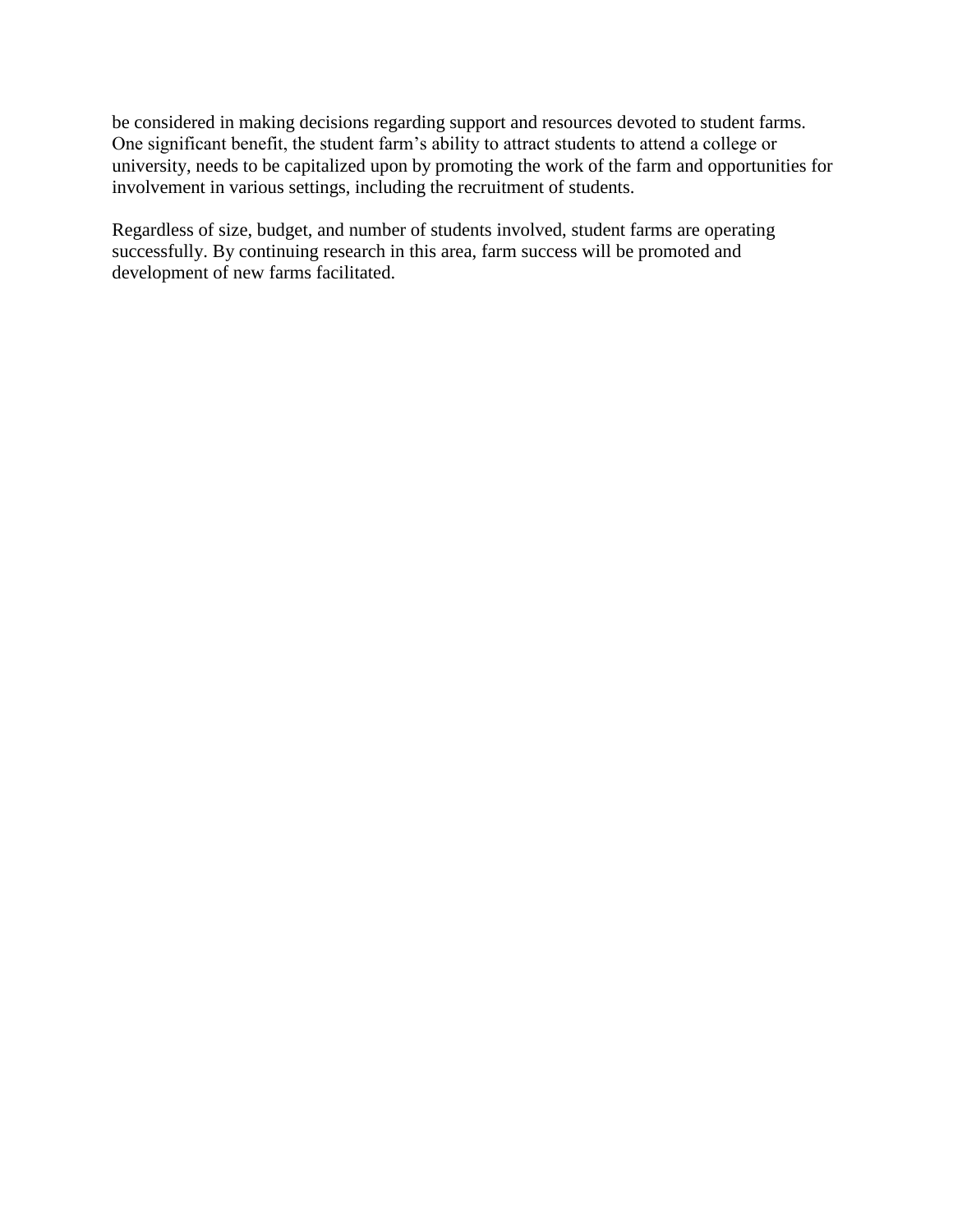- Dilmann, D.A. (2000). *Mail and Internet Surveys: The Tailored Design Method*. 2<sup>nd</sup> edition, New York: Jon Wiley & Sons, Inc.
- *Francis, C.A., Lieblein, G., Helenius, J., Salomonsson, L., Olsen, H., & Porter, J., (2001). Challenges in Designing Ecological Agriculture Education: A Nordic Perspective on Change.* American Journal of Alternative Agriculture, 16*(2), 89-95.*
- *Knobloch, N. A. (2003). Is Experiential Learning Authentic?* Journal of Agricultural Education, 44*(4) 22-34.*
- Mayer, L.A., (1980). Providing Practical Training for Non-Farm Agriculture Students. *NACTA Journal, 24*(2), 34-35.
- Parr, D.M., Trexler, C.J., Khanna, N.R., Battisti, B.T., (2007). Designing Sustainable Agriculture Education: Academics' suggestions for an undergraduate curriculum at a land grant university. *Agriculture and Human Values, 24,* 523-533.
- Steiner, C.R., & Vogel, G., (2005). Internationalizing the AG 450 Experience: Student Farm Managers. Proceedings from the 21st Annual Conference: *Association for International Agricultural and Extension Education Annual Conference*. San Antonio, TX.
- The New Farm. *Farming for Credit Directory.* Retrieved January 18, 2008, from <http://www.newfarm.org/depts/student-farm/directory.shtml>
- Trexler, C.J., Parr, D.M., Khanna, N. (2006). A Delphi Study of Agricultural Practitioners' Opinions: Necessary Experiences for Inclusion in an Undergraduate Sustainable Agicultural Major. *Journal of Agricultural Education, 47*(4), 15-24.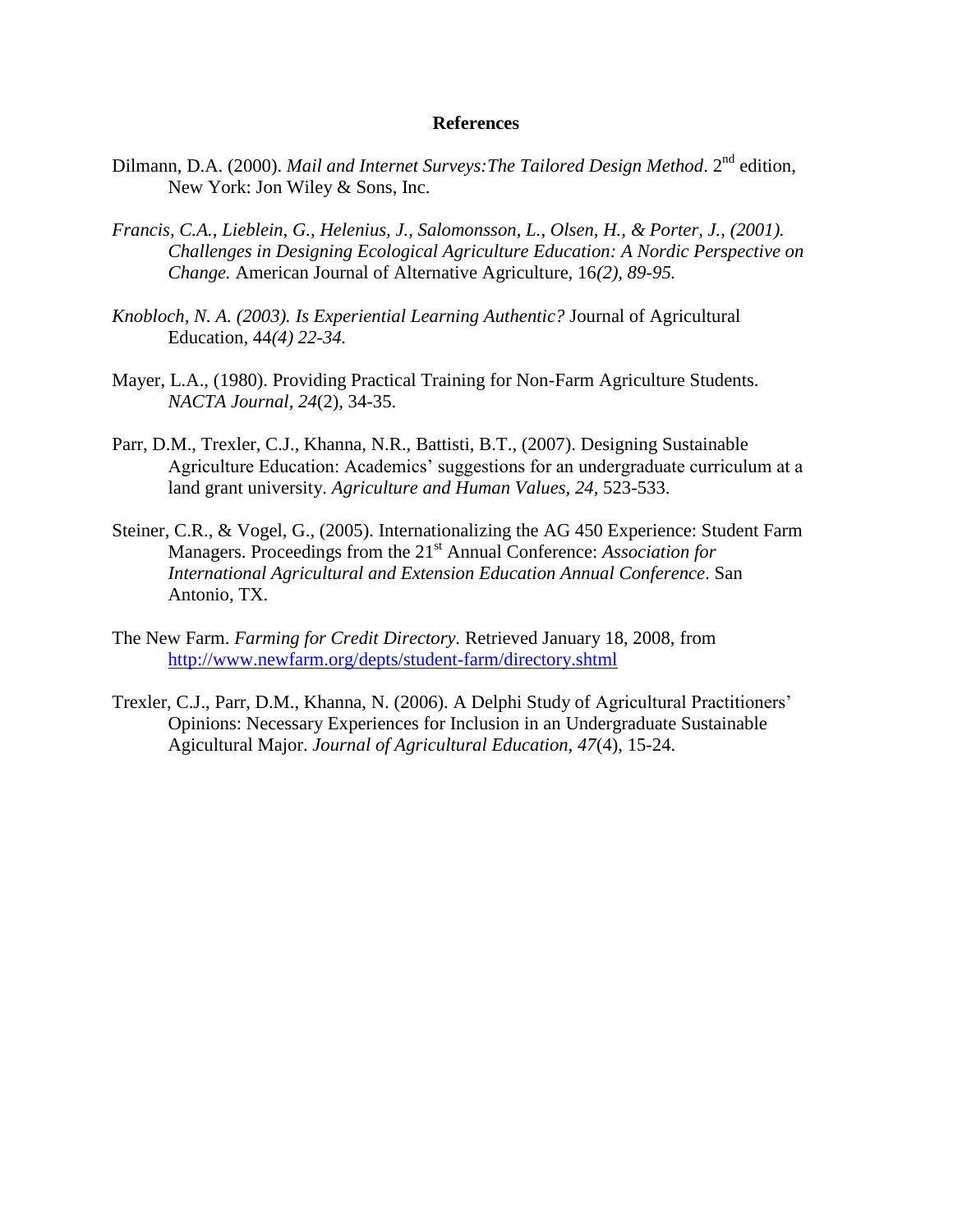## **Becoming the Teacher of Best Practices: A Pre-Service Teacher Self-Assessment**

Stacy K. Vincent University of Missouri-Columbia Department of Agricultural Education 121 Gentry Hall Columbia, Missouri 65211 Phone: 502-507-6087 Email: [stacy.vincent@murraystate.edu](mailto:stacy.vincent@murraystate.edu)

Dr. Anna Ball University of Missouri-Columbia Department of Agricultural Education 121 Gentry Hall Columbia, Missouri 65211 Phone: 573-882-7451 Email: ballan@missouri.edu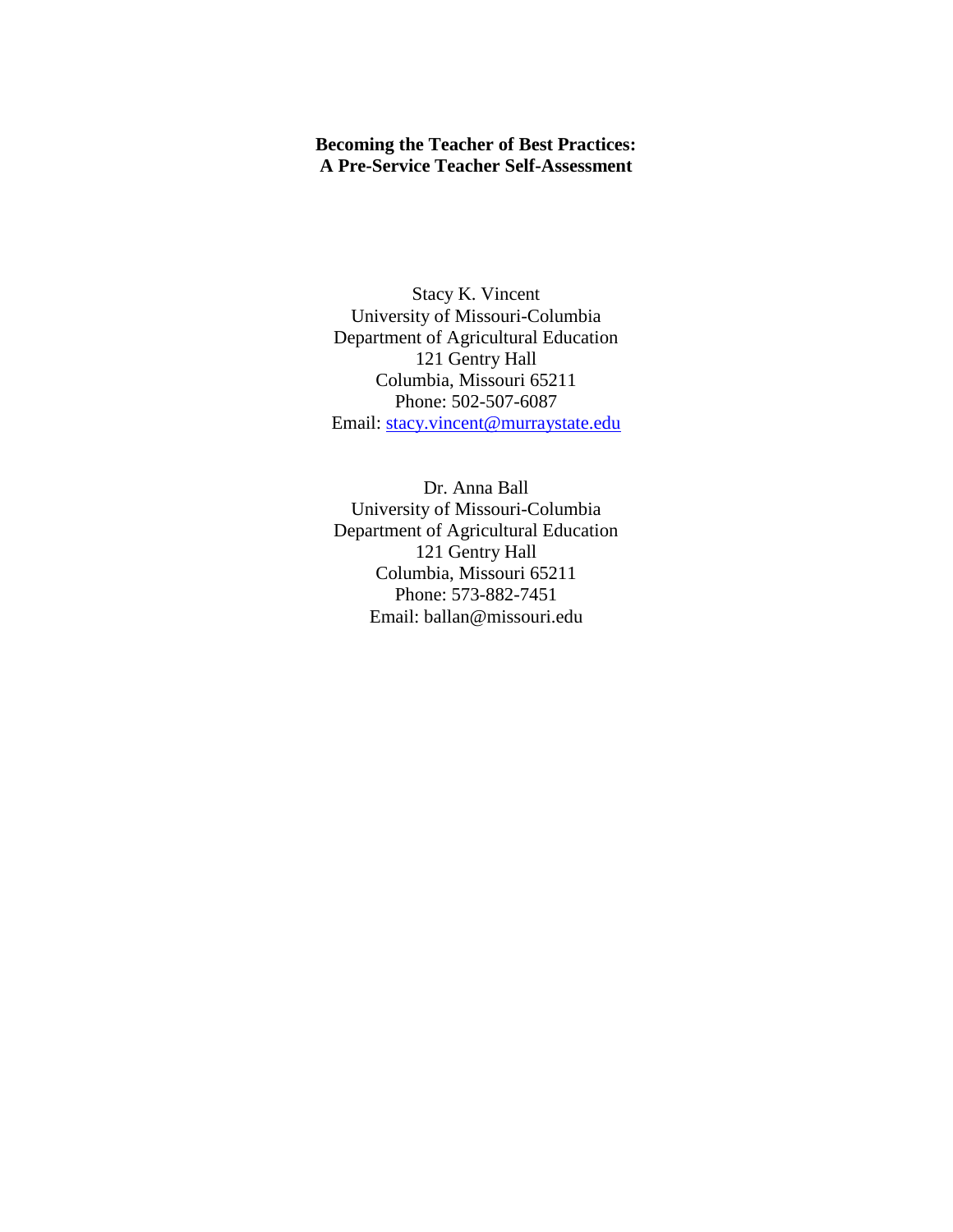### **Becoming the Teacher of Best Practices: A Pre-Service Teacher Self-Assessment**

### **Introduction/Need for Innovation or Idea**

It has been the question for some; "How do you create the perfect teacher?" Developing the perfect high school agricultural teacher is of no exception. Teacher educators continue to find new avenues of preparing and assessing pre-service teachers to be the most effective teachers. Research indicates good instruction, advising, professionalism, teacher relationship, and personal characteristics to be effective cooperating teachers (Roberts, 2006). In addition, it has been noted (Roberts & Dyer, 2004) that 40 characteristics in the areas of instruction, FFA, SAE, community relations, marketing, professionalism/professional growth, program planning/management, and personal qualities help in identifying expert agricultural teachers.

The purpose of this pre-service teacher self-assessment was to provide pre-service teachers with a tool for each to identify their perceived strengths and weaknesses as teachers. Then, based upon identified strengths and weaknesses, teachers develop professional growth plans in becoming a stronger teacher and leader in the classroom. In addition, the self-assessment informs the cooperating teacher and teacher educator with a roadmap of the most efficient direction of focus for the success of the pre-service teacher's classroom experience.

### **How it Works/Methodology**

During the summer of 2007, individuals (high school students, college students, teachers, professionals, retirees, etc.) from across a state and campus responded to one simple question, "What qualities does a great teacher possess?" The purpose of the question was to understand individual learners' perceptions regarding the characteristics of expert teachers. Through a convenience -sample via telephone, classroom, email, and blog sites, individual learners provided feedback on the question. Learners varied in age (twelve to sixty-four years), location, and background all for a total number of one-hundred and eighty-two  $(n = 182)$ . Learners chosen were at random to generate a variety of perceptions from their observations of teaching and learning.

In order to narrow the responses to a more focused and helpful self-assessment, a collection of accountability standards from the Indiana, Kentucky, Georgia, and North Carolina's Department of Education was gathered. A list was developed of all the accountability standards; striking the duplications. After creating the list, a matching took place of question responses and accountability standards.

Following the completion of the matching, the creation of six core components in order to become a teacher of best practices was founded. The core standards that arose were: professional self, planning & reflection, student motivation & engagement, assesses & communicates learning results, ethically fair & honest, and becoming a systemic leader. The creation of a self-assessment, consisting of a five point Likert-scale, for the pre-service teacher was developed based upon the six core standards. In addition to the self-assessment, the creation of a hexagon matrix (each point representing a core standard) was developed in order to help the pre-service teachers visualize the strengths and weaknesses of their teaching.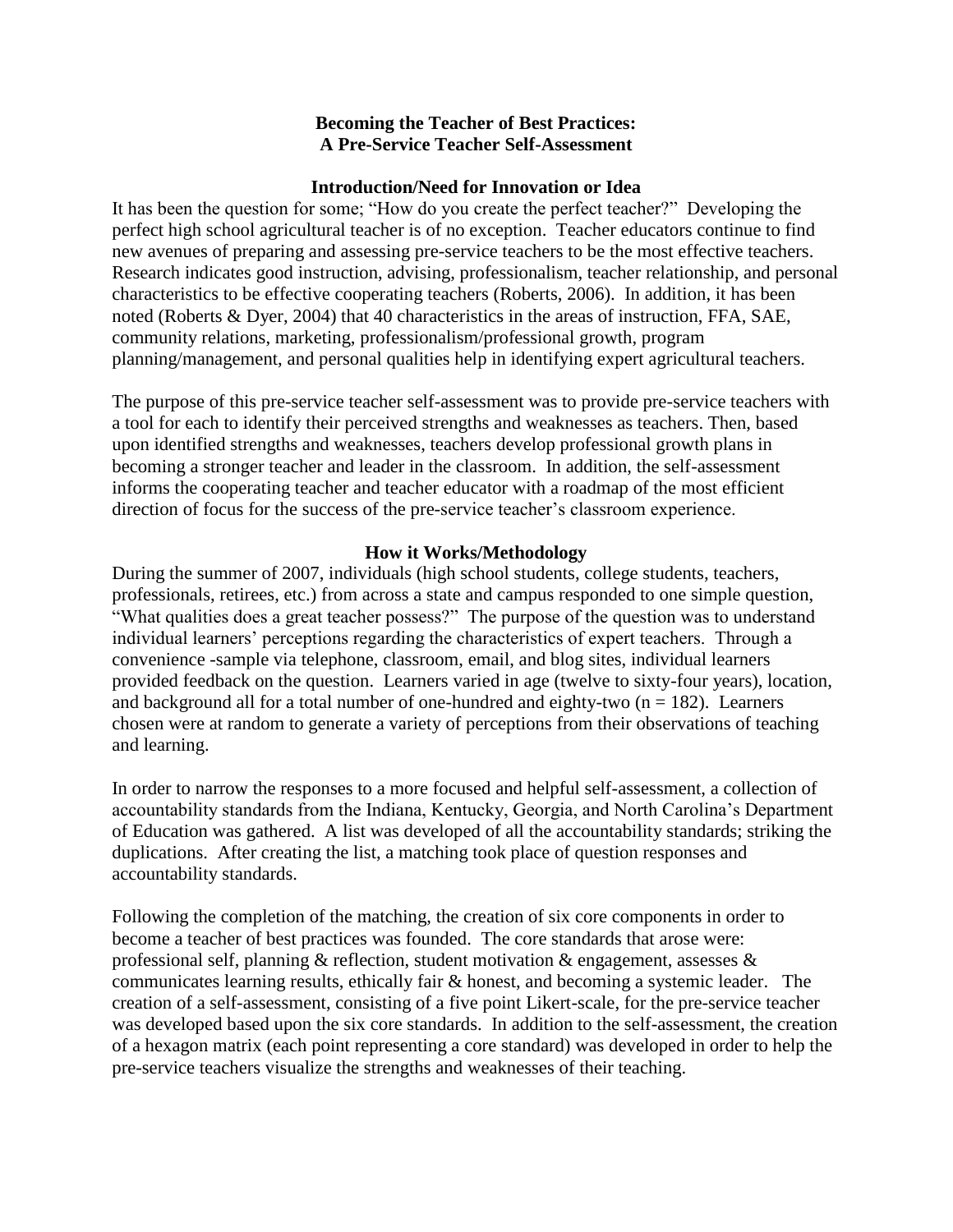Provided to the pre-service teachers at the beginning, middle, and end of the student teaching experience was the self-assessment and matrix. Pre-service teachers and cooperating teachers analyze the matrix (the results from the self-assessment) then develop growth and professional needs.

## **Results to Date/Implications**

- Following one semester of implementation, the university has identified new areas of need in the course objectives while preparing agricultural education pre-service teachers. For example, pre-service teachers evaluated themselves high in the area of planning and reflecting which contributes to the vast amount of time and effort placed on developing a quality lesson. Teachers evaluated themselves as low performers in "assesses and communicates learning results". As a result, the agricultural education department is dedicating an entire lecture, prior to student teaching, on the subject matter.
- Helped pre-service teachers garner their initial perceptions and identify where they need to be, which consisted of a combination of perceptions and standards.
- Cooperating teachers have expressed their appreciation in providing a system that enables them to focus on specific areas of growth in their pre-service teachers. In fact, cooperating teachers utilized the self-assessment on their own teaching.

### **Future Plans/Advice to Others**

As students and education change, so does the responses to the ripe old question, "What qualities did your favorite teacher posses?" These responses and the change in state's standards of accountability for teachers will force a continuation of research to keep the self-assessment and matrix up-to-date. Future plans for the pre-service teacher self-assessment is to create more thorough questions to help provide a more focused professional growth area for pre-service teachers and to help the university in creating instructional strategies that will prepare students for the educational setting. The university will keep an ongoing commitment to this project.

### **Costs/Resources Needed**

The cost for the production of the pre-service teacher self-assessment is limited to the copy fees and the time spent training cooperating teachers and university coordinators how to administer and disseminate the matrix for the benefit of the pre-service teacher. Resources needed consist of the self-assessment/matrix, the pre-service teacher, the cooperating teacher, the university coordinator, and a professional growth plan.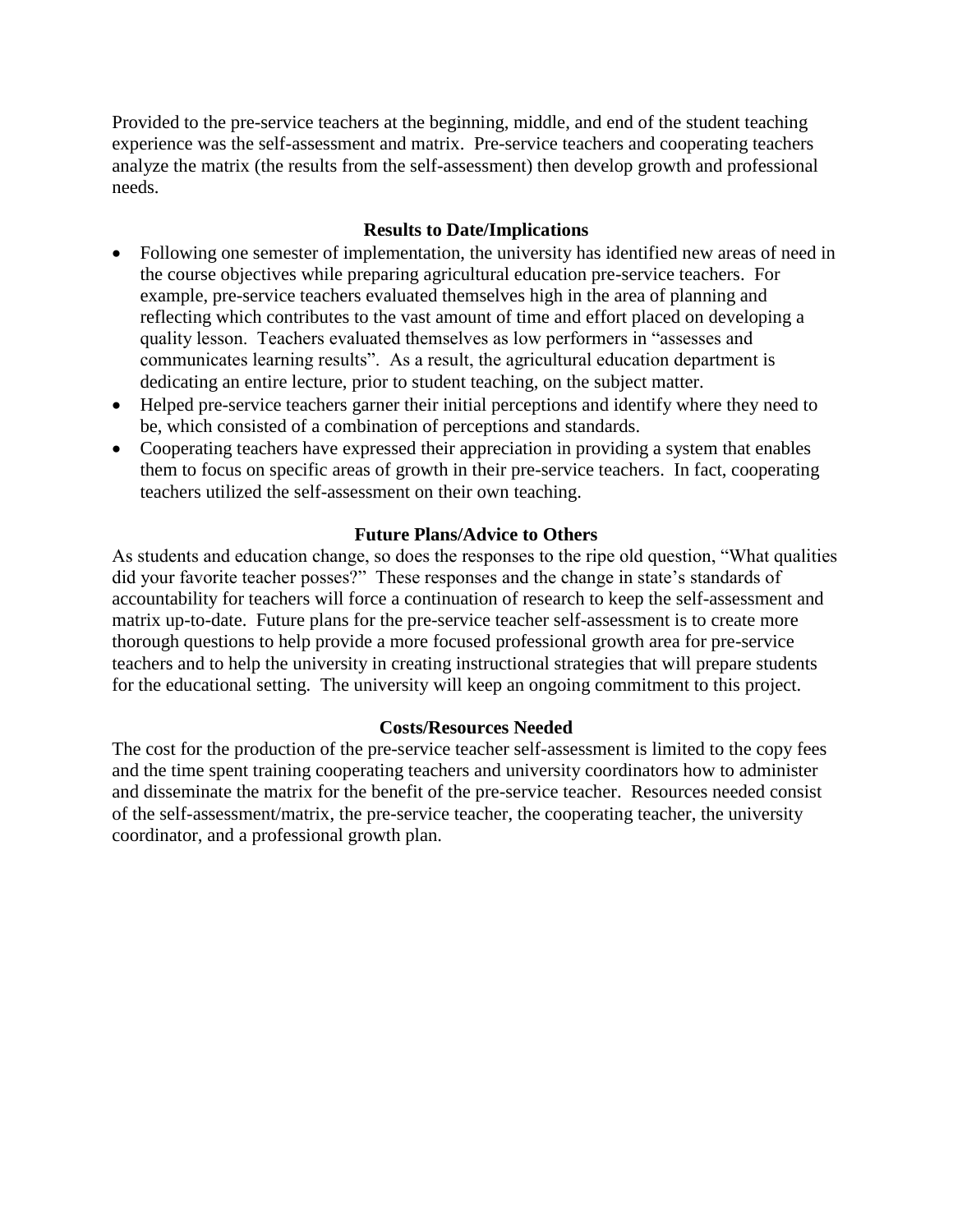- Roberts, T.G., & Dyer, J.E. (2004). Characteristics of effective agriculture teachers. *Journal of Agricultural Education*. 45(4), 82-95.
- Roberts, T.G. (2006). Developing a model of cooperating teacher effectiveness. *Journal of Agricultural Education*. 47(3), 1-13.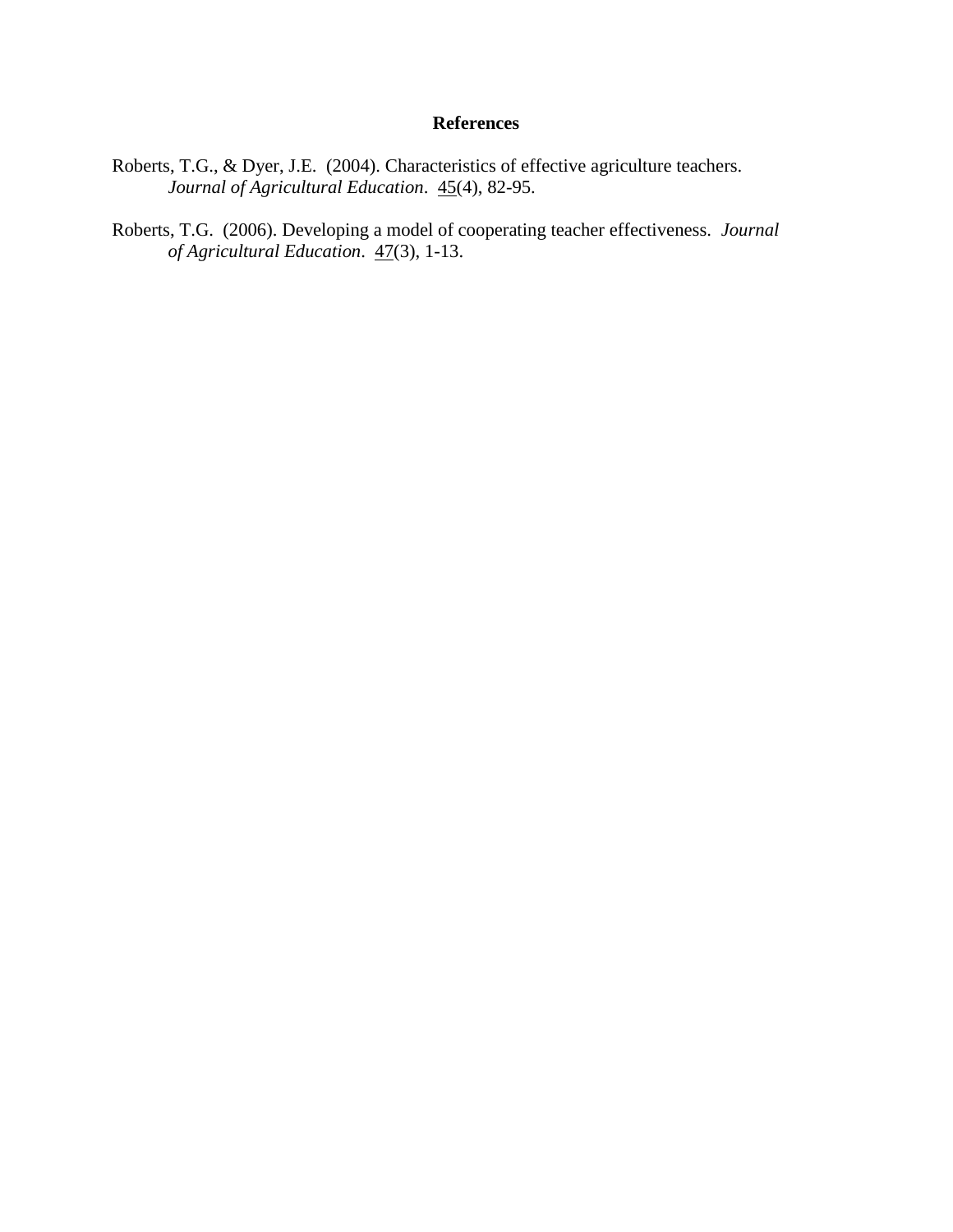## **Engaging Community Volunteers to Establish a Teaching and Learning Center in Horticulture**

Richard W. Steffen Associate Professor Department of Agriculture [rwsteff@ilstu.edu](mailto:rwsteff@ilstu.edu) Campus Box 5020 Illinois State University Normal, IL 61761-5020 (309)438-8084

Jessica Chambers Horticulture Center Coordinator Department of Agriculture [jmchamb@ilstu.edu](mailto:jmchamb@ilstu.edu)

Jeffrey A. Wood Professor and Interim Dean College of Applied Science and Technology Illinois State University [jwood@ilstu.edu](mailto:jwood@ilstu.edu)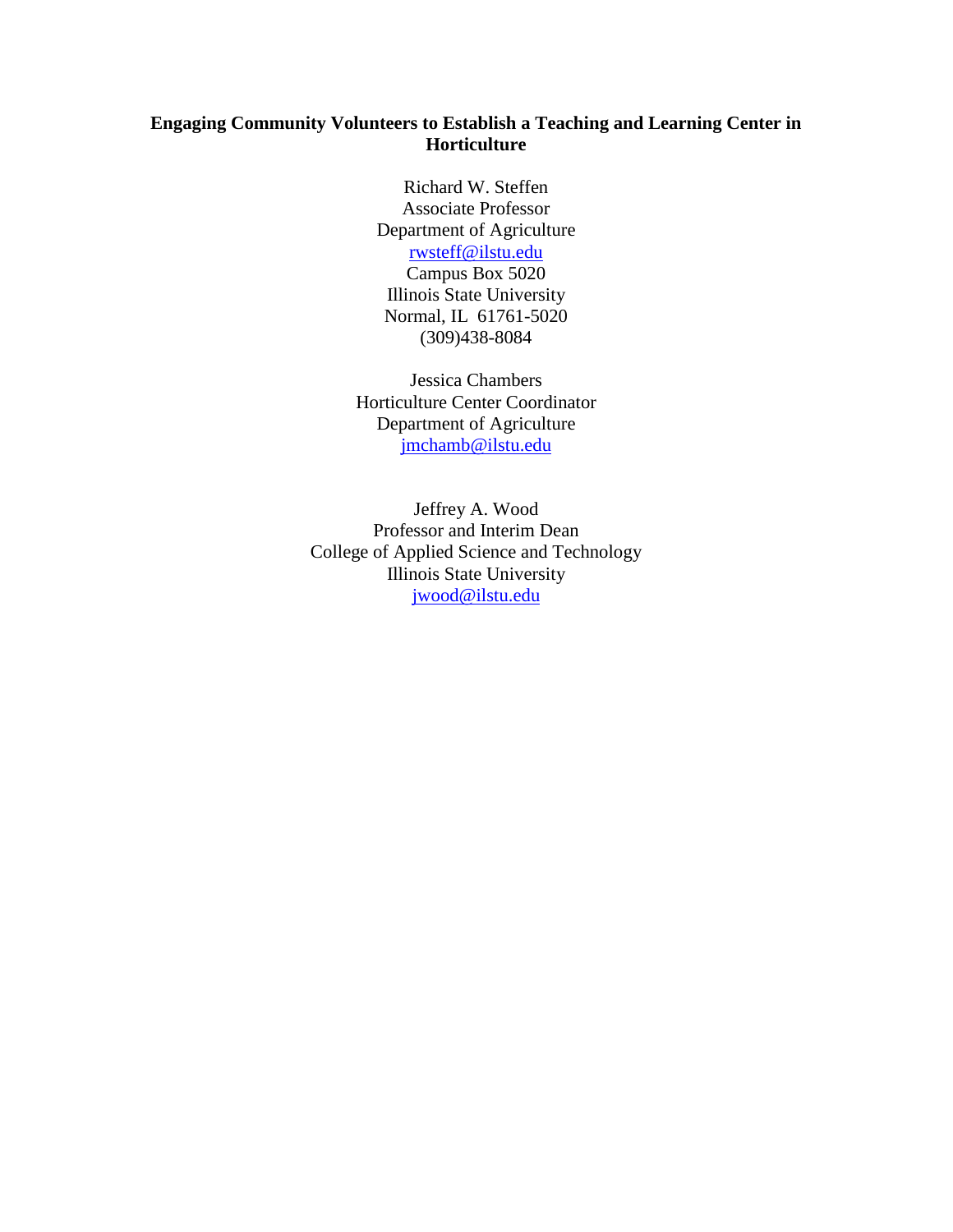## **Engaging Community Volunteers to Establish a Teaching and Learning Center in Horticulture.**

### **Introduction/need for innovation or idea**

The Horticulture Center being developed at Illinois State University covers twelve acres and "supports horticultural instruction, scholarship, public demonstration and outreach" (Illinois State University, 2007). The master plan for the site includes green certification, a main building with classrooms and conference room, greenhouses, a wind turbine, solar arrays and space for research plots as well as a series of themed or featured gardens including a Viburnum Walk, Prairie space, wetland and pond gardens. Currently, a Children's Garden (including a "green roof" playhouse), the Viburnum Walk, research plots, and one of several themed gardens are in place. This year's themed garden features a Nutraceutical Garden which focuses upon plants used for medicinal and nutritional purposes.

During the year, a number of public events were held to provide opportunities for community participation. Some of these events included elementary school fieldtrips, Ag in the Classroom tours, and specific events such as the Annual Autumnal Festival, Prairie Planting College for Youth class, and the Children's Planting Party (Illinois State University, 2008).

One of the challenges to operating a Horticulture Center as an educational facility is the capability to get the required work done to maintain and operate the gardens when seasonal and budget considerations do not permit a large full-time staff. Volunteers are university and community members who make a commitment to the Horticulture Center and serve in one, or more capacities, as Horticulture Assistants, Special Activities Assistants, Special Events Assistants, and Education Assistants.

Extension and FFA continue to effectively utilize volunteers. Boyd (2003) cites The Independent Sector noting that volunteerism in the US had increased by over 17% since 1995. More recently, US Department of Labor statistics show that between 2003 and 2005, volunteerism held steady and then saw a slight decline in 2006 and 2007.

### **How it works/methodology/program phases/steps**

The Horticulture Center Coordinator began recruiting in 2006. Started in late 2005, the Horticulture Center utilized students until fall of 2006 when the first volunteer was identified. Initial recruiting occurred via word-of-mouth and by the March of 2007, the inaugural class of seven volunteers had been recruited and attended the orientation meeting and training. Of those seven, four were active for the 2007 season. In 2008, those returned, four more volunteered for a total of eight, of which six were active. These active members were supplemented by a number of temporary volunteers, (many were family or friends recruited by the volunteer staff), who assisted with specific tasks or events.

Formal Volunteers completed an information sheet and were provided a handbook and attended an orientation meeting early in the spring. During the season, email was used to maintain communication with volunteers and a set schedule was used for most regular activities. Volunteers normally worked two evenings a week, plus Saturday mornings during June, and one evening a week and Saturday morning during the later summer. At all times volunteers were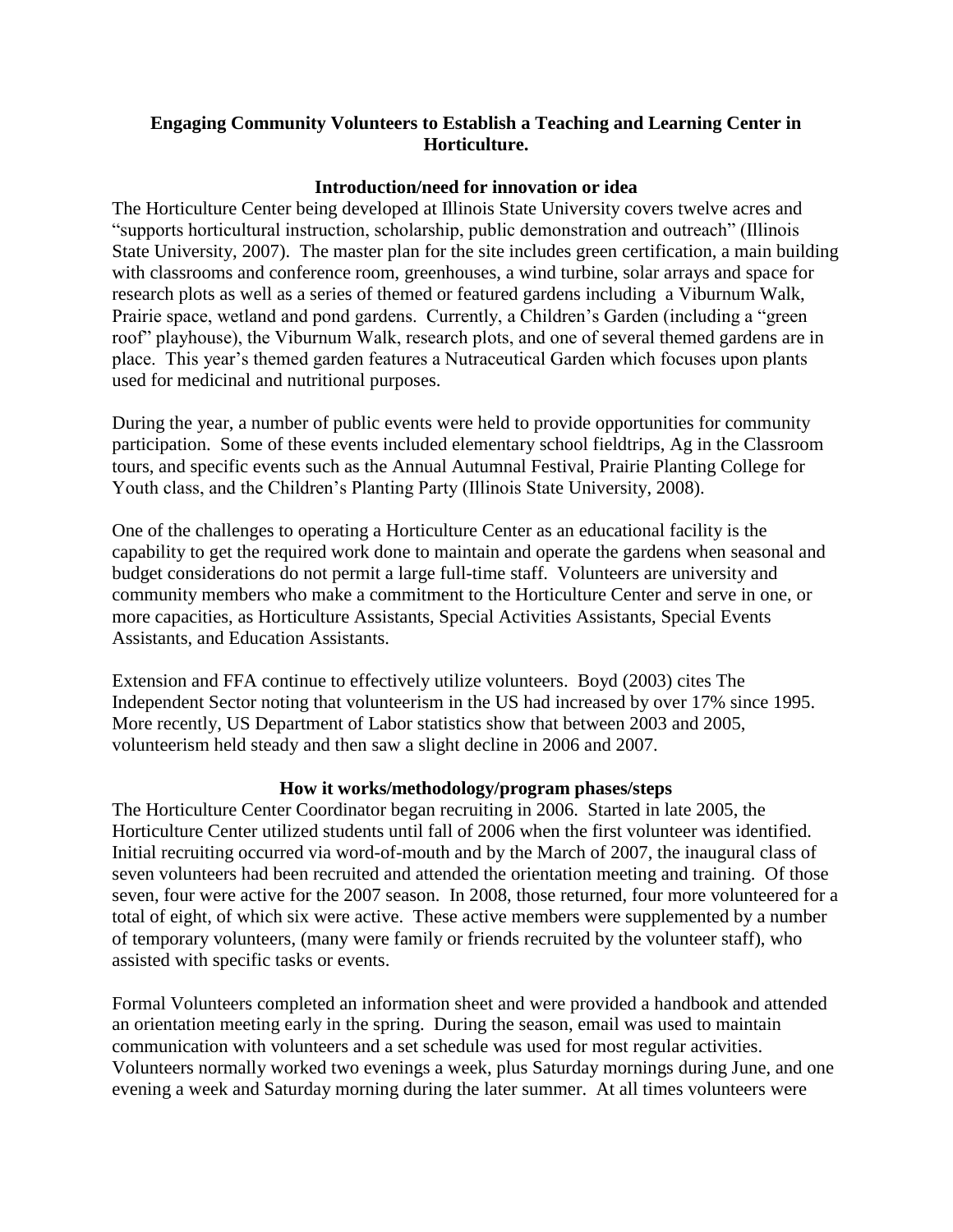under the directions of the Horticulture Center Coordinator. Additional time was contributed during special events, and individual members often contributed additional time on specific tasks as assigned.

Educational field trips were utilized to bond the group, build camaraderie and provide a chance for the group to learn additional skills and gain insight into the horticultural field. These trips have included tours of gardens, historical sites, and nurseries.

## **Results to date/implications**

The use of volunteers to date has been deemed successful by the coordinator, administration and the volunteers themselves who enthusiastically promote the Horticulture Center. Their efforts have helped accelerate the expansion of the Horticulture Center gardens and programs.

The number of hours contributed per month to date in 2008 range from 1 to 90, with an average of 20. United States DOL (2007) data indicate that the median number of hours contributed per year is 52, ranging from 92 (age 65+) to 36 (25-34 years of age). Volunteers at the ISU Horticulture center range from students to retired.

A summary of the data provided on the information sheet volunteers complete prior to their experience provides insight into the demographic make-up of the group, as well as the motivations to volunteer. Of the 10 volunteers who provided feedback, 60% were female, half had a high school education with the rest having either a BS degree or higher. Six of the 10 were employees of the university and had previous volunteer experience. Those experiences covered a wide range of groups, such as Habitat for Humanity, religious organizations, Sierra Club and the National Audubon Association. Research by the US DOL(2007) indicates that most volunteers do so for only one organization and that 36% of volunteers do so for religious organizations, 26% for educational or youth organizations and 13% worked for social or community service organizations. This suggests that targeted recruiting efforts may be a logical approach. Indeed, the same study indicates that nearly 45% of volunteers became involved because they "were asked". This also suggests that the current participants may play a significant role in engaging future volunteers. The primary reason listed for begin a volunteer was service (6) followed by being outdoors and learning (5 each).

### **Future plans/advice to others**

The use of volunteers will continue and be expanded. Additional follow-up studies may also yield additional insight into the motivation of those individuals who volunteer at the center and provide guidance in future recruiting efforts. A more formalized recruitment and training program is also envisioned.

### **Costs/resources needed**

Costs are minimal for the volunteer program. In fact, many of the volunteers also financially contribute to the center. Resources include the tools needed for the volunteers to complete their jobs successfully and to provide support for activities such as the field trips.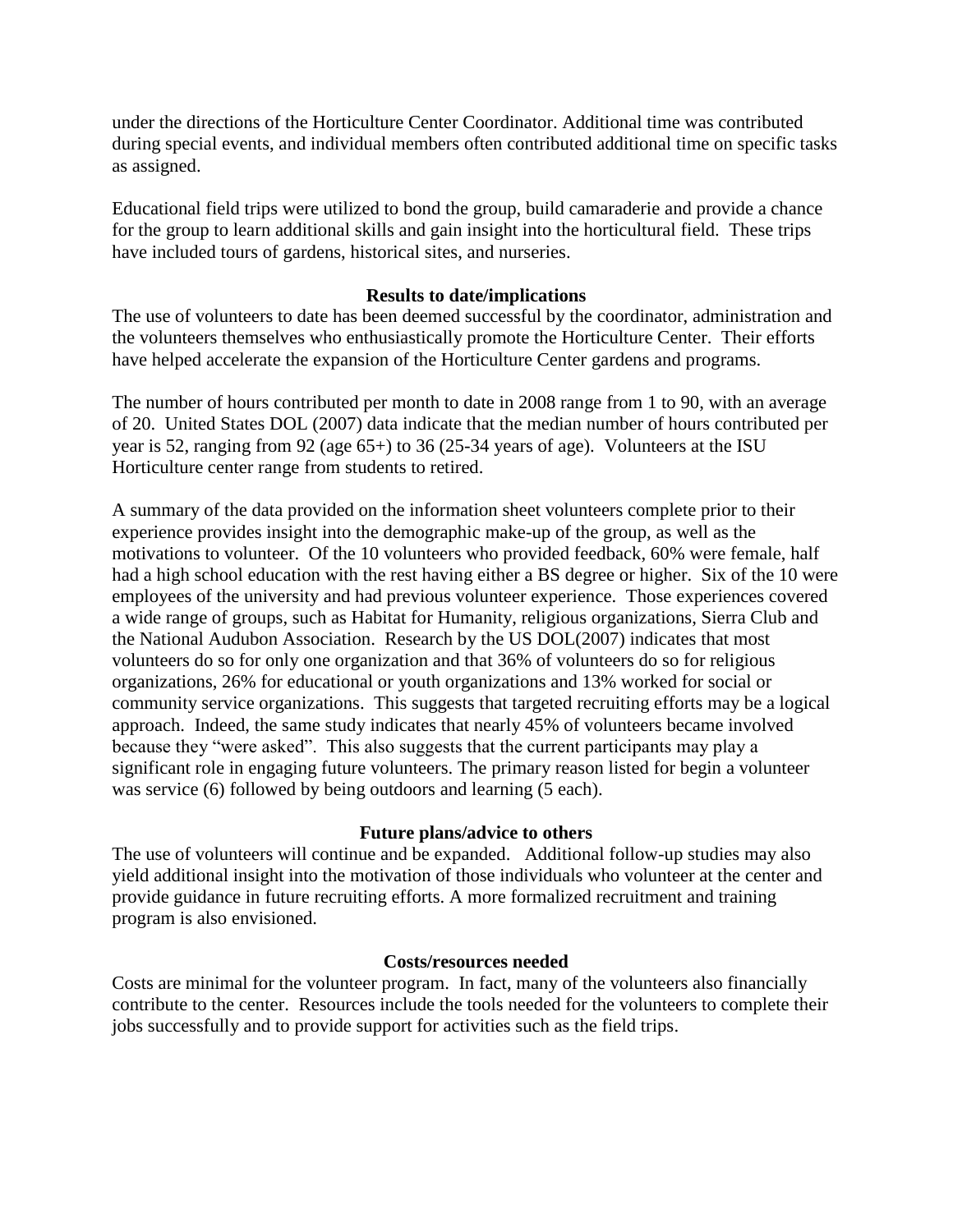- Boyd, B. L. (2003). Identifying Competencies for Volunteer Administrators for the Coming Decade: A National Delphi Study. *Journal of Agricultural Education* 44(4) 47-56.
- Illinois State University. (2007). Illinois State University Horticulture Center. Informational Brochure.
- Illinois State University. (2008). *Q Cur-bits Newsletter.* 1(2). Illinois State University Department of Agriculture.
- US Department of Labor (2007). Volunteering in the United States, 2007. News release 2/8/2008.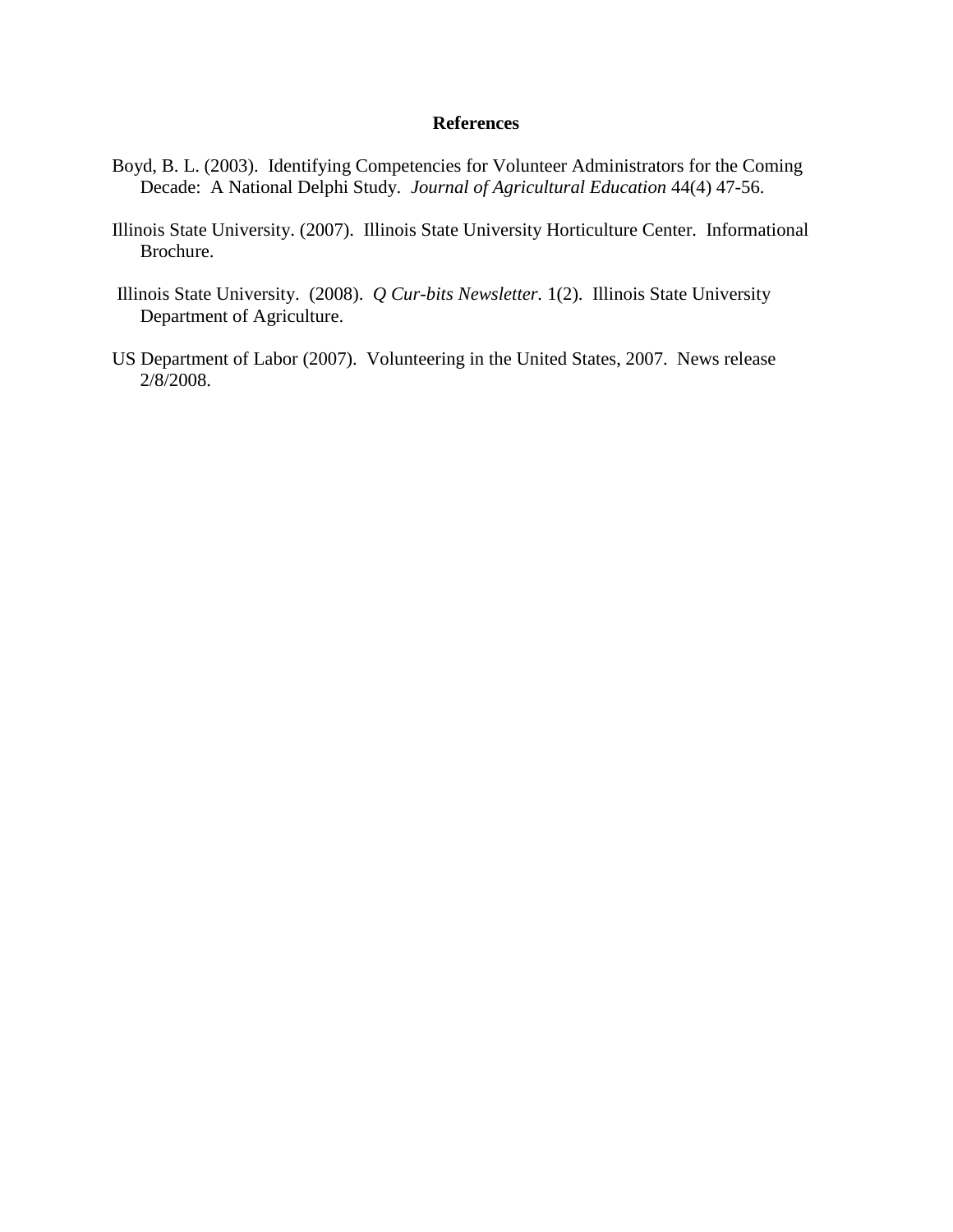## **A Framework for Linking Evaluation Questions to Program Outcomes**

Rama B. Radhakrishna, Associate Professor Department of Agricultural and Extension Education The Pennsylvania State University 212 Ferguson Building University Park, PA 16802 [e-mail-brr100@psu.edu](mailto:e-mail-brr100@psu.edu) Tel: 814-863-7069/Fax-814-863-4753

Rhemilyn Relado, Fulbright Scholar Department of Agricultural and Extension Education The Pennsylvania State University 009 Ferguson Building University Park, PA 16802 Tel: 814-863-0416/Fax-814-863-4753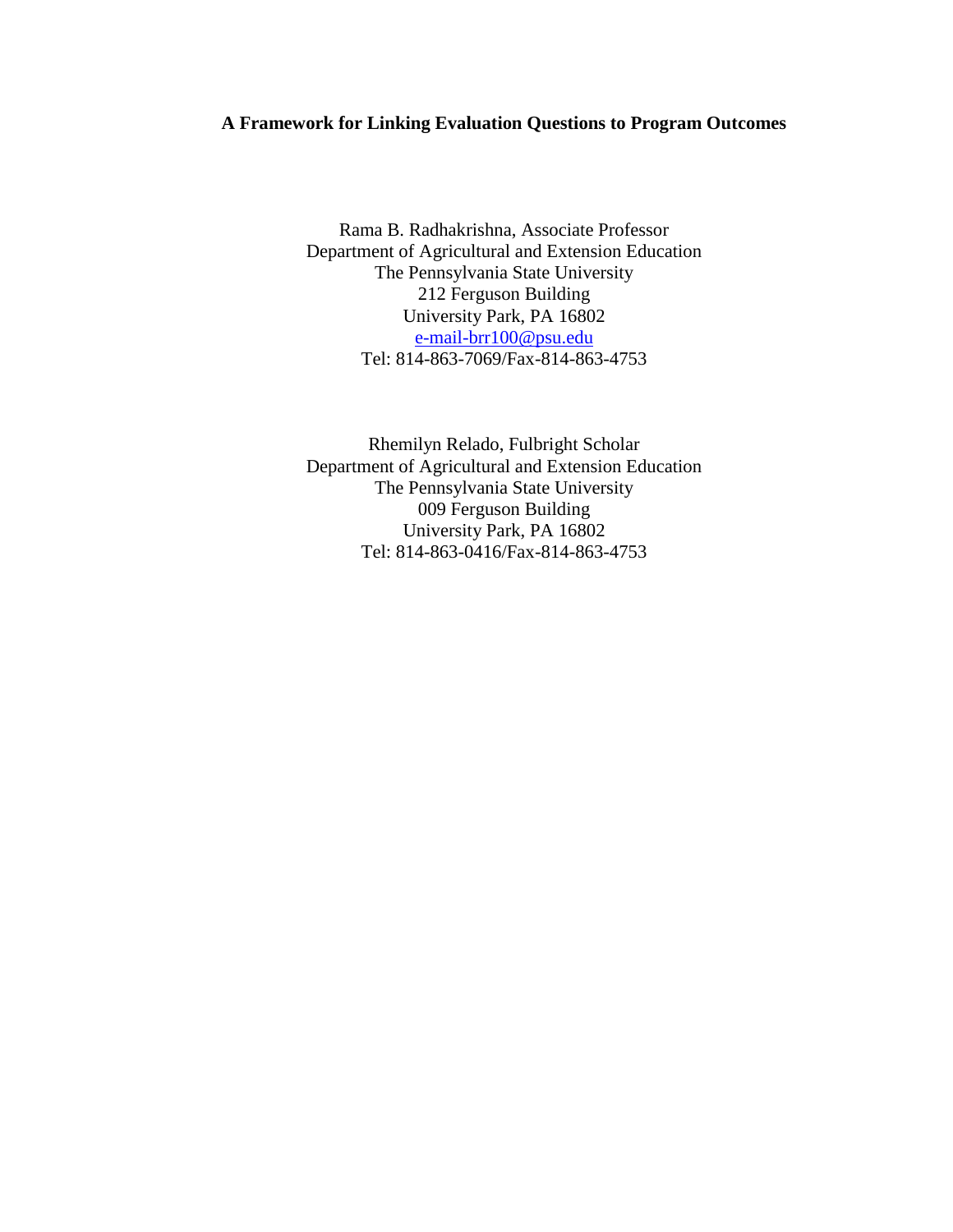## **A Framework for Linking Evaluation Questions to Program Outcomes**

Writing focused evaluation questions is a very challenging task. Even more challenging is linking evaluation questions to outcomes. Evaluators, researchers, faculty, and staff spend considerable time and resources to develop evaluation questions. Description of the program, its intended objectives and what key stakeholders want to know about the program are critical to developing evaluation questions. The purpose of this innovative idea poster is to provide a roadmap for linking evaluation questions to program outcomes. First, the poster describes the key components involved in developing evaluation questions from the start to the end. Second, it describes a logical, sequential framework for linking evaluation questions to program outcomes (short-term, immediate, and long term outcomes), highlighting how it is expected to work, what should be done and utilization.

A clear understanding of the program and its objectives is a critical first step in developing evaluation questions. Such understanding will help write focused evaluation questions. A second critical step is to know why you are doing this evaluation. In other words, what is the purpose of the evaluation program improvement, program justification, generating new knowledge and theories. Develop a clear purpose for evaluation by involving stakeholders and other program staff. Figure 1 provides a roadmap for linking evaluation questions to program outcomes.

Once you generate a clear purpose, the next step is framing evaluation questions. In general, you can frame questions in two forms: 1) process (formative) and outcome (short-term, immediate, and long term outcomes) questions (Langmeyer, 2008). Process questions help answer how well are we doing what we set out to do? Are we implementing activities as intended in order to get the results we want? Examples of process questions are: 1) Are key components of the program in place? 2) Is appropriate staff/volunteers in place and possess the necessary skills? 3) Do we have the right mix of activities? and 4) Are we reaching the intended target audience?



**Figure 1. Schematic Description of Linking Evaluation Questions to Program Outcomes**

Outcome evaluation questions address how the program activities relate to changes in KASA (knowledge, attitude, skills and aspirations) and behaviors of participants. In other words, it helps measure program effects on participants. In this phase, decision regarding the type of questions--- KASA and behavior changes should be made. Both process and outcome evaluation questions help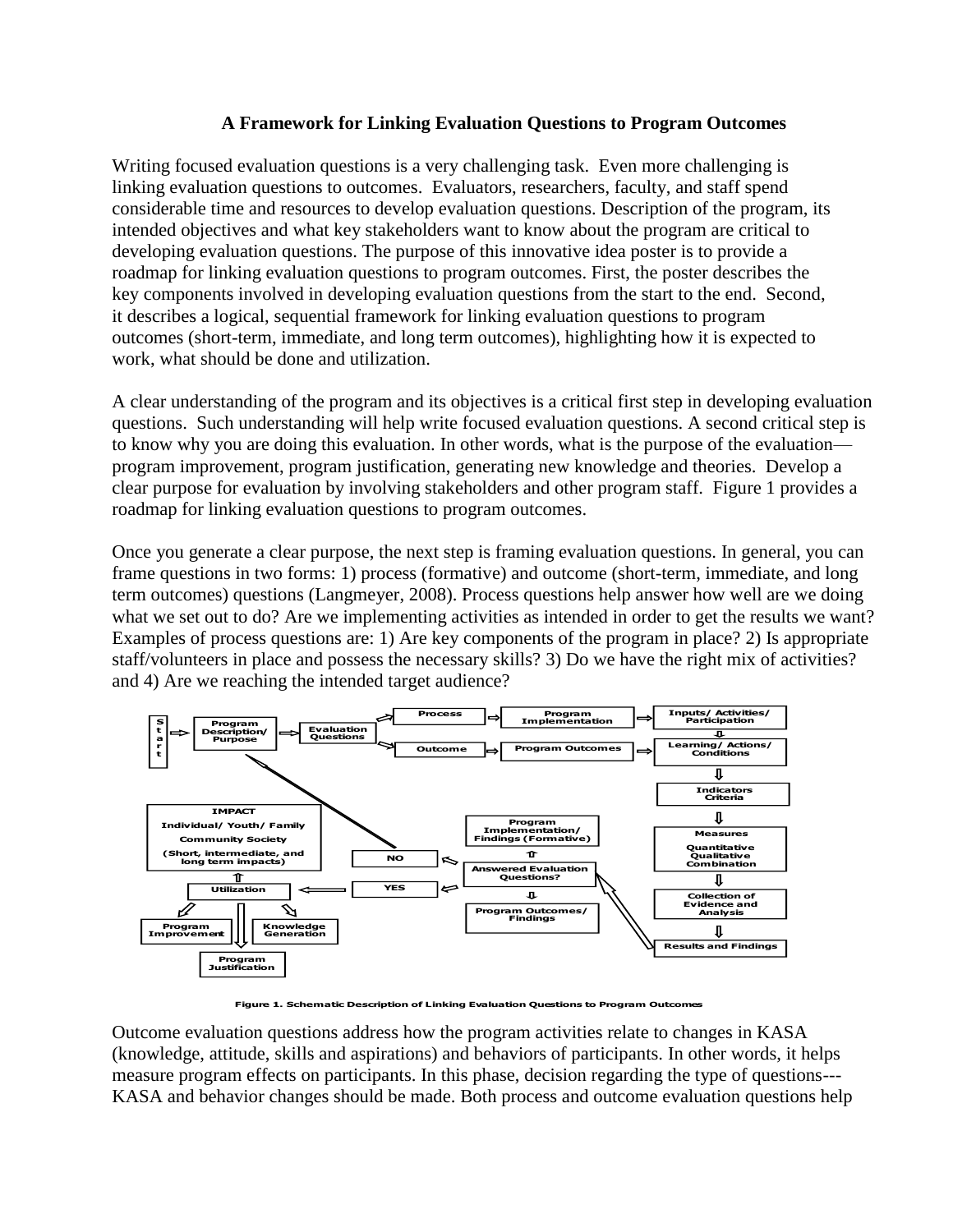determine activities needed to achieve the intended outcomes. Is the learning activities (workshops, demonstrations, etc.) bring about the KASA and behavior change in program participants? Figure 2 provides a summary of process and outcome questions and their use in evaluation. As you write KASA questions, keep in mind the scales of measurement the indicators, methods of data collection and analysis, and criteria to determine program success.

| <b>Evaluation Questions</b> | What it Measures                          | Why useful                                                               | Methods      |
|-----------------------------|-------------------------------------------|--------------------------------------------------------------------------|--------------|
| Process                     | How well the program<br>is working?       | Identifies early on any<br>problems that occur in                        | Quantitative |
|                             | Is it reaching the                        | reaching the target<br>population                                        | Qualitative  |
|                             | intended people?                          |                                                                          | Combination  |
|                             |                                           | Tells how well the                                                       |              |
|                             |                                           | plans developed are<br>working                                           |              |
|                             |                                           | Allows for making<br>adjustments before the<br>problems become<br>severe |              |
| Outcome<br>program<br>KASA  | <b>Helps measure</b><br>immediate changes | Allows for<br>modifications in terms                                     | Quantitative |
|                             | brought about by the                      | of materials, resource<br>shifting, etc.                                 | Qualitative  |
|                             |                                           |                                                                          | Combination  |
|                             | Helps assess changes in                   | Tells whether or not                                                     |              |
|                             |                                           | programs are moving in<br>the right direction                            |              |

Figure 2: Summary of Process and Outcome Evaluation Questions

Findings/results should indicate whether or not the evaluation questions were answered. It is very important to link the results to the criteria to determine the success of the program. If the results were found as expected, then you have to decide on what should be done next, that is, utilization. As suggested by Patton (1997), Chelimsky (1997), and Weiss (1988), utilization can occur in three different areas: program improvement, program justification (accountability), and knowledge generation. See Figure 3. If the results were not as expected, then the program staff should reexamine the purpose, evaluation questions, activities conducted, resources expended, and also determine what went "wrong" or "what was not done."



**Figure 3: Primary Uses of Evaluation Findings**

In summary, asking right evaluation questions will help focus your evaluation, set objectives, anticipate problems, make needed improvements, and manage resources wisely. Further, evaluation questions should reflect a thorough understanding of the program operations, its intentions, and the target audience. Consider the following general tips provided by Wortley (2008) and Radhakrishna (2007) to develop evaluation questions: 1) Is it important to your program staff and stakeholders? 2) Does it reflect the purpose? 3) Will it provide the needed information/data you need to make program improvements? And 4) Can it be gathered using available resources. Finally, consider program evaluation upfront. One important strategy is to integrate program evaluation into the program development process.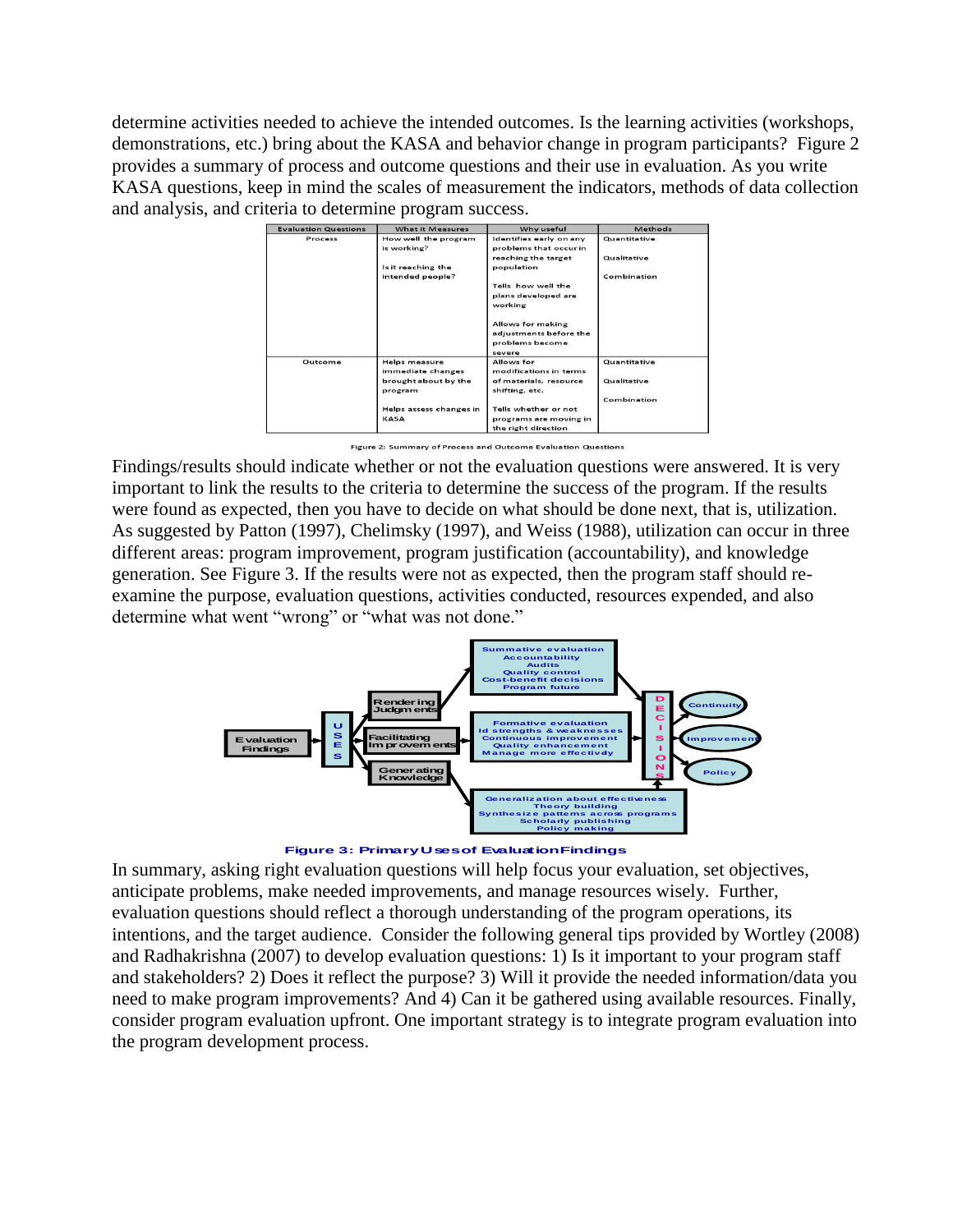- Chelimsky, E. (1997). The coming transformations in evaluation. In: Chelimsky, E. and Shadish, W.R., Editors, *Evaluation for the 21st century*, Sage, Thousand Oaks, CA, pp. 1–26. Four Stages of Evaluation, see [www.cdc.gov/ncpic/pub-res/dypw/03\\_stages.htm.](http://www.cdc.gov/ncpic/pub-res/dypw/03_stages.htm) Accessed July 15, 2008.
- Langmeyer, D.B. (2008). Developing Evaluation Questions. See [www.archrespite.org/archfs13.htm.](http://www.archrespite.org/archfs13.htm) Accessed February 15, 2008.
- Patton, M.O. 1997a. Utilization-Focused Evaluation: The New Century text. 3<sup>rd</sup> ed. Thousand Oaks, CA: Sage.
- Radhakrishna, R.B. (2007). Tips for developing and testing questionnaires/instruments. *Journal of Extension.* (online) *<http://www.joe.org/joe/2007february/tt2.shtml>*.
- Weiss, C.H. (1988). Evaluation for decisions: Is anybody there? Does anybody care? *Evaluation Practice, 9*(1), 5-19.
- Wortley, P. (2008). Process Evaluation. A PowerPoint presentation delivered on April 17, 2008. See [www.cdc.gov/vaccines/programs/progeval.](http://www.cdc.gov/vaccines/programs/progeval) Accessed July 15, 2008.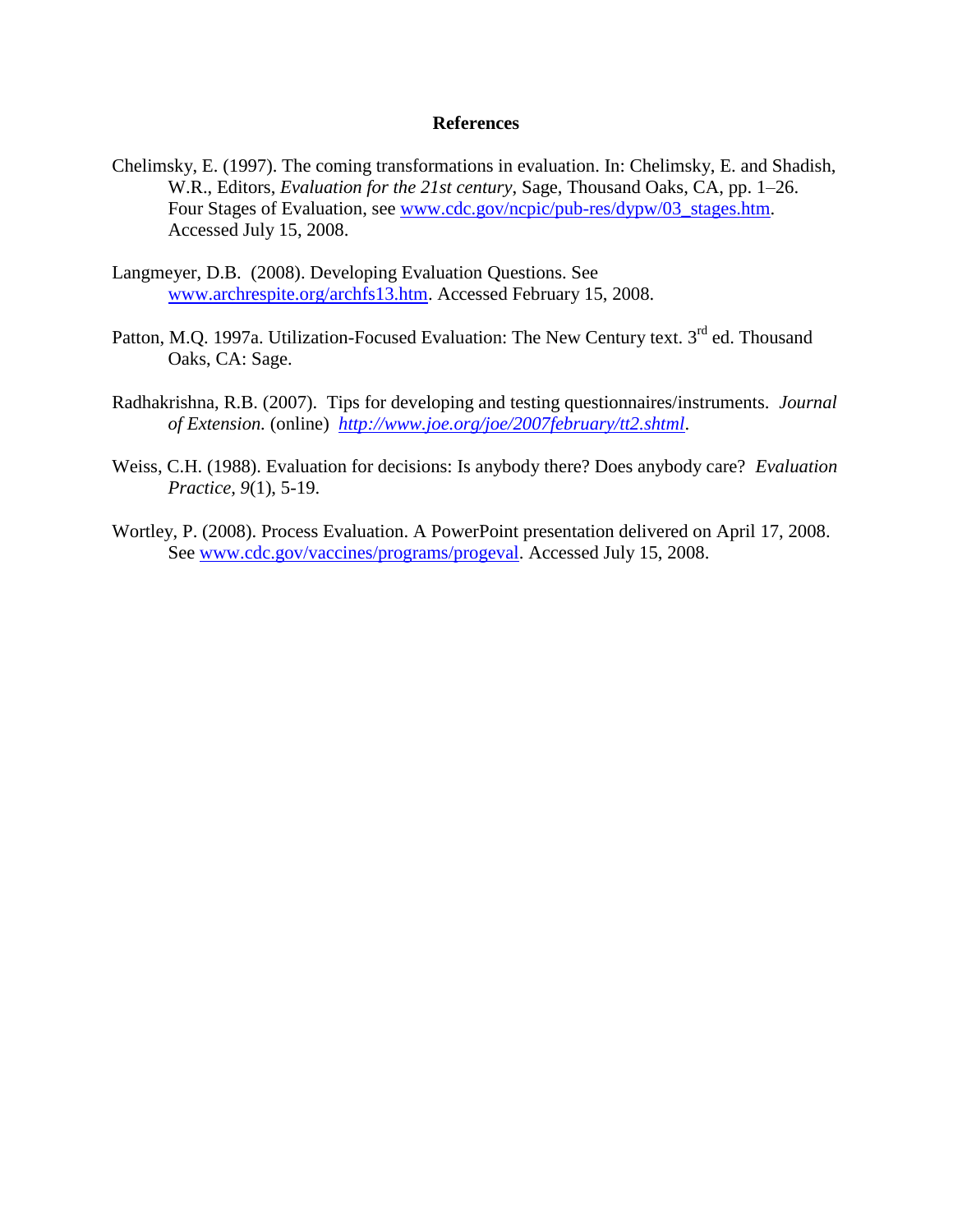### **An Undergraduate Peer Teaching Approach to Portfolio Development Across the Curriculum**

Daniel D. Foster Graduate Associate The Ohio State University

James J. Connors Associate Professor The Ohio State University

Jamie Cano Associate Professor The Ohio State University

M. Susie Whittington Associate Professor The Ohio State University

The Ohio State University Department of Human, Community and Resource Development 2120 Fyffe Road 203 Agricultural Administration Building Columbus, OH 43210

#### (614) 292-9209

foster.476@osu.edu connors.49@osu.edu cano.1 @osu.edu whittington.1@osu.edu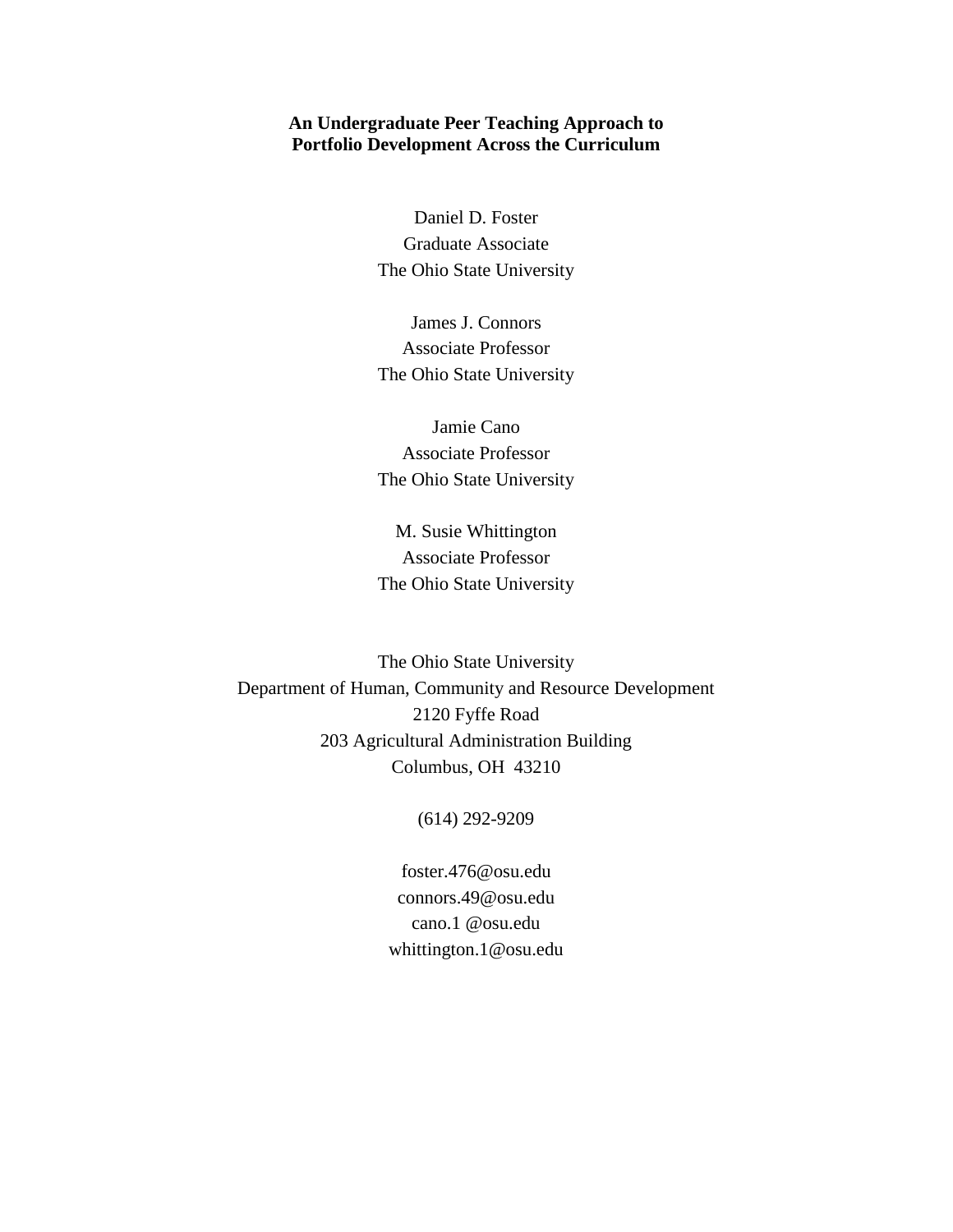### **An Undergraduate Peer Teaching Approach to Portfolio Development Across the Curriculum**

#### **Introduction**

As senior students complete their undergraduate education, evidence of qualifications and skills obtained for entry level positions is important for both the students and the academic unit. One method to achieve this is a portfolio. A portfolio is a reflective self-portrait of the learner (Wright & Barton, 2001, p. 69). More and more students are preparing portfolios to document their academic preparation while in college.

This project utilized undergraduate peer teachers to introduce electronic portfolios throughout the agricultural and extension education (AEE) curriculum. Thus, students were able to learn with and from each other without the course instructor in the vicinity, which is how peer-assisted instruction is defined by Boud, Cohen, and Sampson (1999). According to Pascarella and Terenzini (2005) peer interaction with content matter positively impacts knowledge and skill development in college.

Four undergraduates were recruited to work with undergraduate Agriculture and Extension Education majors in two courses that are concurrently instructed during the Winter Quarter: Introduction to Agricultural and Extension Education, and Senior Seminar in Agricultural and Extension Education.

#### **The Plan**

The Autumn Quarter served as the design phase. During the design face, course instructors and the undergraduate students selected as Portfolio Coaches meet on a weekly basis to discuss portfolio goals, learn the software that would be used, and pilot test the program. The students utilized *Folio21*®, a standard electronic portfolio format supported by the career services office of the college of agriculture.

The Winter Quarter was the implementation phase. During the implementation phase, the peer teachers held regular office hours to provide one-on-one assistance to the students as they developed their electronic portfolios. Additionally, students prepared and delivered instructional lessons during class sessions of the selected courses. At the end of the implementation phase, evaluation occurred with feedback from the course instructors, the undergraduate peer portfolio coaches and the students in the classes.

#### **Results to Date**

The four peer teachers spent seven class hours instructing students about *Folio21*®, held regular office hours making instruction assistance available for an additional 40 hours in the 10 week quarter. Peer teachers consulted with 22 students a total of 36 times resulting in 40 completed electronic portfolios. Students' portfolios included their professional resumes, philosophy of teaching, philosophy of experiential education, units of instruction, lesson plans, extension programs of work, samples of their scholarly writing, photos, and digital videos. Students keep their portfolios on the college's career services website and can give any potential employer access to view their accomplishments.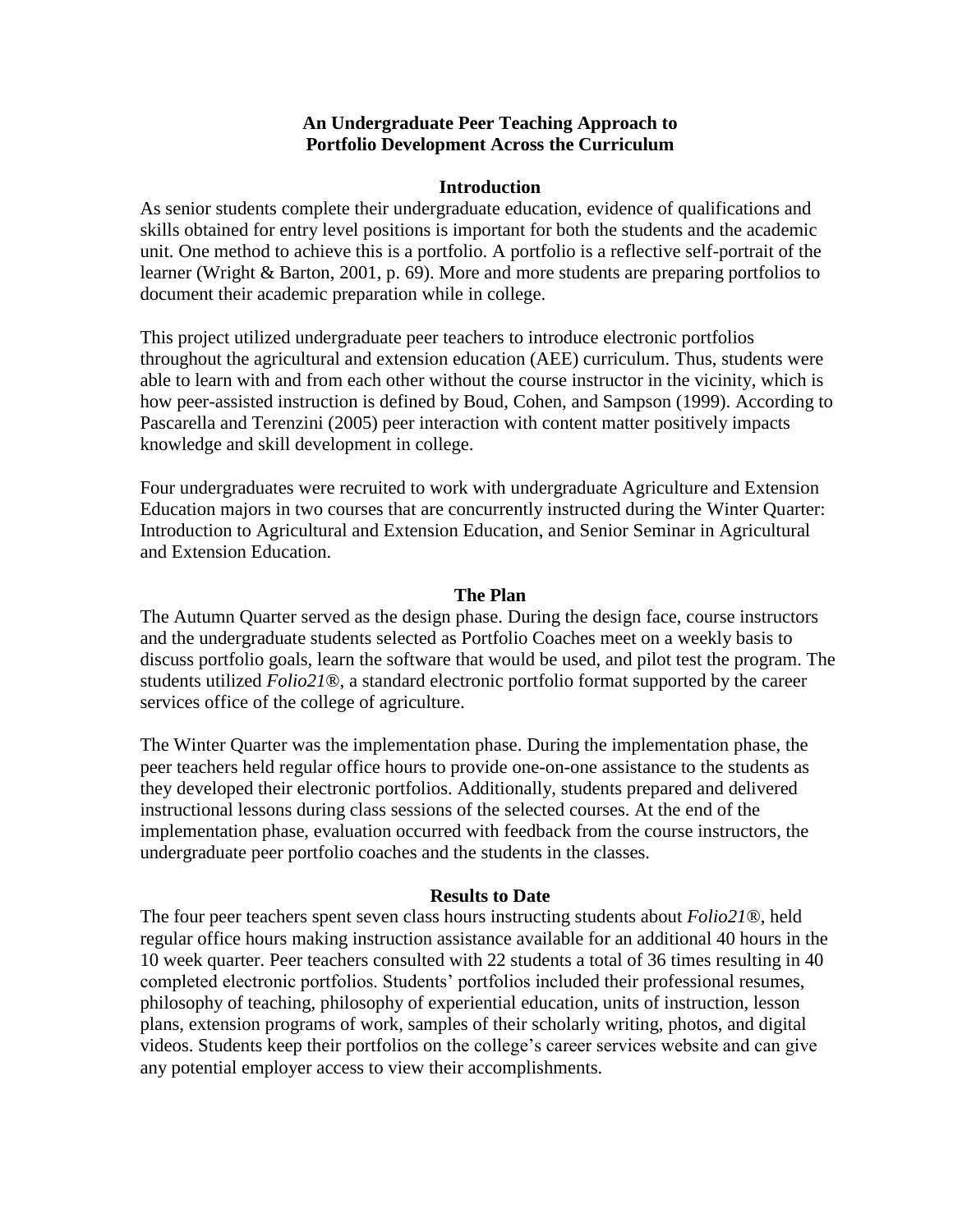All students in the two courses left with enduring evidence of their scholarly achievements as they complete their degree and prepare for their careers in agricultural and extension education.

## **Looking Ahead and Advice to Others**

Electronic portfolios will be continued to be used in the department in the foreseeable future. Employers are increasingly having higher expectations of technological capabilities of future employees.

In the future, more effort will be made to align electronic portfolios of teacher candidates with local, state, and national standards. Additionally, as the students become more familiar with the *Folio21*®, there will be less need for peer coaches. Peer coaches are, however, highly recommended for initial implementation of new technology in a program.

### **Costs/resources needed:**

Costs were congruent with costs associated with the instruction of any undergraduate course. The software was provided by the career services offices of the college of agriculture. Additional costs included stipend funds for undergraduate peer portfolio coaches amounting in \$3,000. These funds were acquired through a UFTP grant.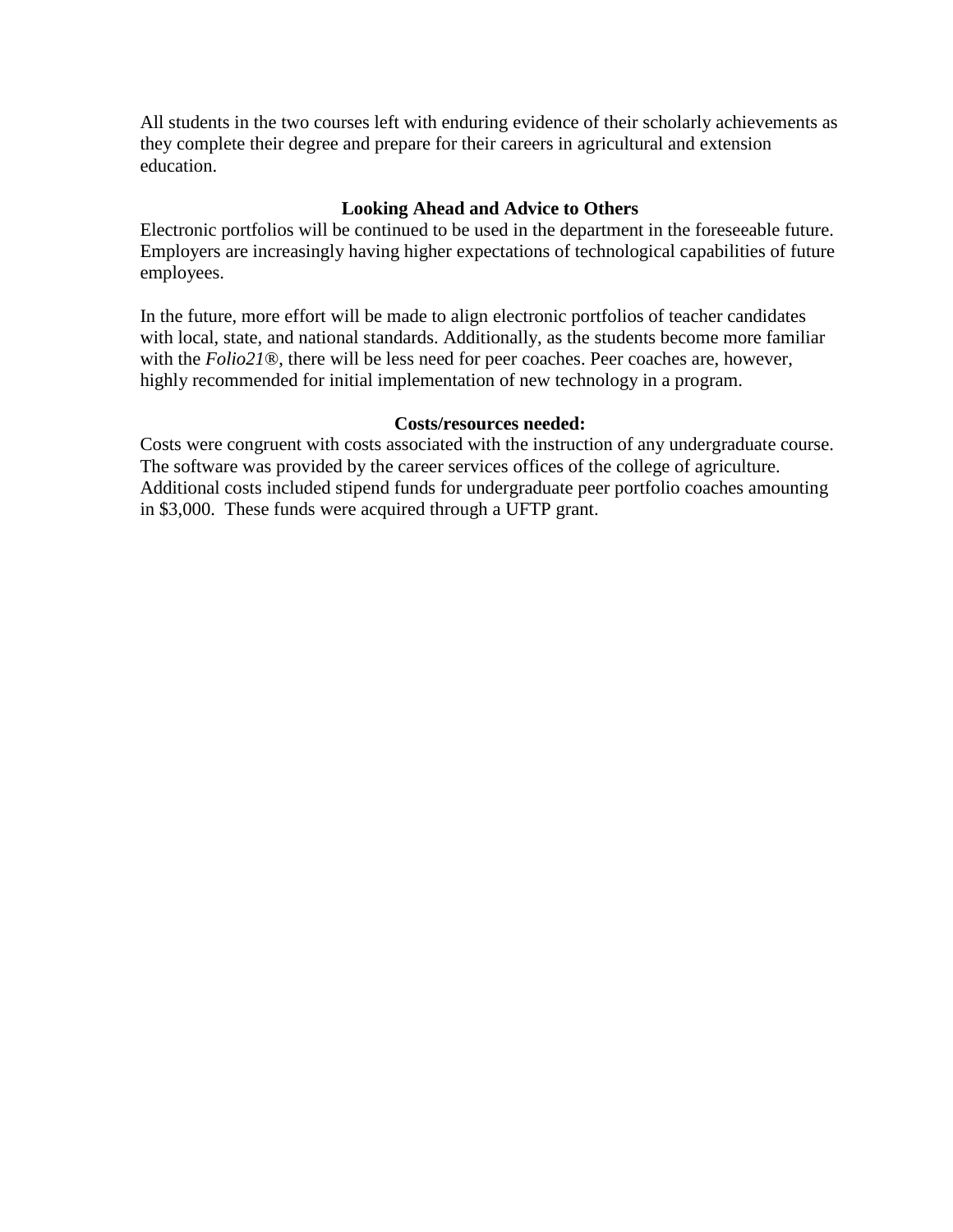#### **References as cited:**

- Boud, D., Cohen, R., & Sampson, J. (1999). Peer learning and assessment. *Assessment & Evaluation in Higher Education, 24*(4), 413-426.
- Pascarella, E.T., & Terenzini, P. T. (2005*). How college effects students: A third decade of research.* San Francisco, CA: John Willey and Sons, Inc.
- Wright, A. W., & Barton, B. (2001). Student mentoring students in portfolio development. In J. E. Miller, J. E. Groccia, & M. S. Miller (Eds.), Student-Assisted Teaching (pp. 69- 76). Boston, MA: Anker Publishing Company, Inc.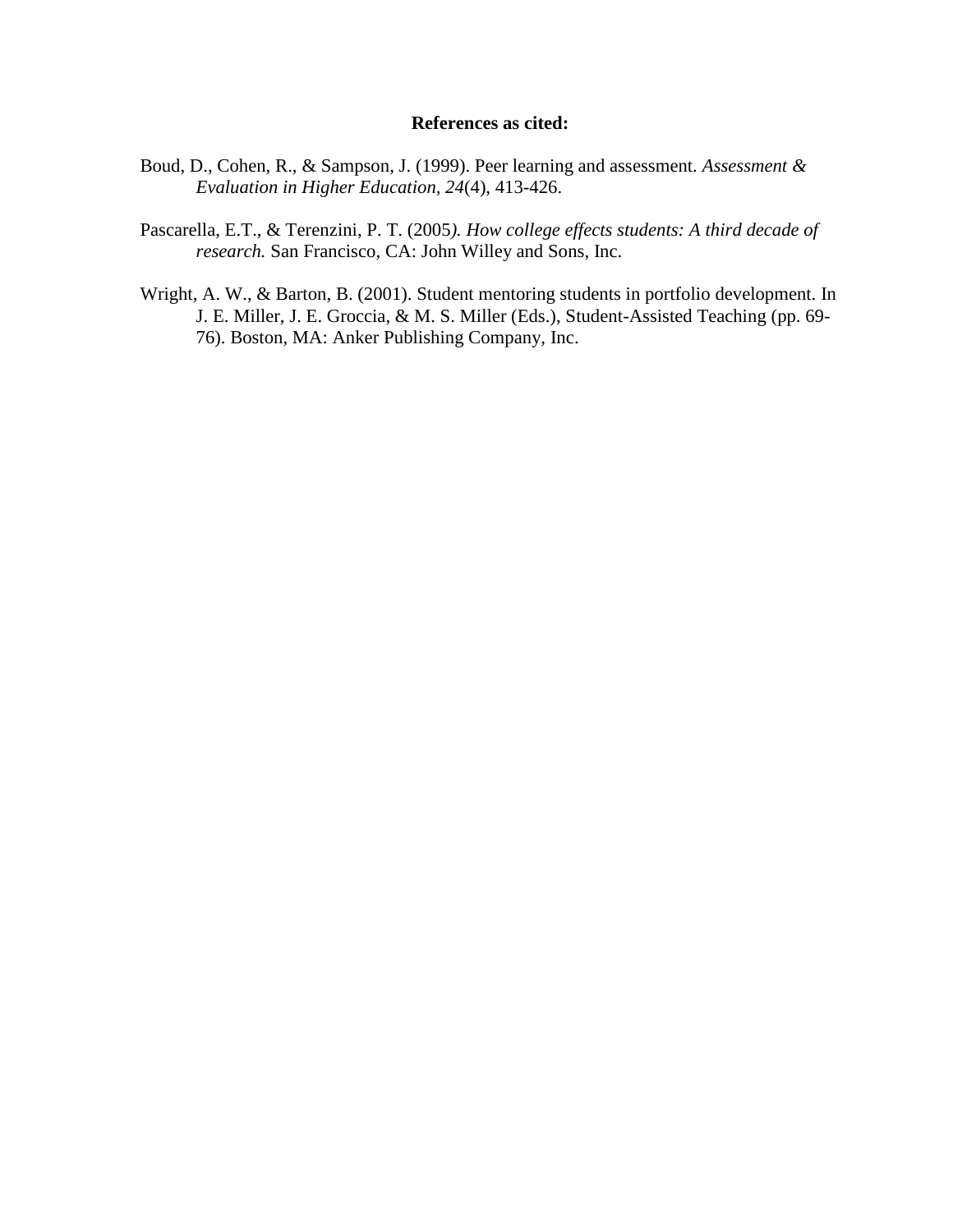# **Planning an Agricultural Education Program: A Real World Experience**

Greg Miller Iowa State University

201B Curtiss Ames, IA 50011 (515-294-2583) gsmiller@iastate.edu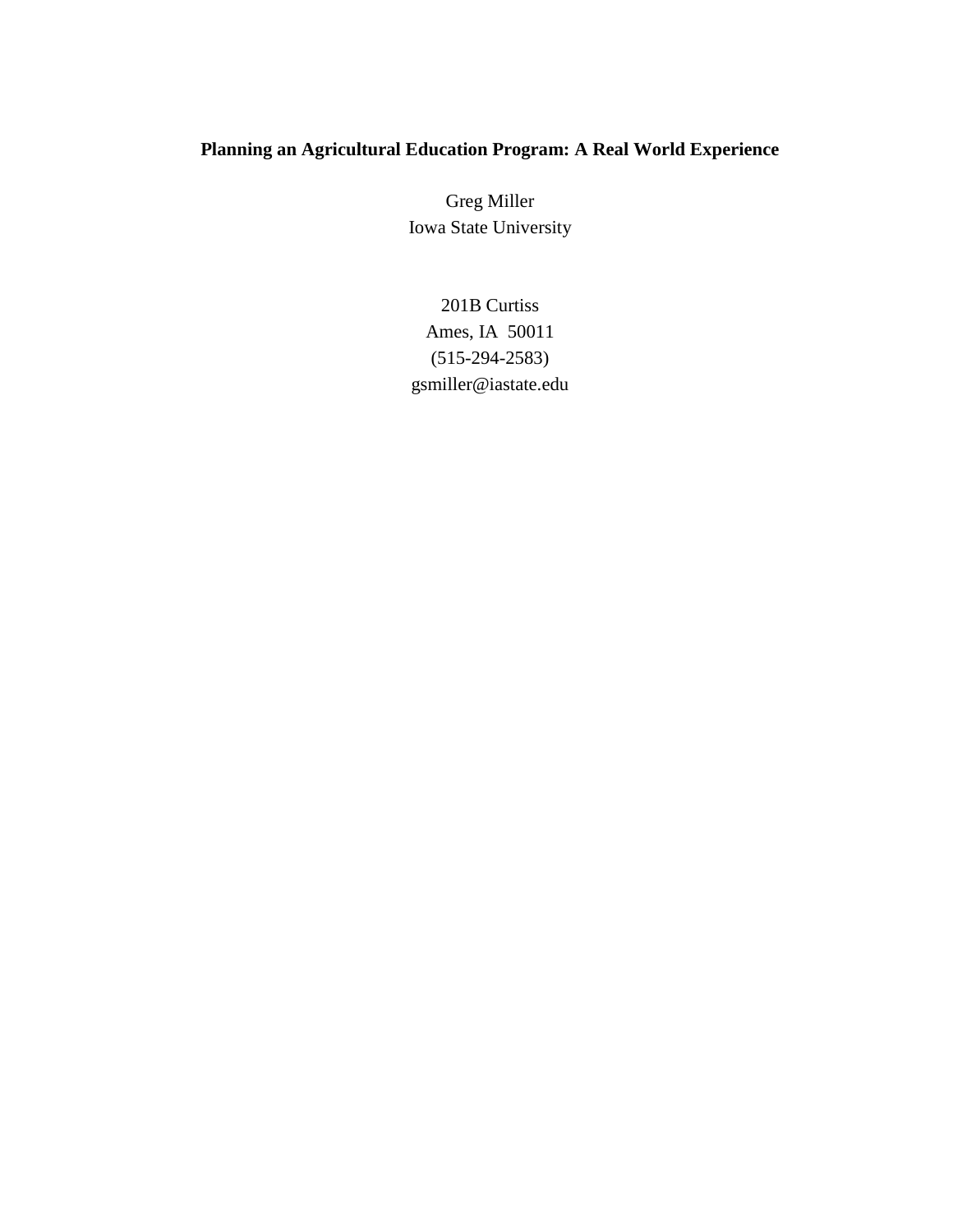### **Planning an Agricultural Education Program: A Real World Experience**

### **Introduction**

Iowa State University offers a senior level course on *Planning Agricultural Education Programs* (AGEDS 401/501) that is required of all students who are preparing to become high school agriculture teachers. The content of this course is consistent with Wilson, Camp and Balschweid's (2006, p. 74) "proposed framework for an agricultural education preservice program planning course". The AGEDS 401/501 instructor was interested in teaching the course in a way that was more meaningful to students by emphasizing real world application of the content. A program planning class project conducted at Cornell University (Moore, 2005) provided inspiration for development of a project appropriate to Iowa that was authentic, service-oriented, and applied an experiential learning process (Roberts, 2007). Such course projects might contribute to the TeamAgEd (n.d.) effort to "create new programs in communities not yet served by agricultural education and FFA and to strengthen the quality of current programs".

### **Methodology**

The instructor for AGEDS 401/501 identified a high school principal who was interested in adding an agriculture program to their career and technical education course offerings. The principal agreed to cooperate with the AGEDS 401/501 class. In return, the instructor agreed to work with AGEDS 401/501 students to (1) gather needs assessment data from key community stakeholders, (2) design a customized agricultural education curriculum, (3) prepare recommendations related to effectively utilizing a local FFA chapter, (4) prepare recommendations on how to develop appropriate supervised agricultural experiences, (5) prepare recommendations on forming and utilizing a program advisory committee, and (6) present recommendations at a school board meeting or in another appropriate forum suggested by the principal.

Five undergraduate and two graduate students were enrolled in AGEDS 401/501 and they collaborated with the instructor in creating the class project. The project directly accounted for 25% of the course grade. The project was integrated throughout the course and was aimed at accomplishing the course objectives while allowing student choice about areas they wanted to focus on more intently. A committee structure was devised with each person chairing a committee, and serving on two other committees. Committees included: (1) student interest, (2) demand for skilled employees, (3) curriculum and articulation, (4) FFA, (5) SAE, (6) advisory councils, (7) overall management and presentation. The first six committees were responsible for preparing a written technical report and an oral presentation. The reports served dual purposes of teaching the class about the focus area and serving the need of the cooperating school district for technical assistance in preparing an Iowa Department of Education program approval request. Each committee received feedback from the instructor and other students and revised their materials in preparation for the final report. The overall management and presentation committee was responsible for integrating the committee reports into a final portfolio that included an executive summary and a videotaped presentation.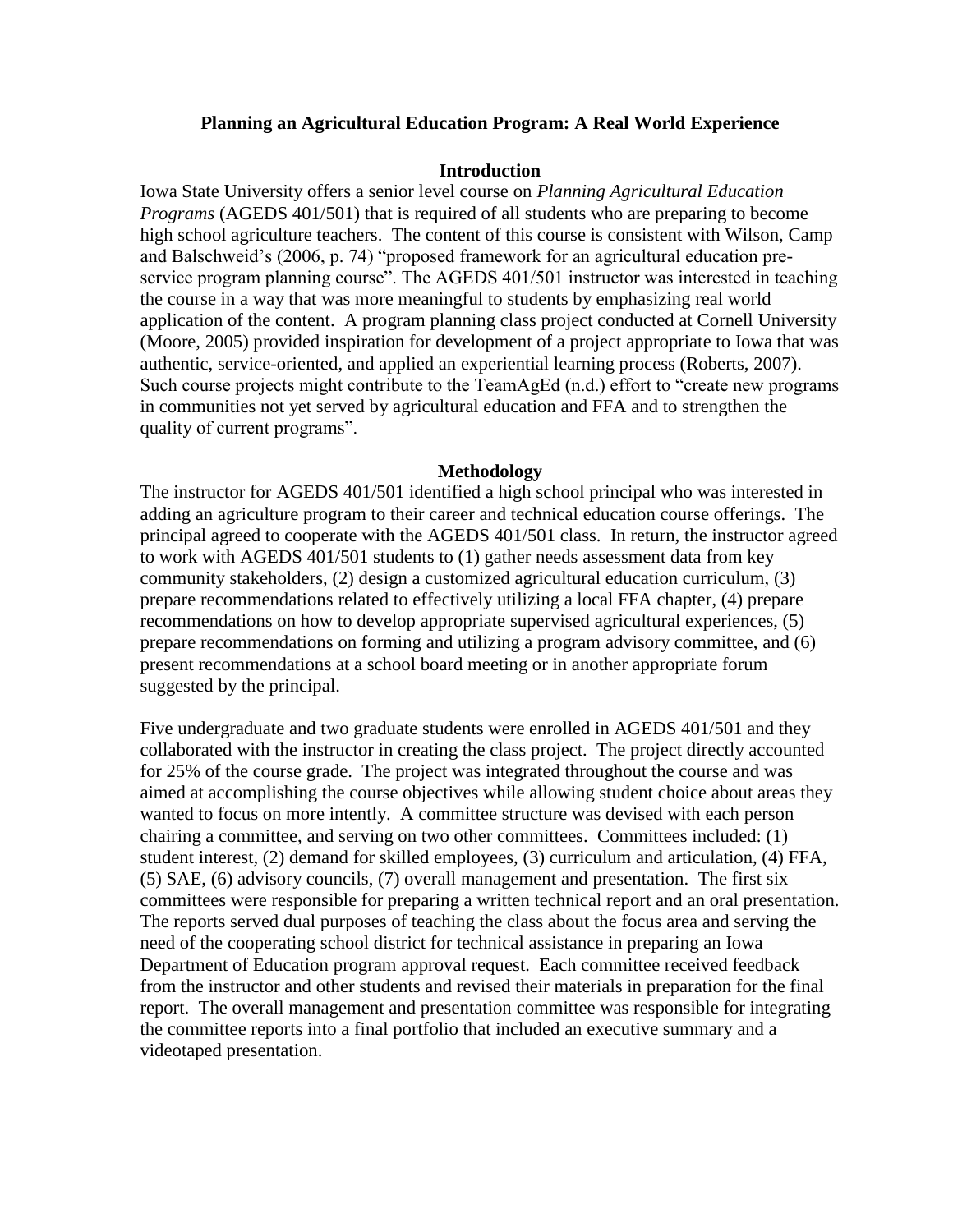### **Results**

Committee activities and related outcomes included:

- Identification of agricultural subject areas that were most interesting to 292 (75%) students in grades 7-11 in the cooperating school. This was accomplished through an Institutional Review Board approved survey.
- A detailed demographic and economic profile of the communities surrounding the cooperating school. This profile demonstrated the significance of agriculture and the need for agricultural education at all levels.
- A curriculum plan based on student interest and the community profile. The proposed curriculum included six courses – Introduction to Agriculture, Natural Resources, Outdoor recreation, Agricultural Business, Animal Care and Health, and Agricultural Economics.
- A plan to articulate the Agricultural Economics course with a local community college.
- A list of possible placement, entrepreneurship, research, and exploratory supervised agricultural experience programs consistent with the proposed curriculum.
- Short term and long term goals for the agriculture program related to SAE.
- Directions for chartering a new FFA chapter and recommendations for FFA activities related to the proposed curriculum.
- Recommendations for establishing and utilizing a program advisory committee.
- A team presentation at the cooperating school involving the school administration, and representatives from the area education agency, the local community college, and the Iowa Department of Education.

Student evaluations for AGEDS 401/501 averaged 7.57/9.00 (scale 1-9 with 9 being best) for the program planning course and 7.43/9.00 for the instructor. When compared to the previous semester the course evaluation was .26 points lower and the instructor evaluation was .73 points lower. As a supplement to the standard course evaluation, students were asked to provide feedback on the course project. They offered suggestions for improvement but overall indicated that it had been a success. Positive comments about the project included:

"All of the pieces fit together to make a valuable experience".

"Taught me a lot in regards to what goes into an ag program".

"It was useful in learning the material and really applied experiential learning concepts in the classroom"

## **Future Plans/Advice to Others/ Resources Needed**

Plans for AGEDS 401/501 are to pursue more student-centered, authentic, service-oriented, and applied experiential learning processes in the future. The project created an extraordinary level of student effort because they were genuinely concerned about assisting the cooperating school. We learned that such projects require instructor and student flexibility. We also learned that some students experience uneasiness with freedom and shared responsibility for pursuing course objectives. The course project required no additional resources. Supplies and transportation costs were similar to previous semesters and were simply applied to the course in different ways.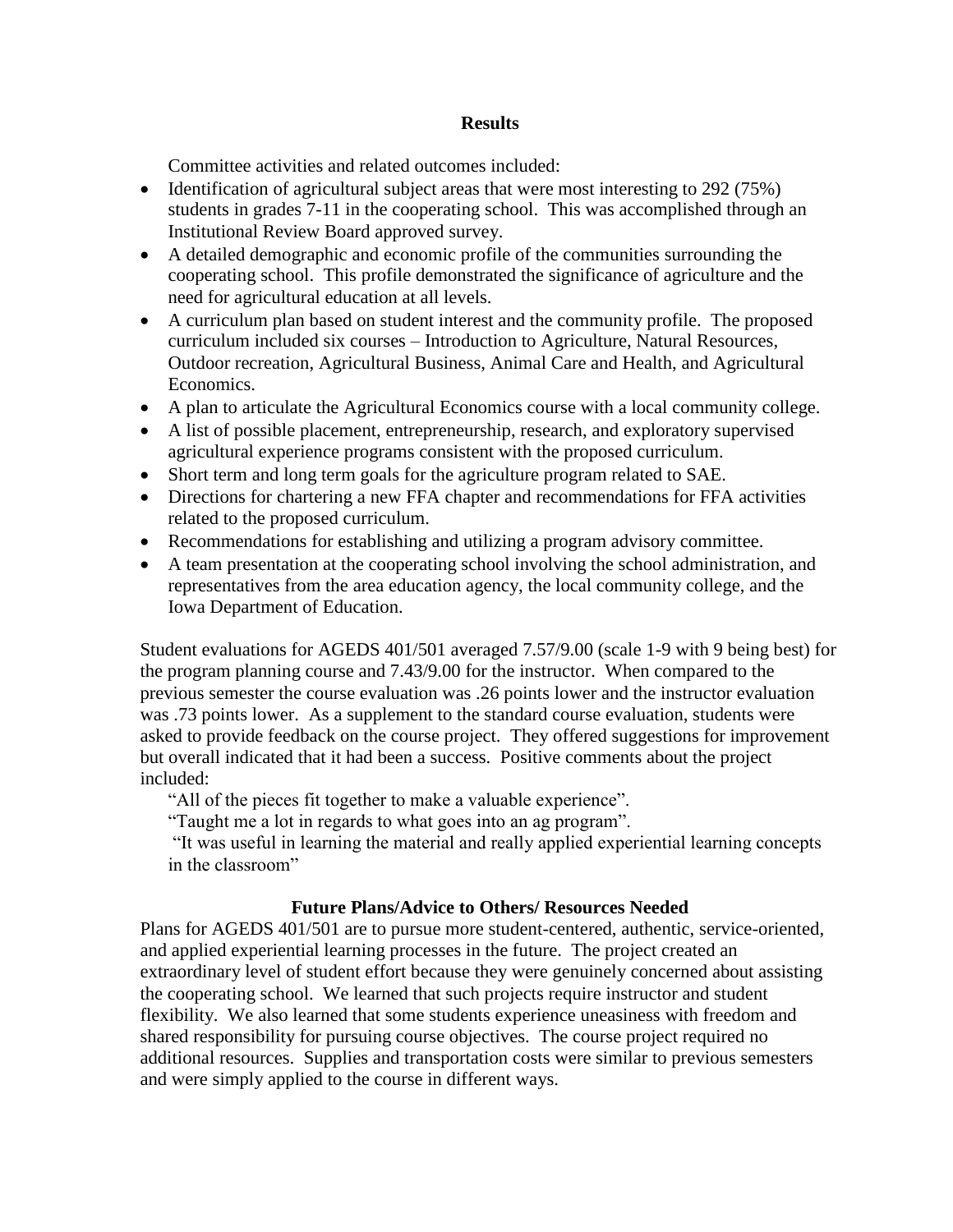- Moore, D. M. (2005, September) Engagement of preservice teacher education students in the design of a new local agricultural science education program. *Proceedings of the 2005 North Central Agricultural Education Research Conference,* Columbus, OH.
- Roberts, T. G. (2006). A philosophical examination of experiential learning theory for agricultural educators. *Journal of Agricultural Education 47*(1), 17-29.
- TeamAgEd. (n.d.) *10 x 15:The long-range goal for agricultural education. Every student. Every classroom. Every day.* Retrieved July 17, 2008, from http://www.ffa.org/documents/10x15\_Brochure\_060908.pdf.
- Wilson, E. B., Camp, W. G., & Balschweid, M. A. (2006). Identifying content for an open courseware pre-service agricultural education program planning course. *Journal of Agricultural Education 47*(1), 64-77.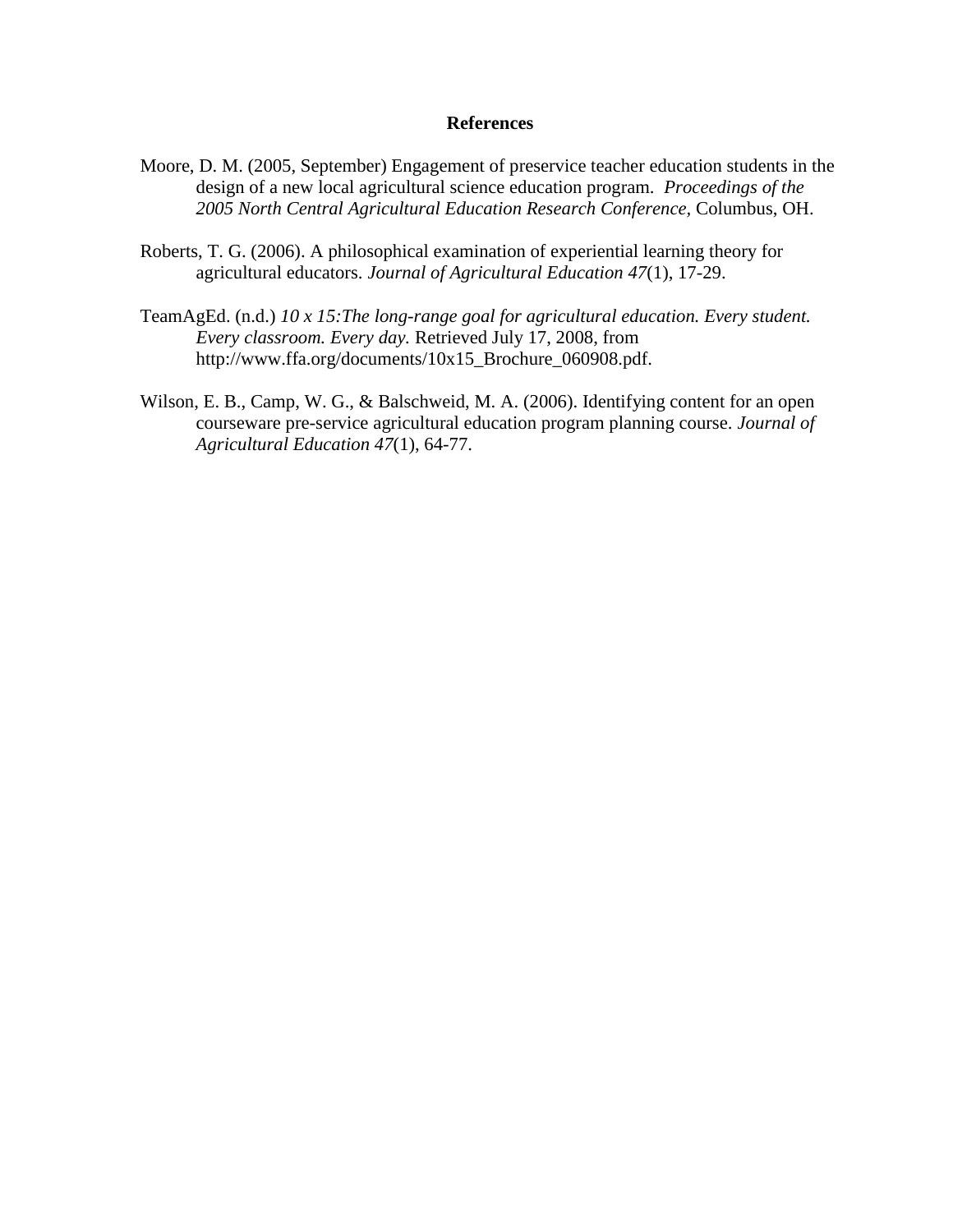# **Rural Schools Association of New York State**

Dr. Lawrence A. Kiley 111 Kennedy Hall Cornell University Ithaca, NY 14853 607-255-8056 lak35@cornell.edu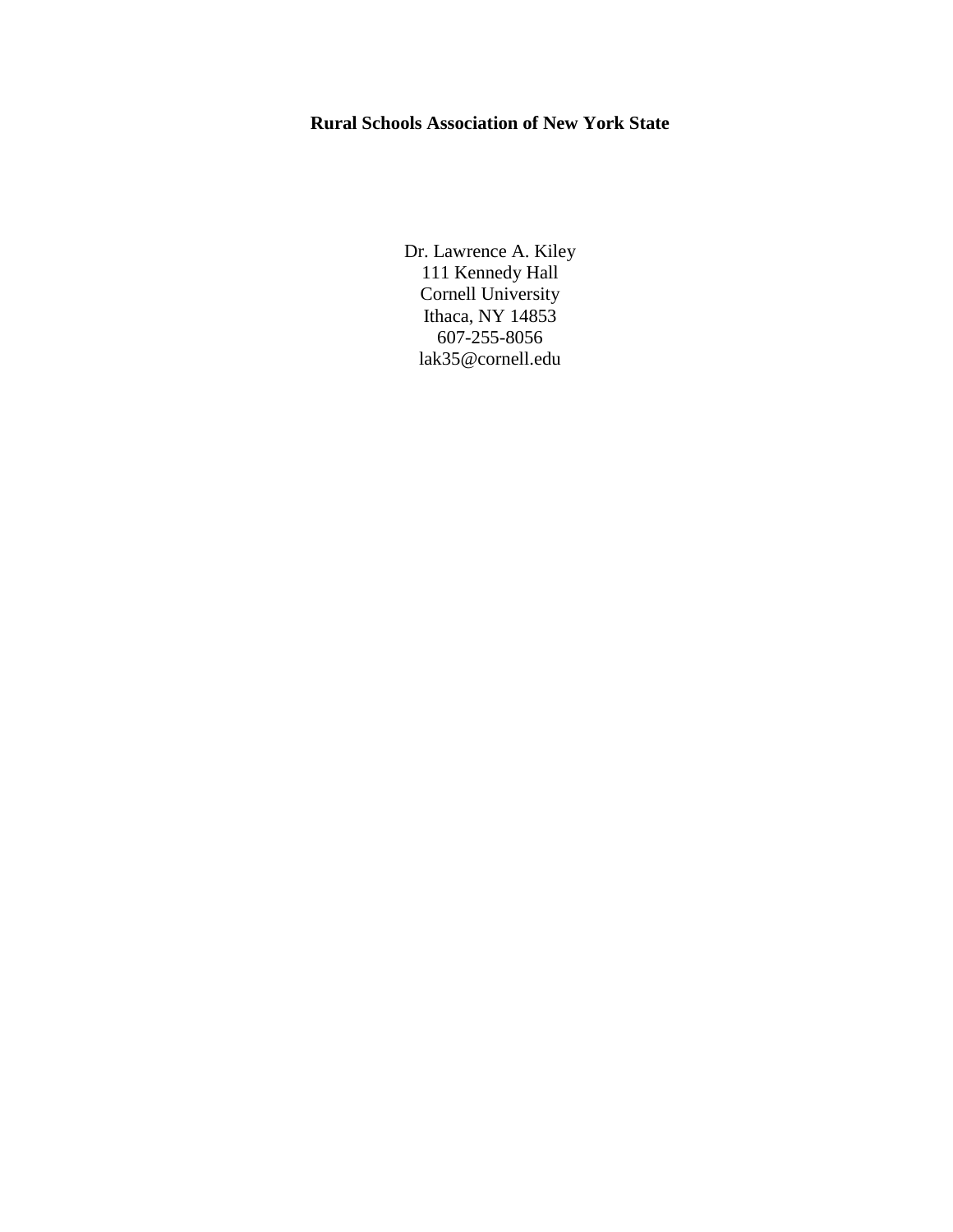### **Rural Schools Association of New York State**

### **Introduction**

The Rural Schools Association of New York State (RSA) was founded in 1978. It was recognized that the 400 small and rural school districts of the state had special needs and concerns. RSA is housed at Cornell University. The College of Agriculture and Life Sciences has a long history of support for rural New York, and it allows the RSA to draw on this rich resource base to help address the needs of rural schools.

### **How Does It Work/ Methodology /Program Phases**

- a. How Does It Work A Board of Directors representing ten zones within the state governs the RSA. Member districts within each zone select one to three directors depending on the number of member districts within the zone. Additional board members are appointed by RSA affiliate organizations such as CALS, the Farm Bureau, and the Grange. RSA has a paid staff of three: Executive Director, Deputy Executive Director, and Office Manager
- b. Methodology The Board of Directors meets on three occasions during the year: November – a two day retreat that includes a business meeting, April – a business meeting, July – a business meeting held in conjunction with the Annual Conference of the association. The Board operates with a committee structure that includes an Executive Committee, Legislative Committee, Member Services Committee, Policy and Long Range Planning Committee, and a Research Grants and Member Surveys **Committee**
- c. Program Phases The RSA Board of Directors identified 6 organizational goals that guide the work of the association. They include: 1) Strong Advocacy for unique rural needs and concerns. 2) Initiating research pertinent to the needs of member districts along with the dissemination of the research findings. 3) Conducting an Annual Conference concerning the broad issues facing RSA members. 4) Serving as a clearinghouse for information and expertise on issues related to small and rural school districts. 5) Promoting communication among members and with the public. 6) Connecting the resources and research capacity of Cornell with member districts.

Using these goals as a framework for action, there are specific program phases that guide the work of the association:

(1) Annual Retreat - This is a two day event held in November of each year. An appropriate speaker/researcher is identified to discuss pertinent rural school issues, and action plans are created to address these issues.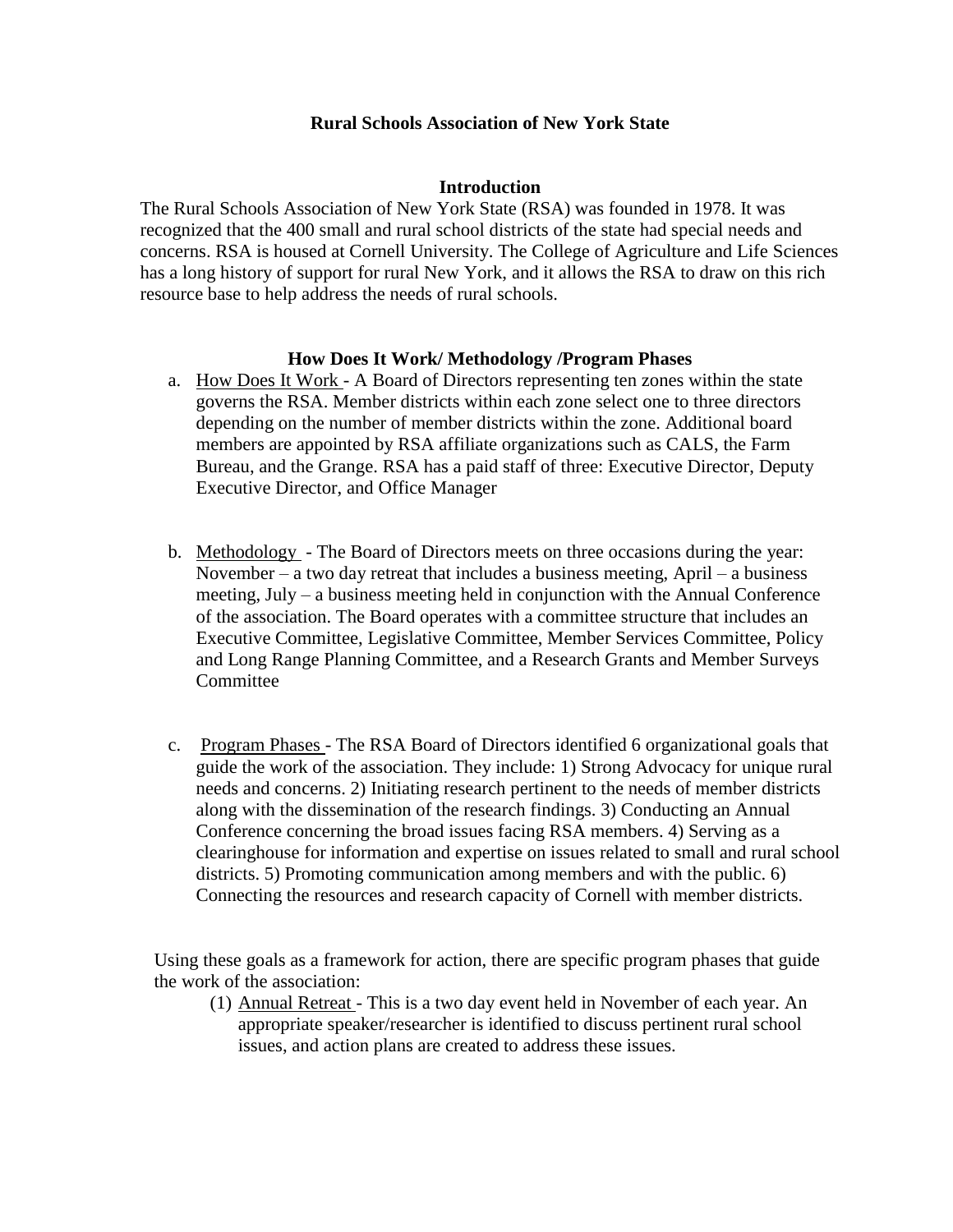- (2) Advocacy Day Representatives from the Board of Directors convene in the State Capital in mid-March to meet with the elected officials to discuss legislative issues as outlined in the Annual RSA Position Statement.
- (3) Annual Conference Conducted in mid July of each year, it is theme based with a focus on key issues facing rural schools. For example, this year's theme features networking and partnerships to strengthen rural schools. The program includes two keynote speakers, nine workshop sessions, an update on Cornell research initiatives, and student oratorical contest winners from FFA.
- (4) Membership Survey An Annual Survey of the membership is conducted in August of each year. Data from the survey helps to shape the Annual RSA Position Statement and influences the work plan of the association.
- (5) Response to Member Requests Throughout the year, RSA provides consultant assistance to member school districts. This work includes school merger studies, Superintendent searches, and workshops as requested

#### **Results to date/ implications**

RSA has 270 member districts; 70% of all eligible districts in NYS. The high participation can be attributed to the support the association provides its members. For example RSA partnered with the Magellan Foundation to offer a series of workshops related to dropout prevention. More than 1000 educators participated in 17 workshop programs across Upstate New York. RSA worked with the NYS Legislative Commission on Rural Resources to establish the Rural Education Advisory Committee; another vehicle to serve the needs of rural schools.

#### **Future Plans/ Advice to Others**

The most pressing issues for New York State rural schools are linked to outmigration and declining enrollment. Our focus will be on helping local school districts cope with this new reality. For those considering the creation of an association in their states, consideration should be given to the following: a) Identify a local college offering agriculture and life science programs that have an interest in working with rural schools. b) Connect with the National Rural Education Association. c) Identify local and state elected officials with an interest in rural issues. d) Work with partner organizations such as the Farm Bureau and the Grange e) Organize an advisory panel of well connected individuals to help in the creation of a business plan.

#### **Cost/ Resource Needs**

The success of the New York State Rural Schools Association can be attributed to its close affiliation with the Department of Education in the College of Agriculture and Life Sciences at Cornell. This partnership provides a solid foundation on which to build. RSA has a modest budget of \$180,000 supported by membership dues, and other revenues from the RSA annual conference and consultant work provided by staff.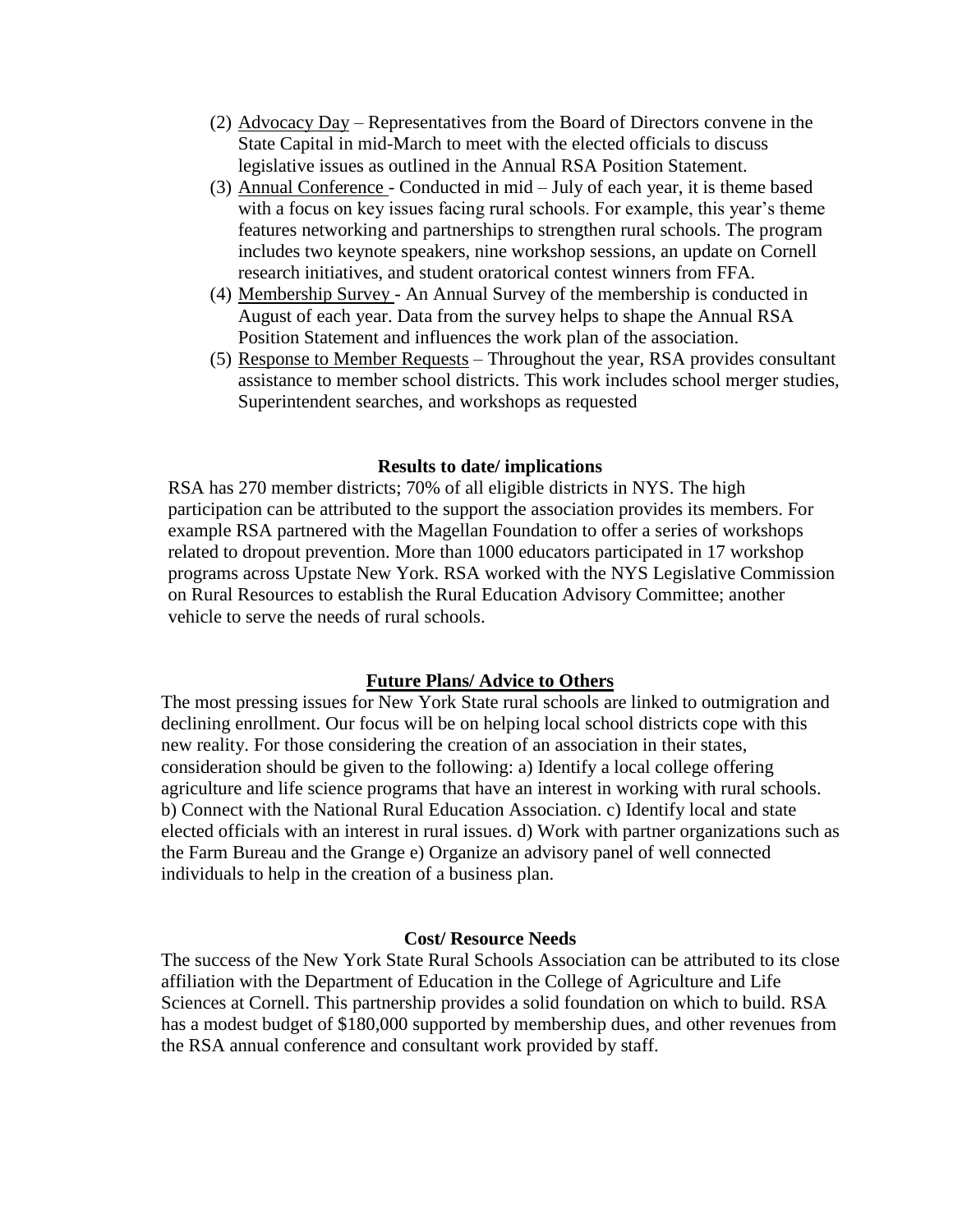- a. National Rural Education Association
- b. State Farm Bureau
- c. State Grange
- d. Other State Associations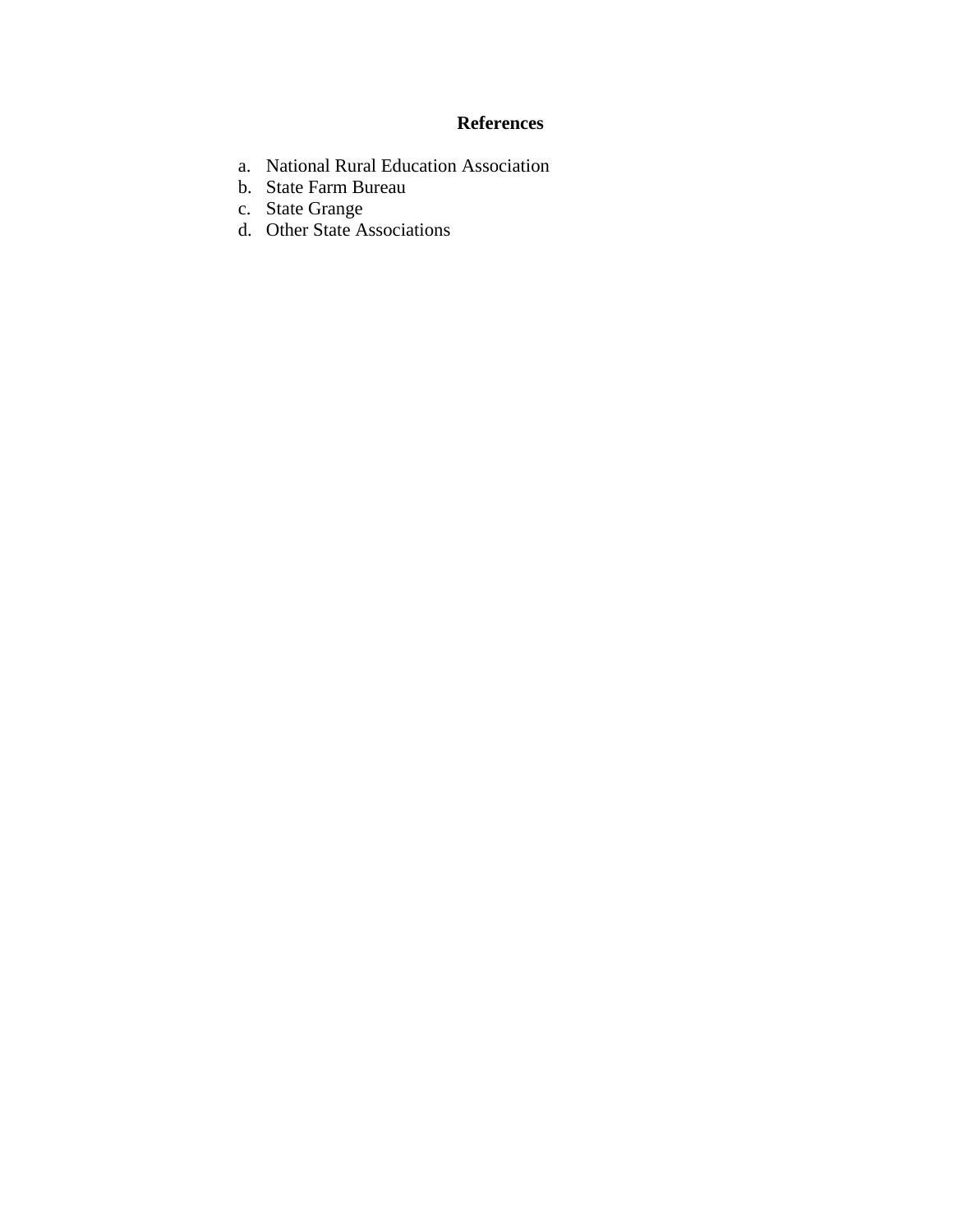## **Revisiting the Senior Capstone Experience:**  *Developing Cooperative Professionals*

Daniel D. Foster Graduate Associate The Ohio State University

Rebekah Epps Graduate Associate The Ohio State University

The Ohio State University Department of Human, Community and Resource Development 2120 Fyffe Road 203 Agricultural Administration Building Columbus, OH 43210 (614) 292-9209

> foster.476@osu.edu epps.15@osu.edu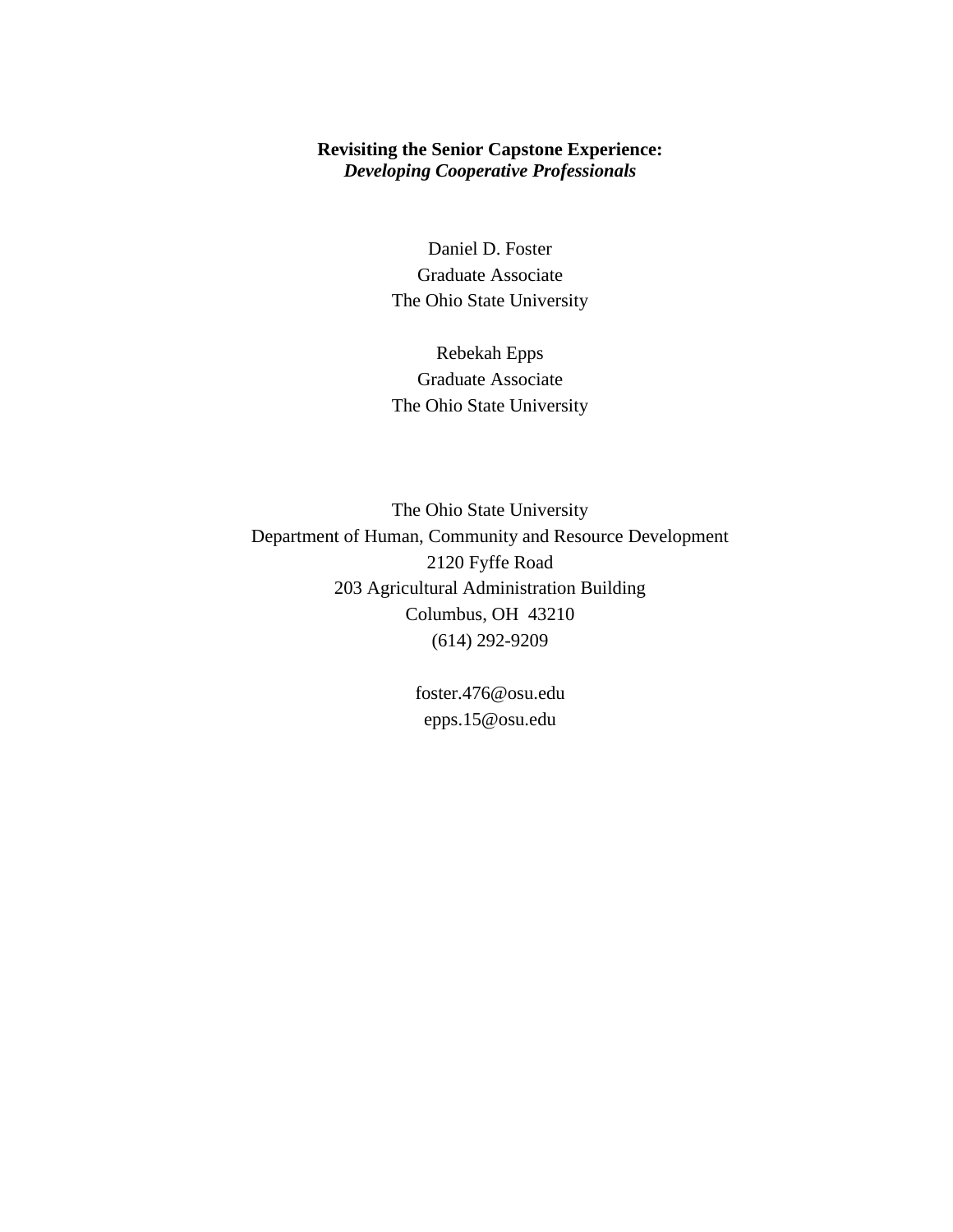### **Revisiting the Senior Capstone Experience:**  *Developing Cooperative Professionals*

#### **Introduction**

In 1990, committees for academic affairs across college began the process of implementing two curriculum changes for all degrees. First, a set of guidelines was prepared for a third writing course in each major required for graduation. At approximately the same time, the academic committee also recommended that a five credit senior capstone course be enacted with the rationale that students would experience an integrative learning environment tying together their previous course and degree experiences. Thus, the five credit AEE 630 capstone course for Agriculture and Extension Education majors was born. In 2007, after reviewing previously collected student feedback, the academic unit determined that the capstone was not operating at the course's potential. Therefore, a new course structure was designed wherein students would meet as a whole on Tuesdays and split in to specialization area specific lab sections (formal and non-formal) on Thursdays to prepare students as much as possible for their post graduation plans. Within this new course format, it was determined that the cooperative learning pedagogy would be implemented. Thus the holistic course objectives, or *Enduring Understandings*, which are those things that (a) have enduring value beyond the classroom, (b) reside at the heart of the discipline, (c) require uncoverage, and (d) offer potential for engaging students"(Wiggins and McTighe, 2000), for the teacher candidates that complete AEE 630 are as follows. The candidate will be able to: (1) Successfully expand/enhance a professional network of peers and colleagues in order to communicate ideas effectively in solving problems they may face as professionals based on professional ethics; (2) Expand professional practices/dialogue in preparation for careers in agricultural and extension education, including developing a professional portfolio exhibiting their personal philosophy of education; and,(3) Critically analyze issues impacting agricultural and extension education from state, national, and international perspectives.

#### **The Plan**

The pedagogy for the class will involve cooperative learning. Course work is designed to achieve the five characteristics of cooperative learning as identified by Johnson and Johnson (1999) including: positive interdependence; face-to-face interaction; individual and group accountability; interpersonal and small group skills; and group processing. The entire course structure will be designed to provide the opportunity to achieve and maximize those characteristics in this capstone course. Problem-solving through cooperative learning will be accomplished by solving real problems (Lancelot, 1944) through reflective practice (Schon, 1989). The real problems to be solved will be gleaned from the 630 student's collective field experiences located in school communities across the state. These previous field experiences provide students first hand knowledge and intrinsic need to determine solutions.

#### **Results to Date**

The instructors have pilot tested the course concept in 2008 and for 2009 have conducted a 5 "G' analysis as prescribed for cooperative learning by Tschannen-Moran & Woolfolk Hoy (1999). The 5 "Gs" are: Group, Goals and Tasks, Getting There, Guiding the Process, and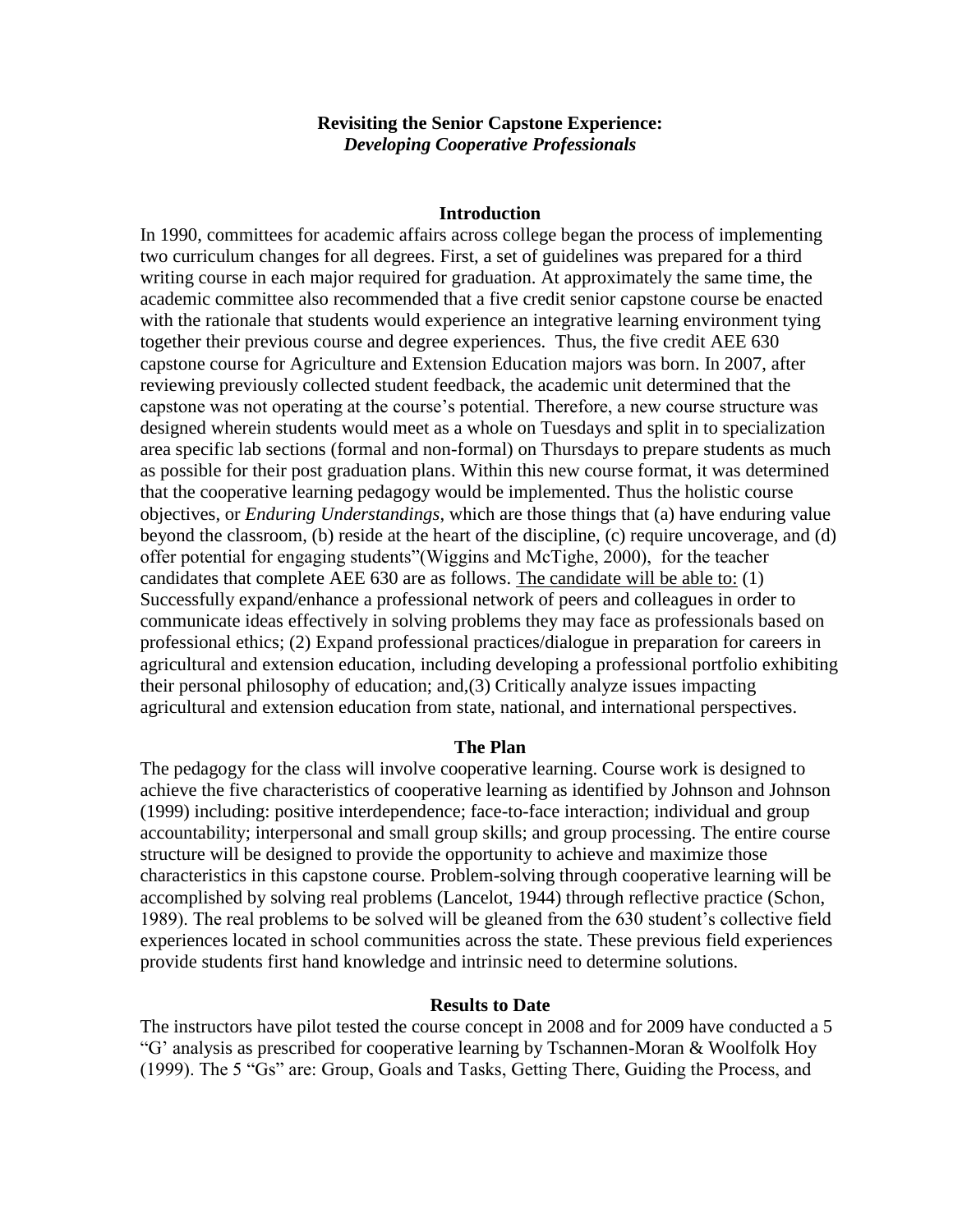Glimpsing Backward, Glimpsing Ahead.

*Group-* This group or cohort of students should be at the same cognitive development level. The hope of the instructors is that all students have achieved Piaget's formal operation status (Wadsworth, 2004). As these students will all be of senior standing, they will have a similar base of course work and experiences which should normalize their readiness for new challenges. One concern of the instructors is over-familiarity as opposed to not being familiar enough with each other. To address this concern, instructors will attempt to integrate all specialization areas in the group composition for the issue campaign. Those students who are not expert in a skill area will be grouped with those that are.

*Goals & Tasks-* The specific goals of the class are described previously in the introduction. Cooperative learning techniques will be used to assist in the further development of the professional network through analysis of a specific issue via the issue campaign course project.

*Getting There-* The central task of the course will be the issue campaign proposal. Students will have the opportunity to confer as a team and select the issue their campaign will be centered upon after the second class session. Aspects of all issues will be addressed indirectly in other class sessions leading up to the class presentation sessions. A class session will be provided as independent work session to allow group members to reflect and work cooperatively. The final session will be an issue fair where all students in the department, guest speakers from the course, faculty and other strategic partners will be invited to attend to see the displays and speak to the students about what they have learned and experienced regarding their issues. The class sessions prior to student presentations will incorporate smaller cooperative learning structures in order to facilitate the development of group camaraderie and skills. The shorter time frame learning structures will allow for the instructor to analyze group dynamics on a routine basis and their potential for future success.

*Guiding the Process-* First, cooperative learning structures will be implemented early and often during the initial course sessions. This will allow the instructors to witness group dynamics and also provide a training ground for cooperative work skills as needed. Instructors will be able to adapt as necessary or needed to ensure class success. Next, eight unique artifacts of learning will be due through the course. If a group is not meeting expectations, instructors will have time to intervene and redirect in order to ensure student and course success. Finally, upon the completion of each class session students will be expected to participate in a web based discussion about the content of the session. This will hold individual accountability higher and allow for instructors to assess gains towards cognitive goals.

*Gazing backward, Glimpsing Ahead-*The key to the reflective practice of the instructors is to keep in sight the course holistic objectives. Keeping the course goals previously described in mind will allow for instructors to make the necessary adjustments through the course. Additionally, a mid-quarter and end-of-quarter course evaluation will be conducted in order to ensure the course is operating as efficiently and effectively as possibly. Looking ahead, some challenge may exist in the issue selection process. It is the hope of the instructors to be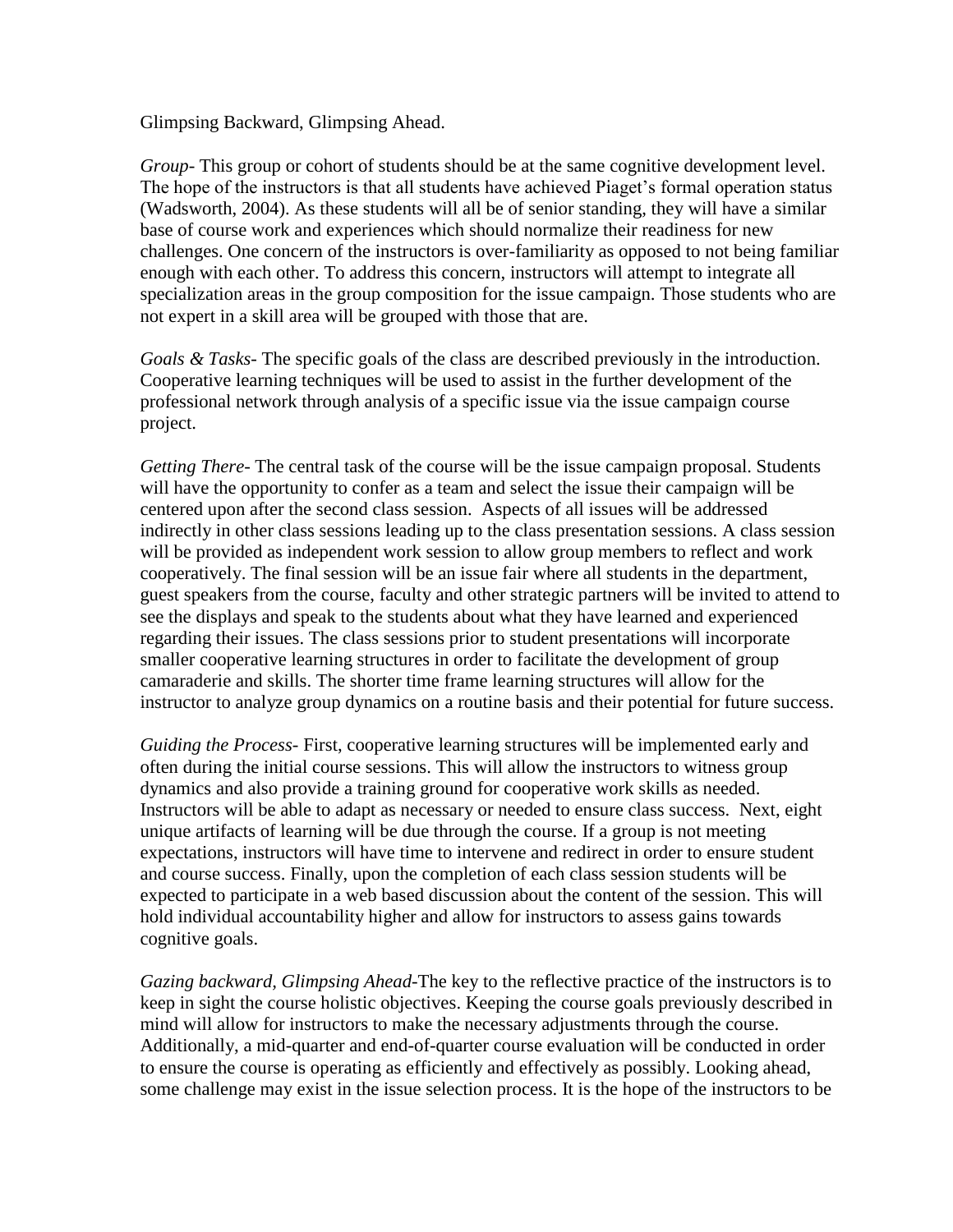able to provide enough information to get to where we need to be on topics chosen, but also have students feel buy-in or ownership in the issue they choose or select.

## **Costs/resources needed:**

Costs are congruent with costs associated with the instruction of any undergraduate course.